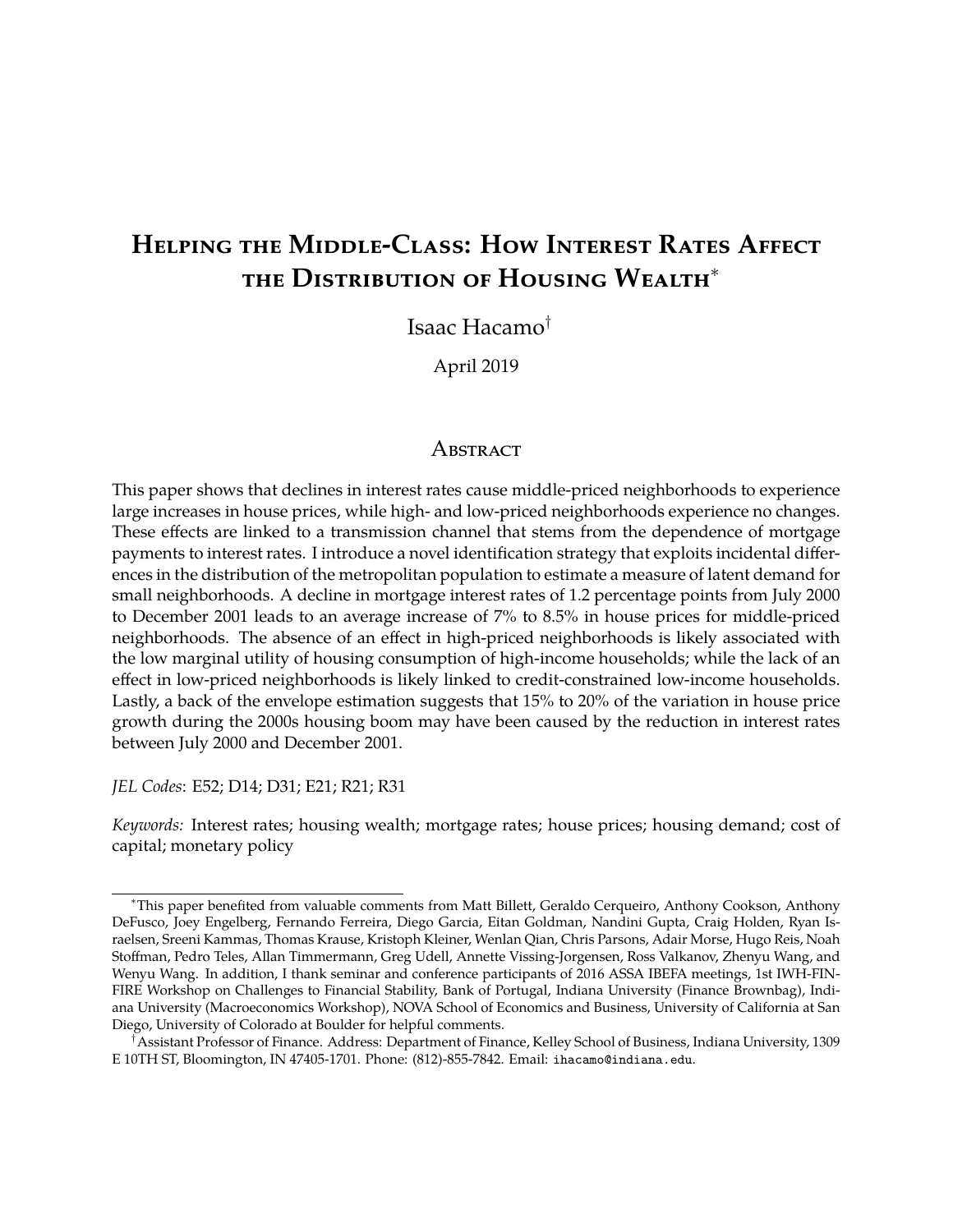# 1. INTRODUCTION

The long period of low interest rates that followed the 2008 financial crisis originated an extensive debate on who benefits from monetary policy interventions, particularly how interest rates affect the distribution of income, consumption, and wealth [\(Doepke and Schneider \(2006\);](#page-40-0) [Coibion,](#page-39-0) [Gorodnichenko, Kueng, and Silvia \(2012\);](#page-39-0) [Di Maggio, Kermani, and Ramcharan \(2014\);](#page-40-1) [Keys,](#page-41-0) [Piskorski, Seru, and Yao \(2014\);](#page-41-0) [Auclert \(2015\);](#page-39-1) [Sterk and Tenreyro \(2015\);](#page-42-0) [Hurst, Keys, Seru, and](#page-41-1) [Vavra \(2015\);](#page-41-1) and [Agarwal, Chomsisengphet, Mahoney, and Stroebel \(2015\)\)](#page-39-2). Yet, the largest asset that most U.S. households hold on their balance sheet is their home, and one significant effect still remains largely unstudied: the effect of interest rates on the distribution of housing wealth through the shift in housing demand; or to put it differently, what neighborhoods experience changes in house prices after shocks in interest rates?

This paper aims to fill this gap in the literature by documenting the distributional effects of in-terest rates on house prices at the neighborhood level.<sup>[1](#page-0-0)</sup> This effect on housing wealth is important for the real economy since homeowners are likely to fund consumption and investment by borrowing against gains in home equity [\(Mian and Sufi \(2011\);](#page-41-2) [Adelino, Schoar, and Severino \(2015\);](#page-39-3) and [DeFusco \(2015\)\)](#page-40-2). These distributional effects also help us understand how interest rates might help fuel a housing boom, such as the one we experienced in the early 2000s. Lastly, by exploiting the interplay between small neighborhoods and city characteristics, the empirical identification introduced in the paper aims to be a contribution as a novel methodology to draw causal inference from macroeconomic shocks.

The economic channel through which interest rates affect house prices follows a standard neoclassical model of investment in which the cost of capital is a key determinant of the demand for capital. That is, in the housing market, a decline in mortgage interest rates might shift outwards the demand schedule since households may be able to afford mortgage payments on homes that they could not afford otherwise. If the supply of housing is not perfectly elastic, this shift in housing demand might have significant effects on house prices.<sup>[2](#page-0-0)</sup> Existing homeowners who live in neighborhoods that are targeted by interest rate-sensitive buyers will then experience gains in housing wealth. However, not all homebuyers are sensitive to changes in interest rates. Some homebuyers

 $1$ Following zillow.com. I define a neighborhood as one of the terciles of the zip code in price. A neighborhood is then the collection of non-contiguous houses in the zip code that have similar house prices. A neighborhood contains on average 3,500 households.

<sup>&</sup>lt;sup>2</sup>The mechanism through which changes in interest rates affect house prices growth involves three types of agents. The first two are existing homeowners and renters who might be sensitive to changes in the cost of capital. These two agents may become home buyers if interest rates decline sufficiently. An existing homeowner who does not become a home buyer even after a decline in interest rates is the third type of agent. She might experience gains in housing wealth if interest rate-sensitive buyers increase housing demand in the neighborhood where she lives.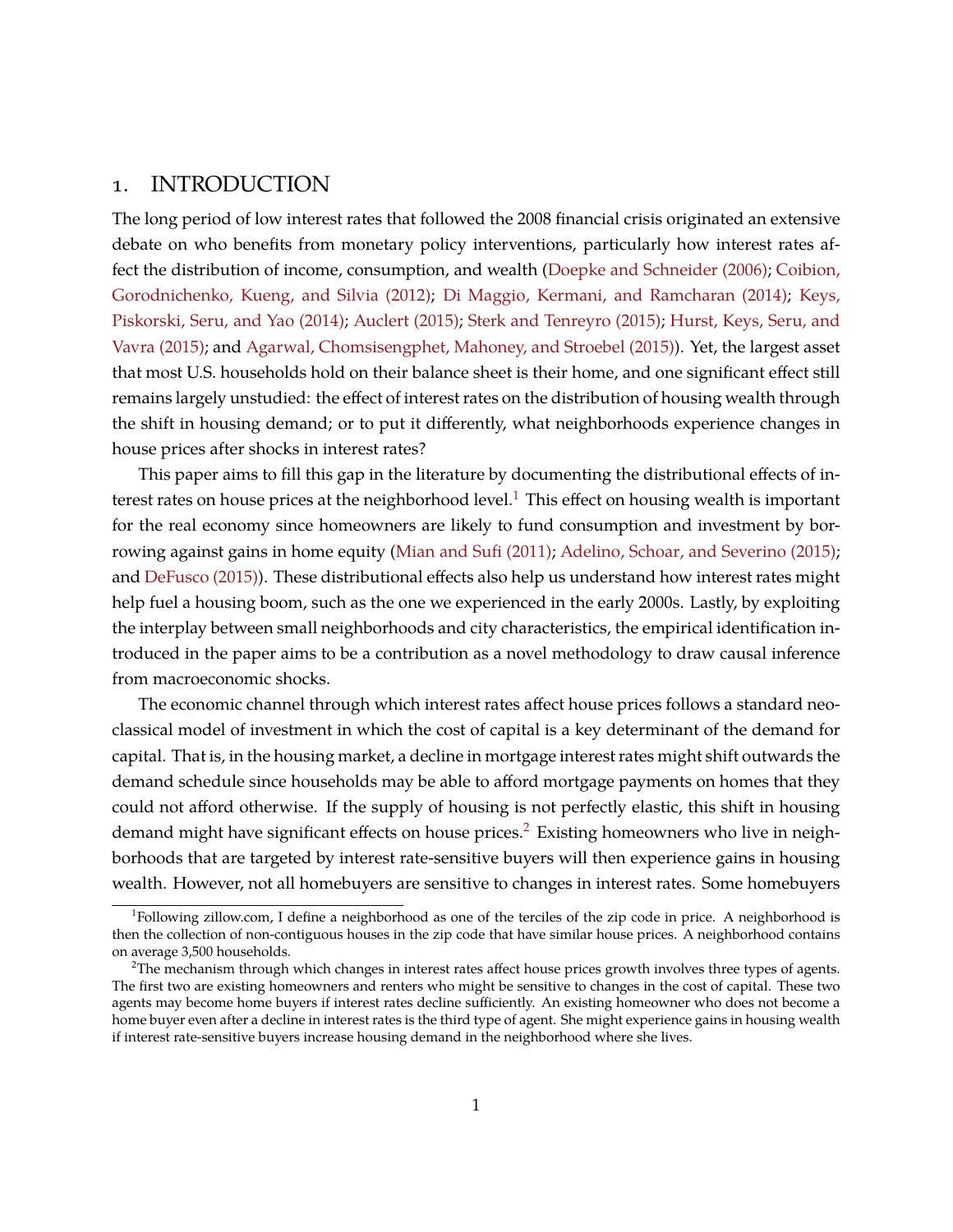face credit constraints (usually, low-income households), while others might have low marginal utilities of housing consumption and high moving costs (usually, high-income households). Thus, the average effect of interest rates on house prices might mask large distributional effects. Indeed, I find that, after economy-wide changes in interest rates, homeowners who live in middle-priced neighborhoods experience considerable gains in housing wealth, while homeowners who live in low- and high-priced neighborhoods experience no gains in housing wealth.

It is, however, non-trivial to identify the effect of changes in interest rates on house prices; first, mortgage interest rates are driven, among other factors, by the future expectations of inflation and output. Second, interest rates tend to change simultaneously for the entire economy, making it difficult to find credible contemporaneous counterfactuals. To overcome these issues, this paper introduces a novel empirical design that exploits the interplay between small neighborhoods and city characteristics to causally identify the effect of interest rates on house prices.

To identify treatment and control neighborhoods, the paper exploits presumable incidental differences in the metropolitan population where the neighborhoods are located. Central to this identification is the concept of *neighborhood affordability threshold*, defined as a minimum income required to afford mortgage payments on an average house in a (small and homogenous) neighborhood. A treatment neighborhood, which is atomic to the size of the metropolitan area, $3$  has a large mass of the metropolitan population at the margin to afford mortgage payments in an average house in the neighborhood; while a control neighborhood, which shares several key observable characteristics but is located in a different metropolitan area in the same state, has a small mass of the metropolitan population at the margin of affordability. A macro change in interest rates can then shift housing demand in treatment neighborhoods but barely in control neighborhoods.

The implementation of this empirical design in a regression framework requires two key variables. First, the fraction of households (in the whole metropolitan area) with incomes below the neighborhood affordability threshold before the interest rate change, which is referred to as *mortgaged-out*. Second, the fraction of marginal households (in the whole metropolitan area) who overcome the neighborhood affordability barrier after the change in interest rates, which is referred to as *latent demand*.<sup>[4](#page-0-0)</sup> Both latent demand and mortgaged-out are neighborhood-level variables.

The identification relies on comparing latent demand between neighborhoods in different metropolitan areas in the same U.S. state, holding constant the fraction of mortgaged-out households and the level of house prices in the neighborhood prior to the interest rate change. Other de-

 $3$ Neighborhoods in the sample have an average population of 7,090 people, while metropolitan areas have an average population of 5,241,936 people.

 ${}^{4}$ Latent demand varies with the size of the interest rate change. Throughout the the paper the term latent demand is associated with a specific interest rate change from July 2000 and December 2001. Below, I explain the choice of this time period.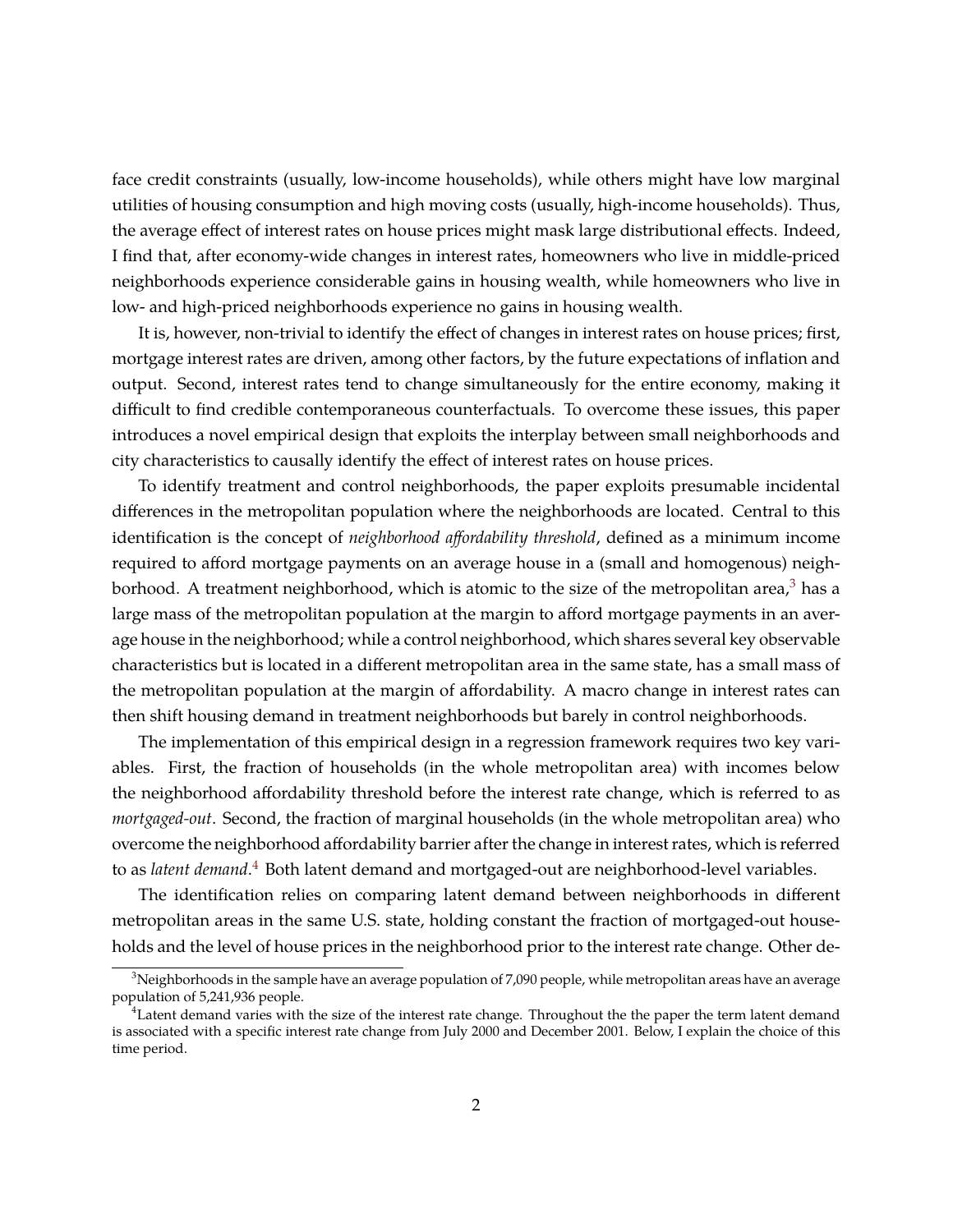mographics at the neighborhood, zip code, and metropolitan level are also held constant; namely, income level, income growth, past house price growth, unemployment, age, population size, race, immigration, and education levels. The identification assumption is that, after controlling for the fraction of mortgaged-out households and the level of house prices, the source of variation for latent demand stems from small incidental differences in the distribution of the metropolitan population, which are plausibly exogenous to house price growth at the neighborhood level. Since each neighborhood is mapped into the metropolitan distribution of income through the neighborhood affordability threshold, when comparing two neighborhoods in two different metro areas, the source of variation arises from the differences between metropolitan population around the neighborhood affordability threshold. These differences are likely caused by metropolitan-level frictions, such as frictions in labor markets, and not by unobservable neighborhood characteristics that might drive house price growth.

This empirical design can theoretically be applied to any macro interest rate decline, as long as the interest rate change is unrelated to the housing market. Between July 2000 and December 2001, the Federal Reserve Board introduced an expansionary monetary policy intervention, primarily motivated by the burst of the dot-com bubble and the geopolitical uncertainty brought about by the 9/11 terrorist attacks. During this 17-month period, the Fed funds rate dropped from 6.5% to 1.7%, and the 30-year mortgage fixed rate dropped by 1.2%, from 8.3% to 7.1%. Employing the novel empirical methodology of this paper, I use the mortgage interest rate change during this period to examine the effect of interest rate changes on housing wealth. This interest rate intervention is also ideal for this study because, coincidentally, the decennial census of 2000 provides a comprehensive metropolitan level income distribution in 2000, the year of the monetary policy intervention.

The measure of latent demand purposed in the paper must be correlated with growth in mortgage applications and originations for home purchase. Neighborhoods that have higher latent demand should experience a higher growth in mortgage applications and originations. Indeed, a decline of 1.2 percentage points in the 30-year mortgage rates between July 2000 and December 2001 is associated with an increase of almost 10% in mortgage applications for home purchase. Next, I turn to the effect on prices. The estimated effect of interest rates on average home prices is also economically large. The contemporaneous average effect of the change in mortgage interest rates from July 2000 to December 2001 on home price growth is approximately 2.7%. On the one hand, the effect on the sub-sample of neighborhoods located in metropolitan areas with high housing supply elasticity<sup>[5](#page-0-0)</sup> is statistically zero. The economic effect is 25% the size of the average effect. In these cities, new residential construction compensates for the demand shock due to the abundance of space, preventing home prices from adjusting upward. On the other hand, in neigh-

 $<sup>5</sup>$ Housing supply elasticity is from [Saiz \(2010\)](#page-42-1)</sup>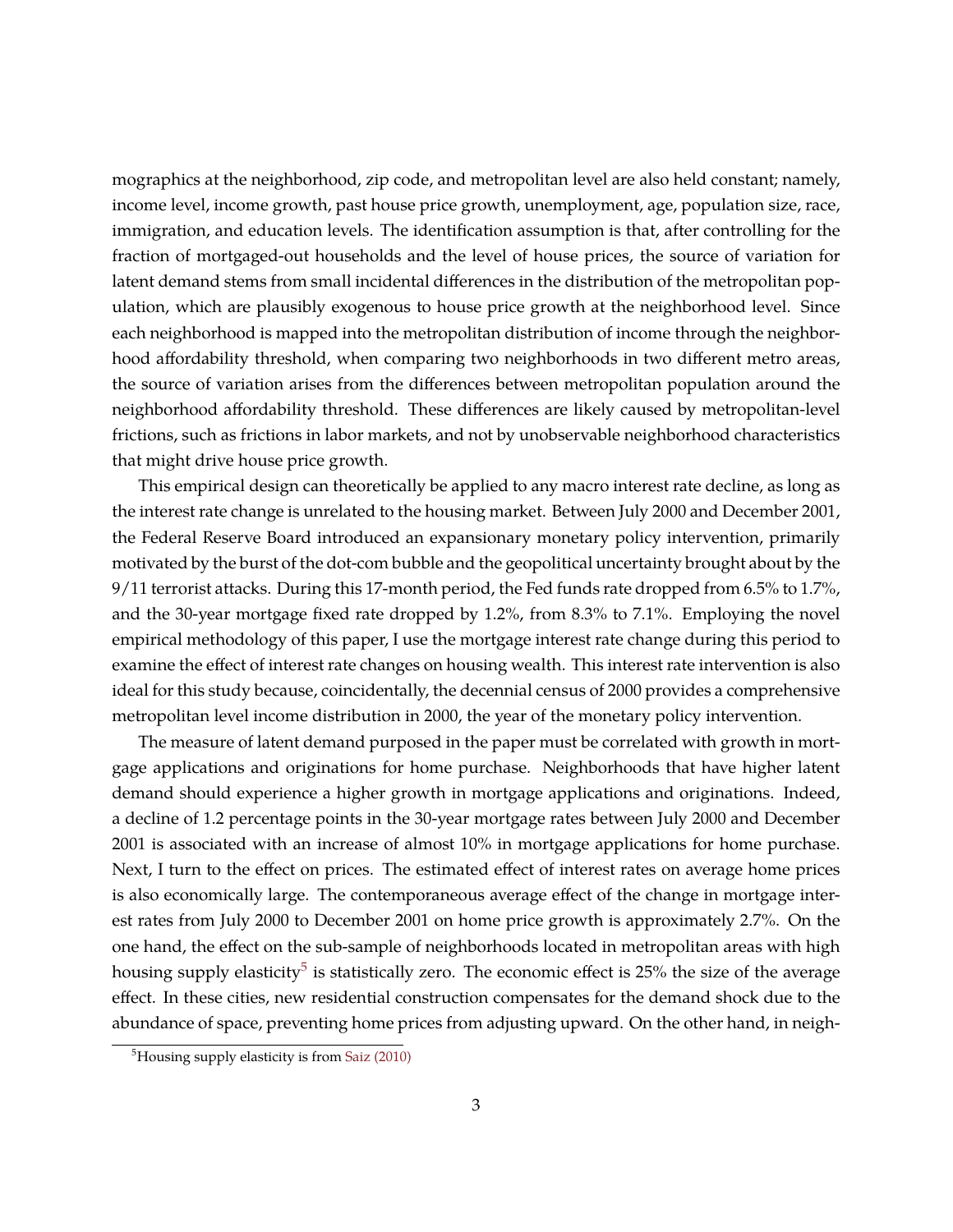borhoods located in metro areas with low housing supply elasticity the effect of interest rates on home price growth is economically large and statistically significant.

Since current homeowners and renters can potentially have different sensitivities to changes in interest rates, I estimate separately the effects of renters' and homeowners' latent demand on house price growth. The results show that average effects are mostly driven by renters' latent demand. The coefficient on homeowners' latent demand has the right direction but it is economically and statistically insignificant. This difference is plausibly related to the large transaction costs faced by existing homeowners. In the U.S., sellers bear the Realtors' fees, which are usually between 5% and 6% of the home value. Additionally, homeowners are usually more established relative to renters making their moving costs relatively larger. These transactions costs may deter existing homeowners from adjusting housing consumption as interest rates decline.

After establishing that changes in interest rates shift the schedule of housing demand and affect house prices, the paper turns to the distributional effects to shed light on what neighborhoods gain from changes in interest rates. I separate neighborhoods by quartiles of houses prices by metropoli-tan area, and then estimate the effect of interest rates on house prices for each quartile.<sup>[6](#page-0-0)</sup> Because income levels might vary significantly between metropolitan areas, it is advantageous to separate neighborhoods within metropolitan areas. The results vary substantially across neighborhoods. Homeowners who live in middle-priced neighborhoods (second and third quartile) experience large gains in housing wealth after a decline in mortgage interest rates. In contrast, homeowners in low- and high-priced neighborhoods (first and fourth quartiles) experience no gains in housing wealth. A decline of 1.2 percentage points in mortgage interest rates leads to an average increase of between 7% and 8.5% in housing wealth for the second and third quartiles of house prices; in monetary terms, this is an average increase of \$11,000-\$12,000 in housing wealth.

Given that households have high marginal propensities of consumption out of their housing wealth [\(Mian and Sufi \(2011\),](#page-41-2) [DeFusco \(2015\)\)](#page-40-2), these results suggest that the housing market might represent a relevant transmission mechanism of interest rates to the real economy. [Di Maggio, Ker](#page-40-1)[mani, and Ramcharan \(2014\)](#page-40-1) and [Keys, Piskorski, Seru, and Yao \(2014\)](#page-41-0) have documented evidence that supports this claim by showing that households increase their consumption and reduce default rates after declines in mortgage payments resulting from mortgage rate adjustments in their loans.

<sup>&</sup>lt;sup>6</sup>The house price quartiles are computed within a metropolitan area. For the whole sample of U.S. neighborhoods, the average house price in July 2000 was \$92,484 in the lowest quartile, \$131,363 in the second quartile, \$174,211 in the third quartile, and \$272,880 in the highest quartile. There is, however, a fair amount of heterogeneity across metropolitan areas. For example, in San Francisco, CA, the average house price in July 2000 was \$228,509 in the lowest quartile, \$351,787 in the second quartile, \$446,961 in the third quartile, and \$712,923 in the highest quartile; while in Cleveland, OH, the average house price in July 2000 was \$71,807 in the lowest quartile, \$104,786 in the second quartile, \$134,726 in the third quartile, and \$207,770 in the highest quartile.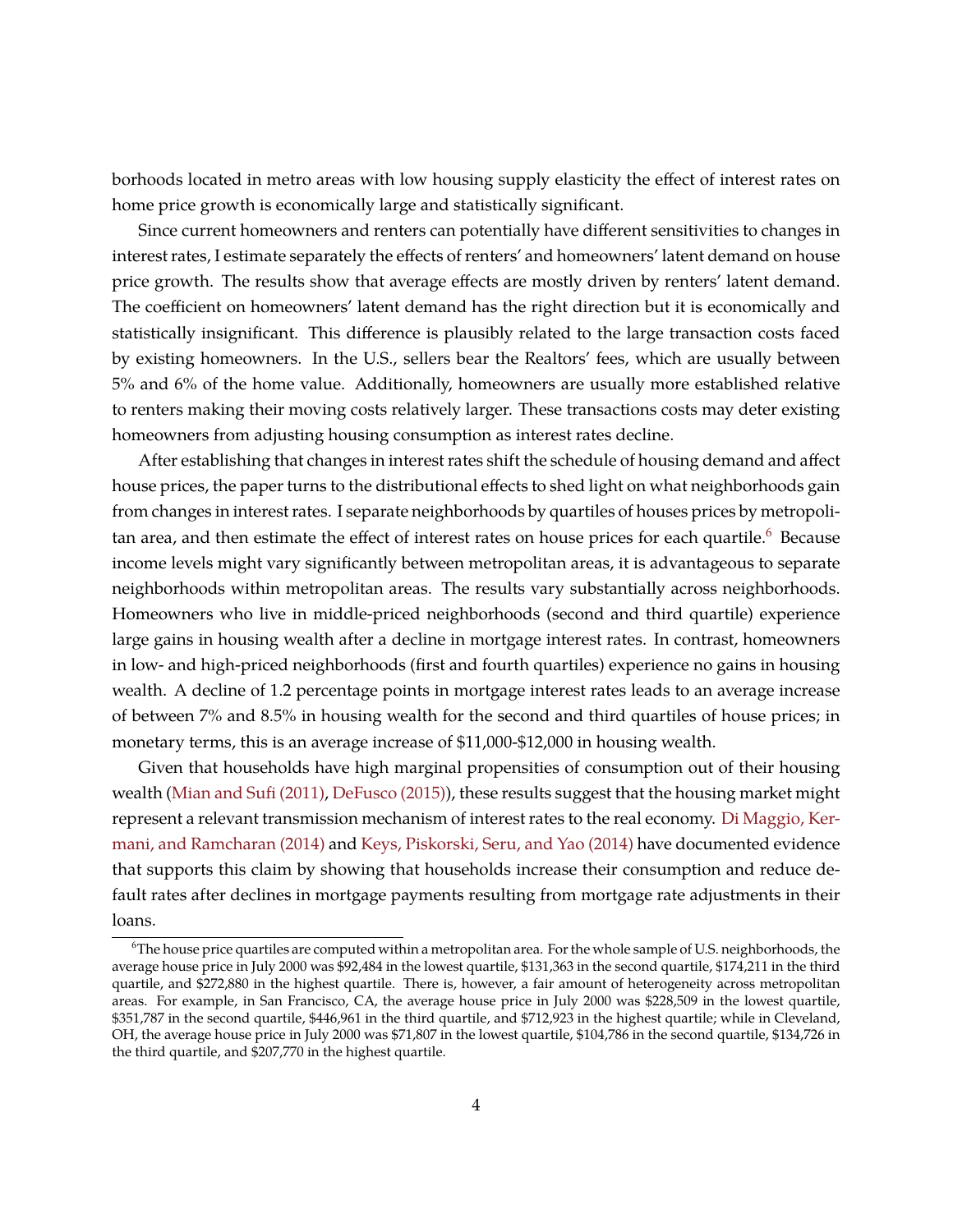The distributional results documented here are potentially useful to help us understand the micro foundations behind the house price contagion during the 2000s housing boom, recently documented in the urban economics literature [\(Glaeser, Gottlieb, and Tobio \(2012\);](#page-40-3) [DeFusco, Ding, and](#page-39-4) [Ferreira \(2015\);](#page-39-4) [Landvoigt, Piazzesi, and Schneider \(2015\);](#page-41-3) and [Kleiner \(2015\)\)](#page-41-4). My results suggest a possible connection between the increase in house prices in middle-income neighborhoods and the subsequent house price growth in low-income neighborhoods, perhaps through a gentrification mechanism [\(Guerrieri, Hartley, and Hurst \(2013\)\)](#page-40-4).

Finally, back of the envelope calculations suggest that the decline in interest rates from July 2000 and December 2001 might be responsible for 15% to 20% of the growth in house prices between January 2002 and January 2005. This estimation needs to be taken with caution since other channels that have been documented as important during the housing boom might have amplified the effect of interest rates, most notably the expansion of the credit supply and the shift in expectations of house price growth. Nonetheless, this paper sheds light on how interest rates might have been important fueling the housing boom.

Among several robustness checks, the paper conducts a placebo test between December 1999 and July 2000—the seven months that preceded the period of analysis in this paper. The placebo tests show that, in the seven months that prior to July 2000, a potential decline in interest rates of 1.2% (similar to the decline between July 2000 and December 2001) had no effect on house prices. This is an important test to alleviate endogeneity concerns associated with omitted factors that might be driving the results of the paper. For example, if one believes that neighborhood characteristics, such as unobservable income growth, were confounding factors between July 2000 and December 2001, they should also be confounding in the seven months prior to the interest rate intervention. The placebo tests show that this is not true, reassuring the causal claim of the paper. However, this placebo test only excludes confounding unobservables that remained constant between December 1999 and December 2001.

The remainder of this paper is organized as follows: the rest of this section reviews related literature; the following section describes the economic mechanism, explains in detail the empirical design, and reviews the monetary policy intervention in the 2000s; section 3 outlines the regression methodology; section 4 presents the micro data and the construction of the dataset used in the analysis; section 5 reports the results and robustness tests; and section 6 concludes the paper.

#### 1.1. Related Literature

This paper relates closely to three strands of literature. First, it relates to recent literature that investigates the impact of monetary policy shocks on wealth, income, and consumption inequal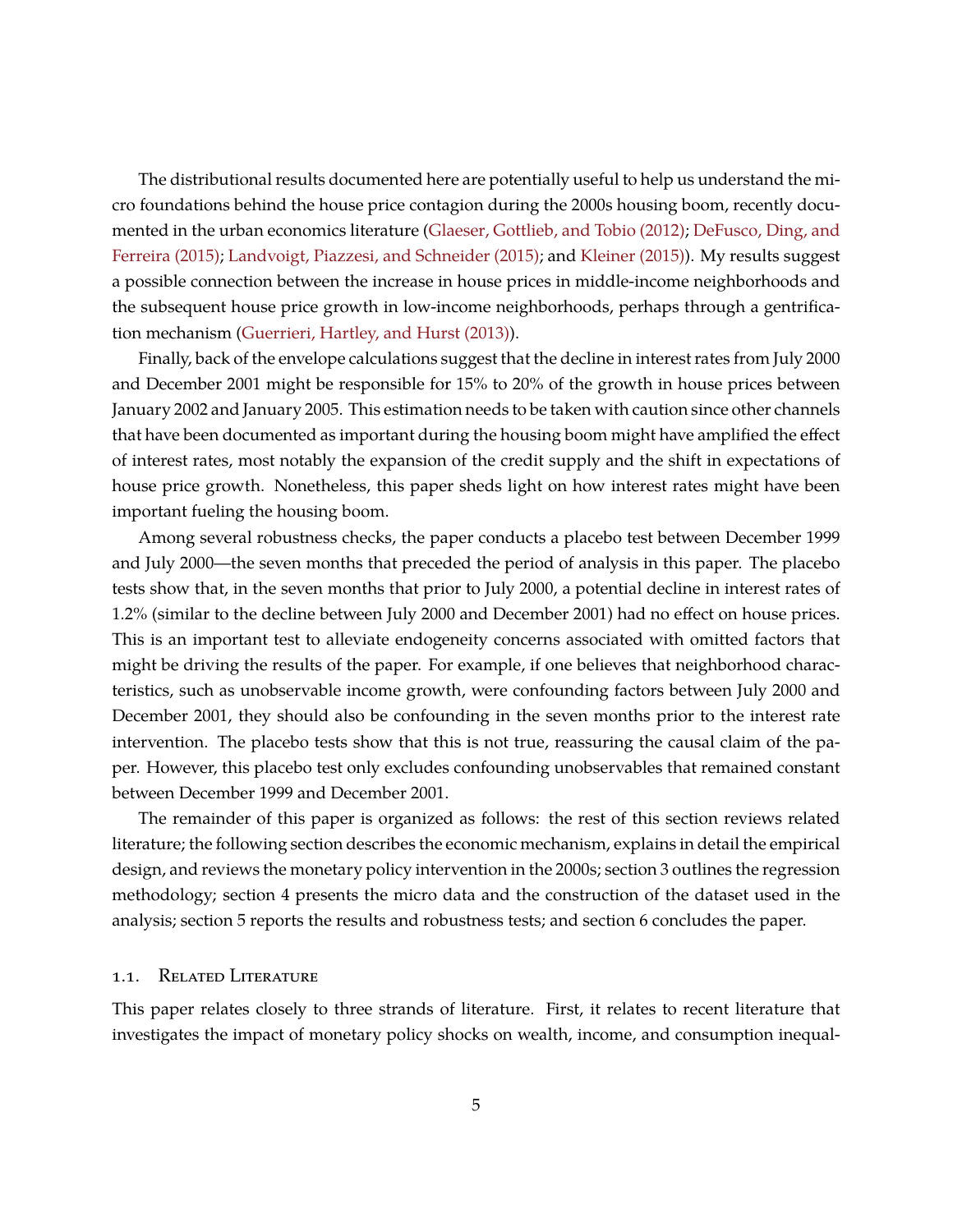ity [\(Doepke and Schneider \(2006\);](#page-40-0) [Coibion, Gorodnichenko, Kueng, and Silvia \(2012\);](#page-39-0) [Di Maggio,](#page-40-1) [Kermani, and Ramcharan \(2014\);](#page-40-1) [Keys, Piskorski, Seru, and Yao \(2014\);](#page-41-0) [Auclert \(2015\);](#page-39-1) [Sterk and](#page-42-0) [Tenreyro \(2015\);](#page-42-0) [Hurst, Keys, Seru, and Vavra \(2015\)](#page-41-1) and [Agarwal, Chomsisengphet, Mahoney,](#page-39-2) [and Stroebel \(2015\)\)](#page-39-2). [Coibion, Gorodnichenko, Kueng, and Silvia \(2012\)](#page-39-0) use the Consumer Expenditure Survey and find that expansionary monetary policy shocks lower income and consump-tion inequality.<sup>[7](#page-0-0)</sup> [Auclert \(2015\)](#page-39-1) shows that lower-income agents, who maintain higher margins of propensities of consumption, may increase aggregate demand following falls in interest rates. Using the Survey of Consumer Finances, [Doepke and Schneider \(2006\)](#page-40-0) estimate the wealth redistribution caused by a moderate inflation episode through changes in the value of nominal assets. They show that the main losers from inflation are rich and old households, and that the main winners are young middle-class households with fixed-rate mortgage debt. [Hurst, Keys, Seru, and](#page-41-1) [Vavra \(2015\)](#page-41-1) underline that the lack of regional variation in GSE mortgage rates leads to a regional redistribution of resources.

Others have studied how monetary policy shocks affect households' saving and consumption behavior. By assuming that the government is a big net debtor in the economy, [Sterk and Ten](#page-42-0)[reyro \(2015\)](#page-42-0) demonstrate that a temporary expansion in monetary policy induces households to save more, which in turn leads to a substitution towards durable goods, generating a boom in the durable sector. [Bhutta and Keys \(2014\)](#page-39-5) show that policy-driven short-term mortgage rates significantly impact home equity–based borrowing because homeowners take advantage of low interest rates to refinance their mortgages. [Di Maggio, Kermani, and Ramcharan \(2014\)](#page-40-1) investigate how indebted households' consumption and saving decisions are affected by anticipated changes in monthly interest payments. [Keys, Piskorski, Seru, and Yao \(2014\)](#page-41-0) claim that borrowers with lower housing wealth are more sensitive to mortgage payment reduction relative to wealthier households and, as a result, respond more to new financing of durable consumption. [Agarwal, Chomsiseng](#page-39-2)[phet, Mahoney, and Stroebel \(2015\)](#page-39-2) find that consumers' short-term marginal propensity to borrow is declining in creditworthiness, and they claim that banks' marginal propensity to lend is lowest for consumers with the highest-margin propensity to borrow. To the best of my knowledge, this paper is the first to empirically establish the role of interest rates on the distribution of housing wealth through the shift in housing demand. Adding to the previously established transmission channels, the one documented in the paper highlights the affordability of mortgage payments as a relevant transmission channel. The results of this paper are consistent with those of [Doepke](#page-40-0) [and Schneider \(2006\),](#page-40-0) [Auclert \(2015\),](#page-39-1) and [Di Maggio, Kermani, and Ramcharan \(2014\),](#page-40-1) since here middle-income homeowners are the major winners of an expansionary monetary policy.

<sup>&</sup>lt;sup>7</sup>[Coibion, Gorodnichenko, Kueng, and Silvia \(2012\)](#page-39-0) consider five channels through which monetary policy may affect income and consumption inequality.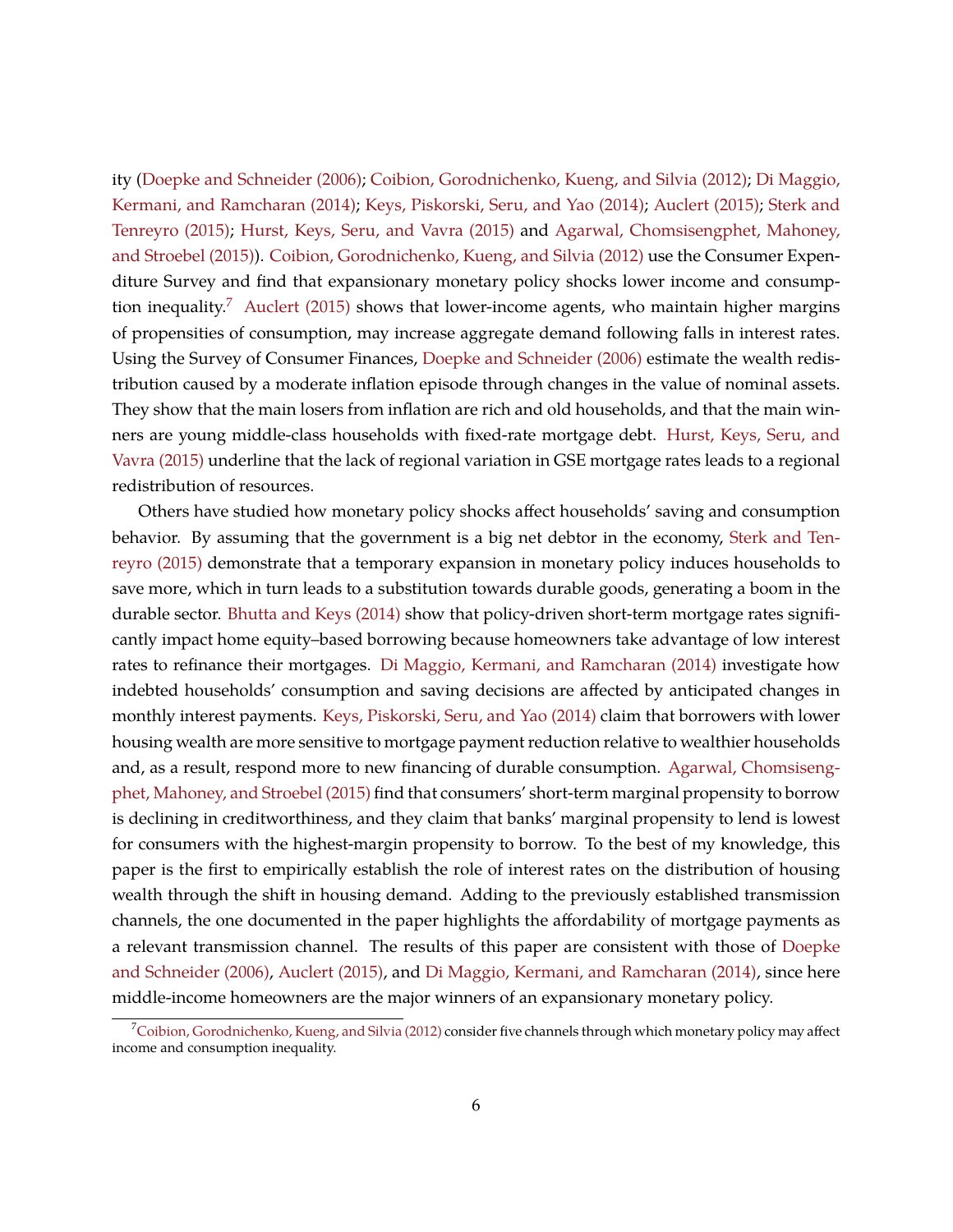Second, this paper establishes an empirical causal effect of interest rates on home prices and housing demand, a link to which macroeconomists and policy-makers have given considerable attention [\(Christiano, Eichenbaum, and Evans \(1996\);](#page-39-6) [Glaeser, Gottlieb, and Gyourko \(2010\);](#page-40-5) [Del](#page-40-6) [Negro and Otrok \(2007\)\)](#page-40-6). After the housing boom and subsequent financial crisis of the 2000s, interest in how monetary policy affects home prices has heightened. [Iacoviello and Neri \(2010\)](#page-41-5) develop and estimate a DSGE model to show that monetary factors explain less than 20% of the volatility of housing investment and housing prices but played a more significant role in the housing cycle at the turn of the century. [DeFusco and Paciorek \(2014\)](#page-40-7) estimate the interest rate elasticity of mortgage demand, and find that a 1% point increase in the rate on a 30-year fixed-rate mortgage reduces first mortgage demand by between 2% and 3%. This paper complements the existing literature by providing additional evidence that changes in interest rates affect housing demand and home prices, but it is the first to do so using a micro geographical cross-sectional and a quasiexperimental setting that allows for a focus on a single monetary policy intervention.

Finally, this paper contributes to the literature that studies the causes of the early 2000s housing boom. The seminal works of [Mian and Sufi \(2009\)](#page-41-6) and [Keys, Mukherjee, Seru, and Vig \(2010\)](#page-41-7) show that in the beginning of the 2000s, the U.S. economy experienced an outward shift in the supply of credit. [Mian and Sufi \(2009\)](#page-41-6) document that less-creditworthy borrowers experienced easier access to mortgage credit between 2002 and 2005 despite their negative income growth. [Keys, Mukherjee,](#page-41-7) [Seru, and Vig \(2010\)](#page-41-7) suggest that existing securitization practices adversely affected the screening incentives of subprime lenders. [Adelino, Schoar, and Severino \(2012\)](#page-39-7) use exogenous changes in the conforming loan limit as an instrument for lower cost of financing and higher supply to show that easier access to credit significantly increases home prices. [Agarwal and Ben-David \(2014\)](#page-39-8) show that changing loan officers' compensation structure from fixed to volume-based pay leads to more and larger loan originations despite resulting increases in default rates. [Nadauld and Sherlund](#page-41-8) [\(2013\)](#page-41-8) show that investment banks' increased securitization activity lowered lenders' incentives to carefully screen borrowers. This paper shows that the low-interest rate environment explains part of the home price growth in middle-priced neighborhoods between July 2000 and December 2001, the very beginning of the housing boom. Using a back of the envelope estimation, the paper also shows that the decline in interest rates between July 2000 and December 2001 might be responsible for 15% to 20% of the variation in house price growth between 2002 and 2005. Overall, the paper helps us understand better understand how interest rates affect the behavior of house prices.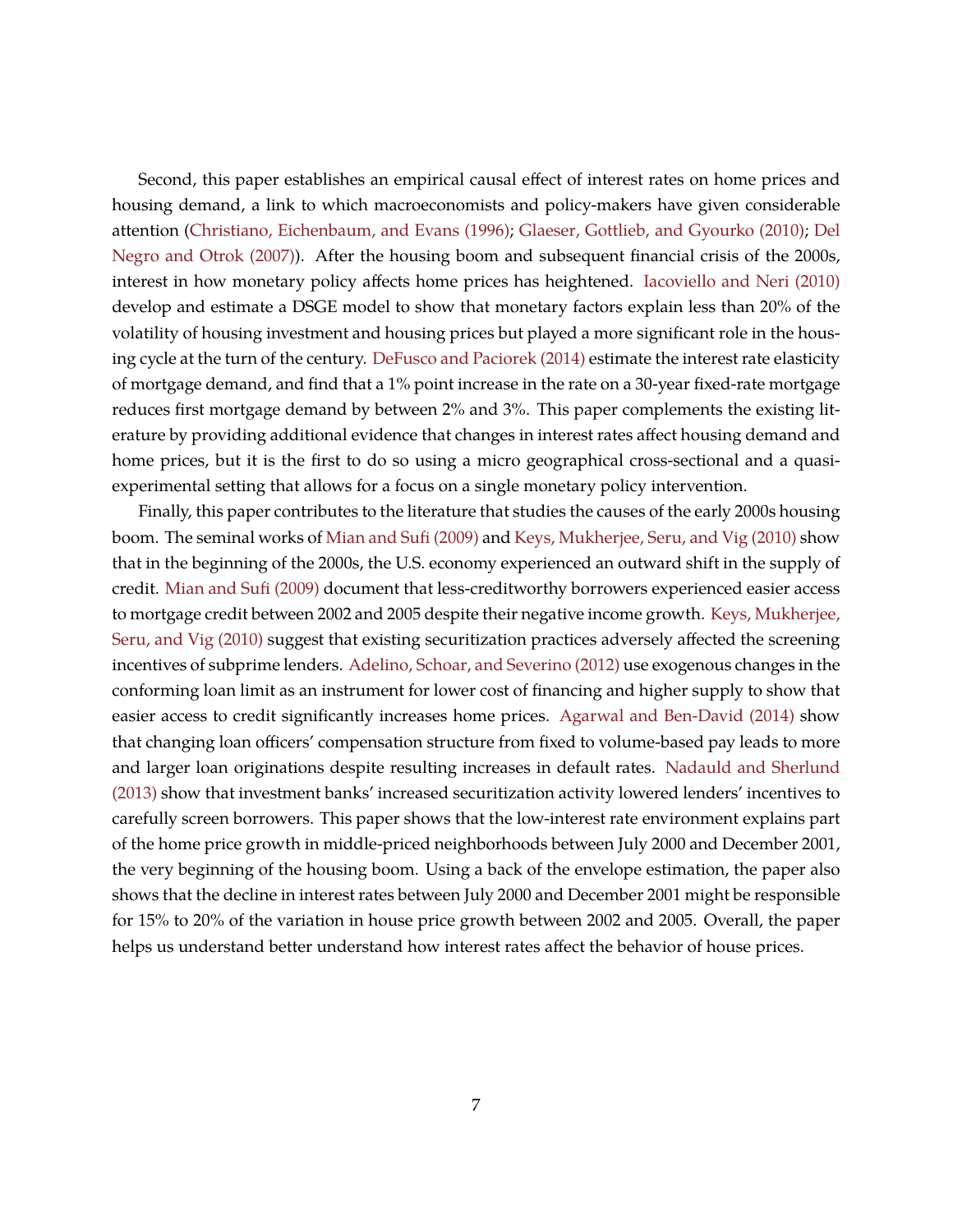# 2. EMPIRICAL DESIGN

## 2.1. MECHANISM

# 2.1.1. AVERAGE EFFECTS

Standard neoclassical models of investment assume that the *cost of capital* is a key determinant of the demand for capital. When interest rates decline, the user cost of capital declines, and the demand for capital assets increases. In the housing market, the change in mortgage rates might shift the demand schedule, since homebuyers who are more sensitive to changes in the cost of capital may be able to afford mortgage payments after a decline in mortgage interest rates. This shift in the demand schedule might affect home prices if the supply of housing is not perfectly elastic. Consequently, existing homeowners might experience increases in housing wealth that are indirectly subsidized by buyers who can afford better homes due to the decline in their user cost of capital.

The mechanism through which changes in interest rates affect house prices growth entails three types of economic agents. The first two are existing homeowners and renters who might be sensitive to changes in interest rates. These two agents may demand more housing after declines in interest rates. An existing homeowner who does not become a homebuyer even after a decline in interest rates is the third type of agent. She might experience gains in housing wealth if interest rate-sensitive buyers increase housing demand in the neighborhood where she lives.

The economic mechanism that underlines this hypothesis is best described if one assumes that households maximize their preferences and choose to allocate  $c_H$  of their disposable income to housing consumption. Given their cost of capital, they can then maximize the home value that they can purchase. Assume that  $r$  represents the mortgage interest rate,  $D$  represents the down payment,  $T$  represents the maturity of the mortgage loan, and  $HV(r)$  represents the home value.  $HV(r)$  is then equal to:

$$
HV(r) = \frac{\overline{c_H}}{r} \times \left(1 - \frac{1}{(1+r)^T}\right) + D.
$$

If mortgage interest rates were to fall from  $r_{before}$  to  $r_{after}$ , households could purchase more expensive homes up to a value equal to  $HV(r_{after})$ . Homeowners with home values between  $HV(r_{before})$ and  $HV(r_{after})$  could then experience gains in housing wealth if the supply of these houses is relatively inelastic.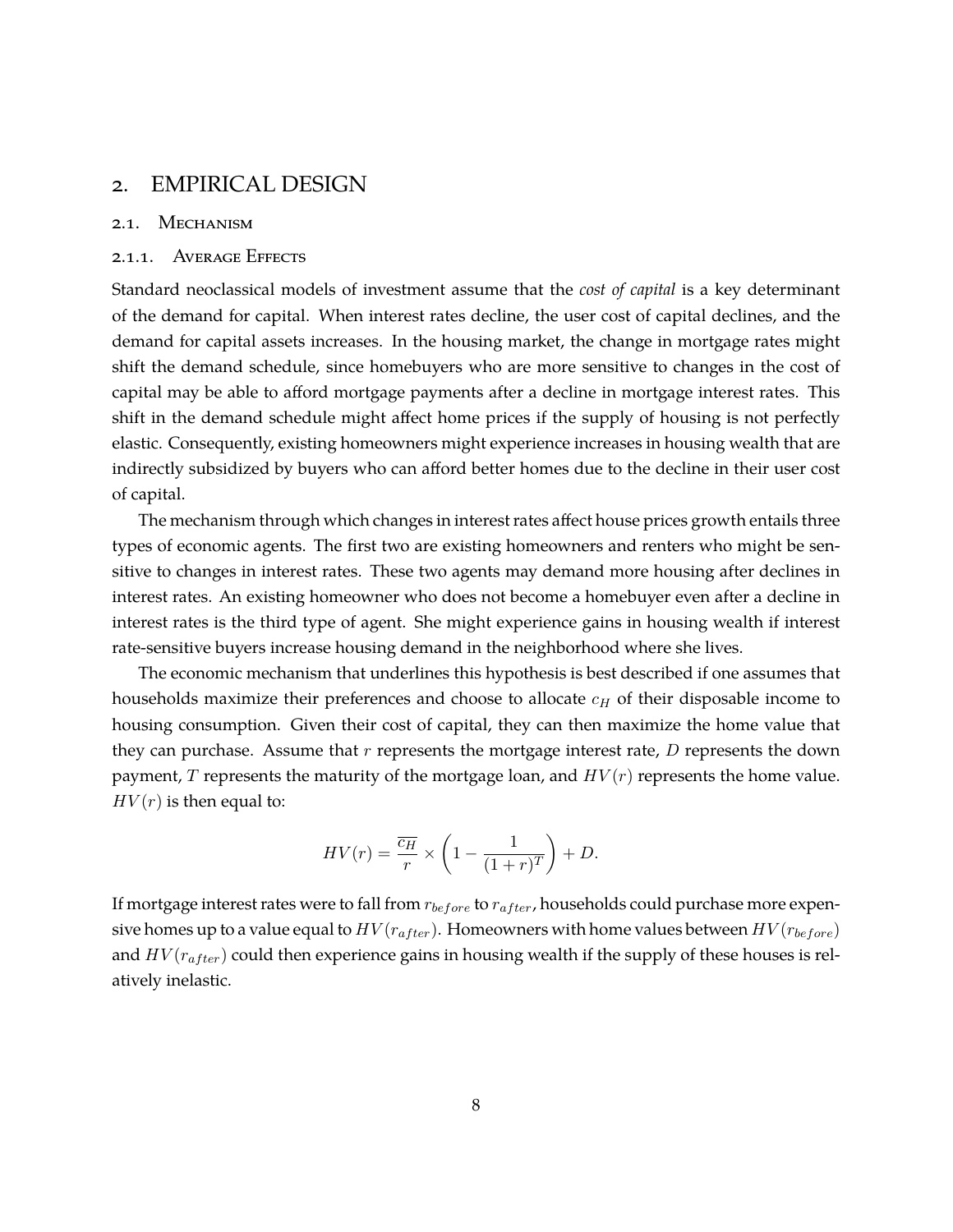## 2.1.2. DISTRIBUTIONAL EFFECTS

The mechanism described above justifies a channel through which changes in interest rates might lead to average effects on house price growth. However, it is nontrivial to consider why a decline in interest rates should have heterogenous effects on house price growth. Distributional effects can stem from the heterogeneity of marginal utility of housing consumption and a financial friction often imposed to low-income households.

Low-income households are likely to be credit-constrained [\(Hall and Mishkin \(1982\);](#page-40-8) [Zeldes](#page-42-2) [\(1989\);](#page-42-2) [Jappelli \(1990\);](#page-41-9) [Johnson, Parker, and Souleles \(2006\)\)](#page-41-10) and thus less likely to be sensitive to changes in interest rates, despite their high marginal utility of housing consumption. Since lowincome households are likely to shift housing demand in low-priced neighborhoods, it is likely that a decline in interest rates might not cause house prices to change in these neighborhoods.

High-income households are likely to be homeowners and have low marginal utility of housing consumption. For this reason, their moving costs are large, and in addition they bear most of the Realtors' fees, which in the U.S. vary between of 5%- 6%. It is then likely that for high-income households transaction costs outweigh the benefits of adjusting housing consumption as interest rates fall, diminishing the potential effects of interest rates on house prices in high-priced neighborhoods. High-income households are, however, more likely to refinance their mortgages as interest rates fall [\(Bhutta and Keys \(2014\)\)](#page-39-5), allowing them to benefit from declines in interest rates, albeit not through the shift in housing demand.

## <span id="page-9-0"></span>2.2. Empirical Design

Interest rates incorporate a significant amount of future expectations about the economy, mostly because the Federal Reserve invests a substantial amount of resources in forecasting the likely behavior of output and prices. Subsequently, movements in mortgage interest rates are likely to be a response to future outcomes of the economy.[8](#page-0-0)

Furthermore, most interest rate shocks affect the whole economy, making it difficult to find contemporaneous counterfactuals. As a result, it is challenging to identify the effect of changes in interest rates on house prices. When studying distributional effects on housing wealth, the charac-

<sup>&</sup>lt;sup>8</sup>[Romer and Romer \(2004\)](#page-41-11) address the time-varying endogeneity problem by developing a time series measure of U.S. monetary policy shocks from 1969 to 1996 that is relatively free of anticipatory movements. Their methodology could have been used in this paper; however, it is not feasible because in order to measure changes in house prices, the units of observation must be small geographical areas. These areas may have substantially changed between 1969 and 1996. These changes would not be problematic if suitable data at the micro level existed during these years. However, that is not the case: for instance, house price data is only available at a granular level starting in the mid-1990s. Therefore, the ideal experiment to study distributional effects exploits one policy intervention, possibly unanticipated, across a rich cross section of micro geographical units.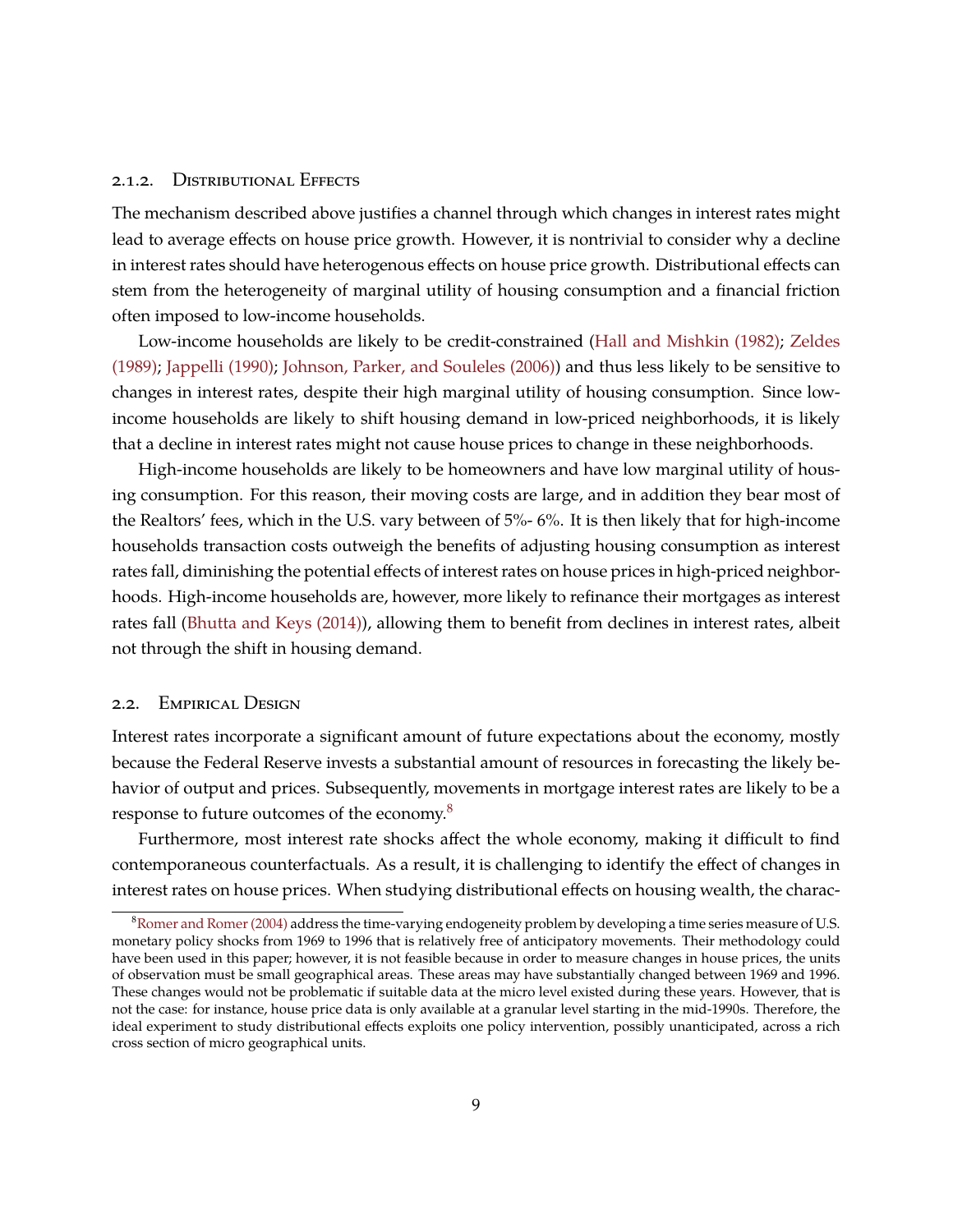teristics of the homeowners and the neighborhoods might change over time, presenting an additional challenge. Thus, the ideal experiment to study distributional effects of interest rate changes on housing wealth exploits the effect of one interest rate shock on a rich cross section of small geographic units in which the units of observation are subject to different intensities of interest rate shock due to relatively random reasons.<sup>[9](#page-0-0)</sup> This is the spirit of the identification strategy of this paper.

The unit of observation in this paper is a *neighborhood*, defined as one third of a zip code in size. The empirical design uses a macro interest rate shock to identify *latent demand* for each neighborhood based on an incidental distribution of the metropolitan population around a pre-determined *neighborhood affordability threshold*. The affordability thresholds represent a key concept of the empirical design. A neighborhood affordability threshold is defined as the income level below which households (in the metropolitan area) cannot afford to make mortgage payments on the average house in the neighborhood at the current interest rate and house price level. The affordability assumption is that the annual mortgage payments must be lower than 40% of the annual household income. This affordability assumption follows a rule of thumb in the lending industry and the revealed preference that is observed in the data. Section [2.3.1](#page-17-0) presents detailed reasoning on the validity of this assumption.

When interest rates decline, the neighborhood affordability threshold shifts to the left, and households immediately to the left of the old affordability threshold are able to afford to make mortgage payments in that neighborhood. The fraction of households in the metropolitan area that can afford to make mortgage payments only after the decline in interest rates is the measure of *latent demand* for each neighborhood. The fraction of the metropolitan households whose income lies below the neighborhood affordability threshold prior to the interest rate change is referred throughout the paper as *mortgaged-out*.

The empirical design uses real income distributions, thus it is best described through an example. Consider the metropolitan areas of Cleveland, OH, and Cincinnati, OH. Figure [1](#page-11-0) presents the income distributions for these two metropolitan areas. Except for minor differences, the two distributions are remarkably similar. The empirical design exploits these minor differences to causally estimate the effect of changes in interest rates on house prices. Consider Neighborhood A in Cleveland and Neighborhood B in Cincinnati, which have the same house price level and the same frac-

<sup>9</sup>Other fields, particularly labor economics, have successfully found ways of exploiting geographical variation to causally identify the impact of macroeconomic shocks on labor outcomes. Most notably, [Card \(1992\)](#page-39-9) studies the effect of changes in the federal minimum wage on the labor supply of teenagers, and [Bartik \(1991\)](#page-39-10) proposes an instrument for local labor demand based on national labor demand. The empirical design proposed in this paper is close to that of [Card \(1992\)](#page-39-9) and [Bartik \(1991\)](#page-39-10) in spirit, but the methodology used to create the cross-sectional variation is novel and varies greatly from theirs.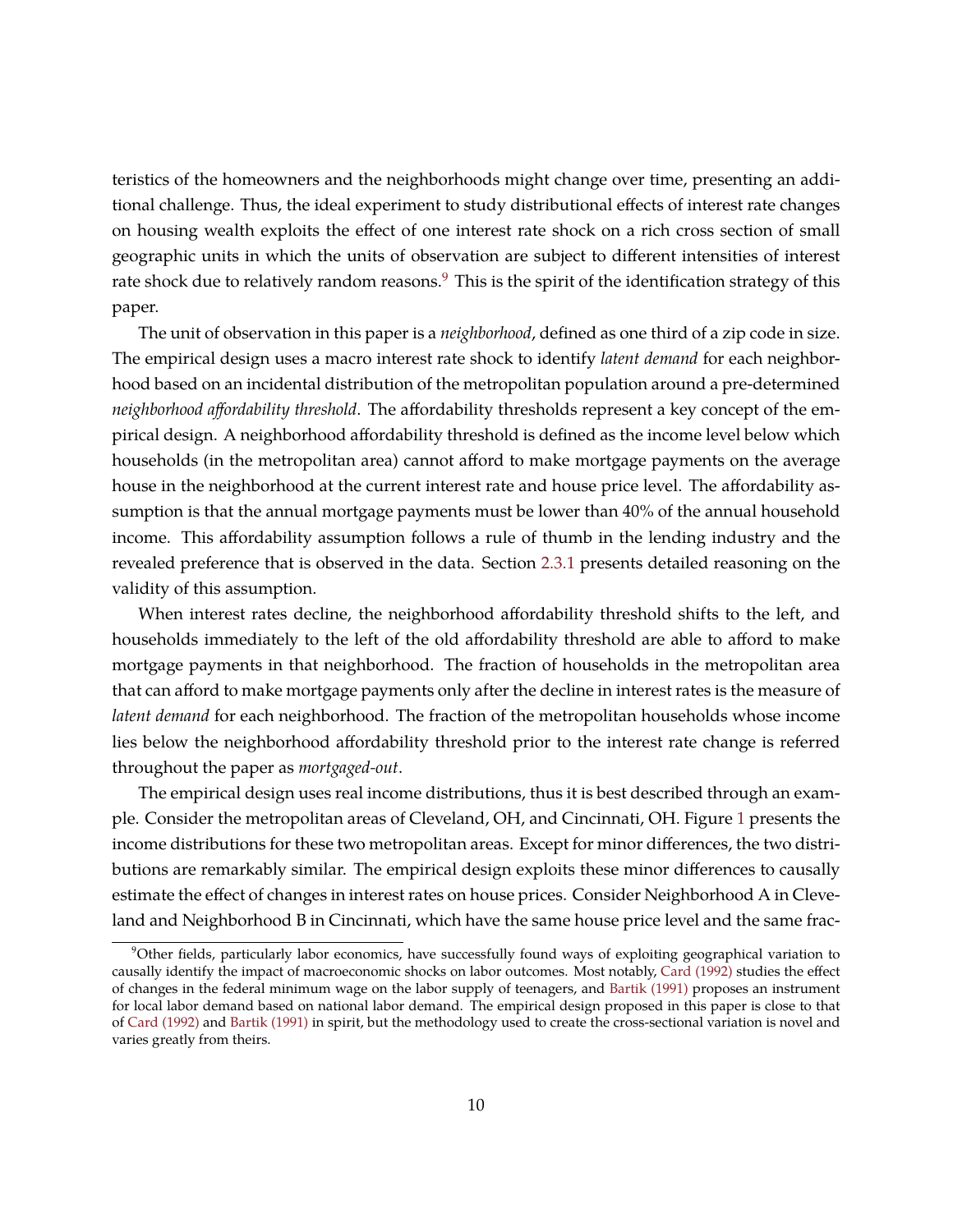## Figure 1: Cleveland, OH, Versus Cincinnati, OH—Example 1

<span id="page-11-0"></span>The figure below presents the distribution of income for all households of Cleveland, OH, and Cincinnati, OH metropolitan areas. The<br>income information is from the 2000 decennial capsus and dounleaded from IPLIMS are. Data income information is from the 2000 decennial census and downloaded from IPUMS.org. Data was obtained at the household level and aggregated into bins of \$5,000. The y-axis reports the fraction (in decimals) of households that fall in each income bin, while the x-axis reports the total household income in thousands of dollars.



amount, Neighbornood A in Cleveland will experience a larger demand snock than Neighbornood<br>B in Cincinnati, despite the similarities between the two neighborhoods. If the housing supply is tion of mortgaged-out households in July 2000 (light blue area); that is, the light blue areas are<br> amount, Neighborhood A in Cleveland will experience a larger demand shock than Neighborhood equal, as are the affordability thresholds. However, the fraction of the population in Cleveland that is immediately to the left of the affordability threshold in Neighborhood A is larger than the counterpart fraction of the population in Cincinnati; that is, latent demand for Neighborhood A is larger than latent demand for Neighborhood  $B<sup>10</sup>$  $B<sup>10</sup>$  $B<sup>10</sup>$  When interest rates fall by a sufficiently small not perfectly elastic, Neighborhood A in Cleveland will experience a larger increase in house prices.

From this example, one might think that latent demand is always larger for neighborhoods<br>From this example, one might think that latent demand is always larger for neighborhoods in Cleveland than for neighborhoods in Cincinnati. This could pose a critical threat to the exclusion restriction, as systematic differences between metropolitan areas confound the identification

SION TESTICUON, AS SYSTEMATIC UNTERFENCES DETWEEN INEUTOPOINANT AFEAS CONFOUND THE IDENTIFICATION<br><sup>10</sup>The differences in latent demand between neighborhoods might seem small; however, as a fraction of the neighborhood population they are large. In this example, the difference between latent demand is 0.2% of the metropolitan population. The metropolitan areas of Cleveland and Cincinnati have an average population of 2 million people. The difference in latent demand might then account for an extra 4,000 people, and can potentially represent a large demand shock since the average neighborhood has approximately 7,000 people.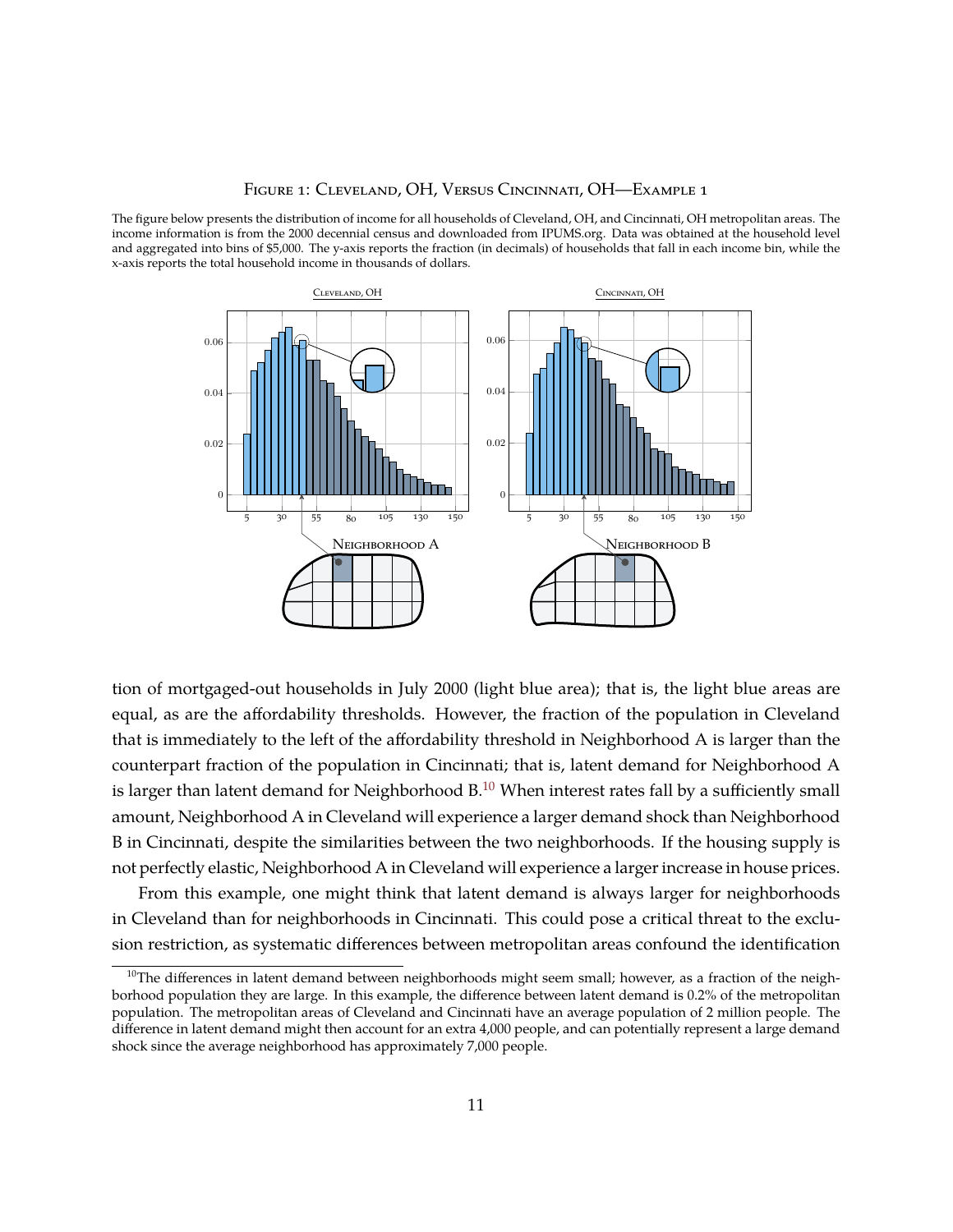#### <span id="page-12-0"></span>strategy. However, Figure [2](#page-12-0) shows that this is not possible.



Figure 2: Cleveland, OH, Versus Cincinnati, OH—Example 2

The figure below presents the distribution of income for all households of Cleveland, OH, and Cincinnati, OH metropolitan areas. The<br>income information is from the 2000 decennial census and downloaded from IPHMS org. Data income information is from the 2000 decennial census and downloaded from IPUMS.org. Data was obtained at the household level<br>and agreement in the 2000 decennial census and downloaded from IPUMS.org. Data was obtained at t and aggregated into bins of \$5,000. The y-axis reports the fraction (in decimals) of households that fall in each income bin, while the x-axis reports the total household income in thousands of dollars.

. This example also shows that one can think of the empirical design of this<br>ion between neighborhood and metropolitan characteristics that stem from the 0 of the affordability threshold is larger in Neighborhood D. This second example demonstrates that 0.02 0.02 Figure [2](#page-12-0) introduces Neighborhood C in Cleveland and Neighborhood D in Cincinnati. They paper as an interaction between neighborhood and metropolitan characteristics that stem from the of the anordability threshold is larger in reeghborhood *D*. This second example demonstrates that it is very unlikely that the identification of this paper is driven by systemic differences between differ from Neighborhoods A and B because the affordability threshold is one income bin to the left. The house price level and the fraction of mortgaged-out households in July 2000 are identical for C and D, but, in this case, latent demand is larger for Neighborhood D in Cincinnati than in Neighborhood C in Cleveland. This is because the fraction of the population immediately to the left metropolitan areas. This example also shows that one can think of the empirical design of this relative position of neighborhoods in the metropolitan income distribution.

> The identification strategy relies on comparing latent demand between neighborhoods in different metropolitan areas in the same U.S. state, holding constant the fraction of mortgaged-out households and the level of house prices in the neighborhood prior to the interest rate change.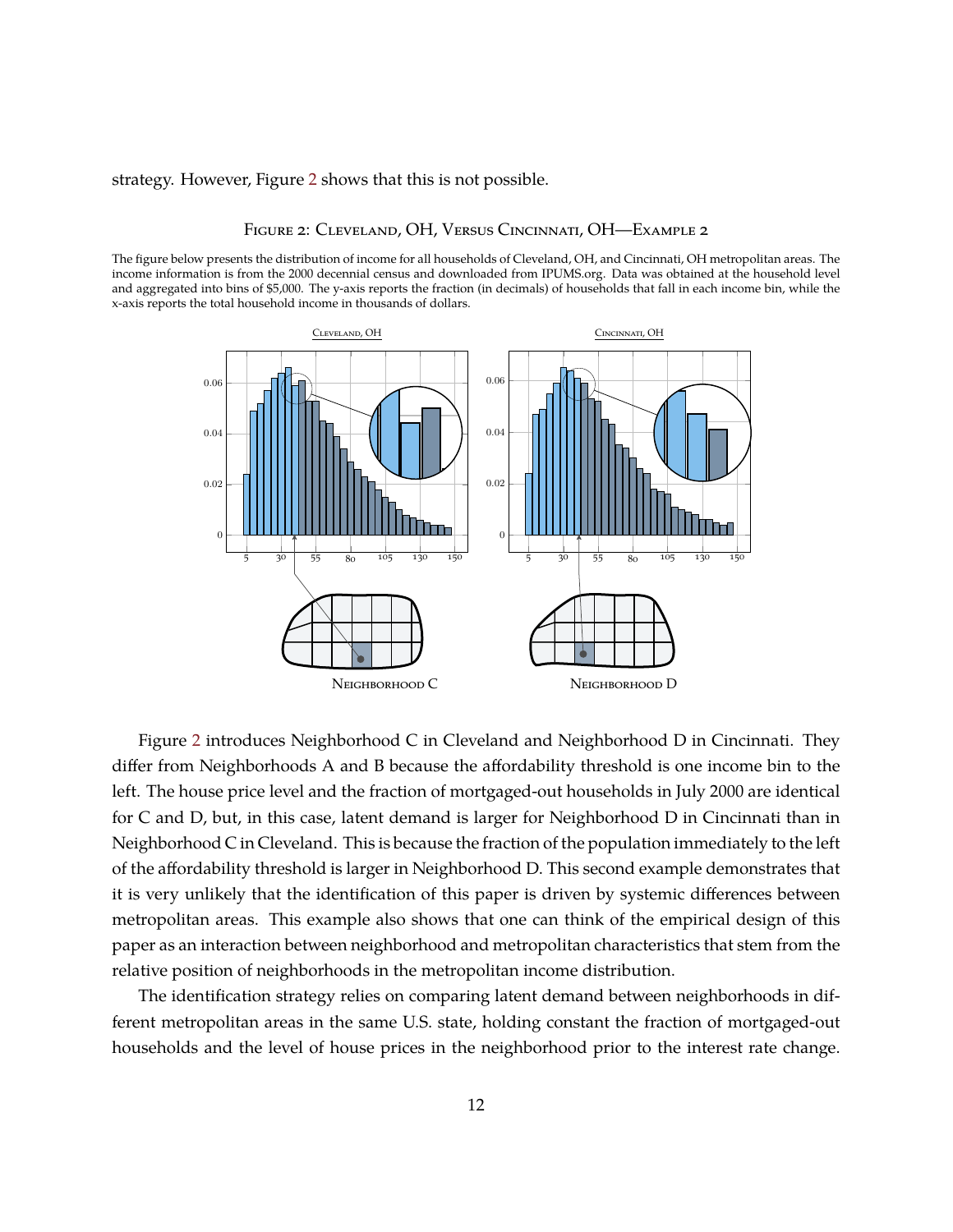Other demographics at the neighborhood, zip code, and metropolitan level are also held constant; namely, income level, income growth, past house price growth, unemployment, age, population size, race, immigration, and education levels. The identification assumption is that, after controlling for the fraction of mortgaged-out households and the level of house prices, the source of variation for latent demand stems from small incidental differences in the distribution of the metropolitan population, which are plausibly exogenous to house price growth at the neighborhood level. This is because neighborhoods (with an average population of 7,090 people) are atomic relative to metropolitan areas (with an average population of 5,241,936 people). Each neighborhood is mapped into the metropolitan distribution of income through the neighborhood affordability threshold. When comparing two neighborhoods in two different metro areas, the source of variation arises from the differences between metropolitan population around the neighborhood affordability threshold, and these differences are likely caused by metropolitan-level frictions, such as frictions in labor markets, and not by unobservable neighborhood characteristics that might drive house price growth.

One could also derive the intuition of the empirical design from a theoretical income distri-bution. Figure [3](#page-14-0) depicts this hypothetical income distribution. Consider that P represents the probability distribution of income for a metropolitan area in 1999,  $r_{Jul-00}$  represents the interest rate level in July 2000, and  $r_{Dec-01}$  represents the interest rate level in December 2001.  $\emph{Loan}_{Jul-00}^{A}$ represents the average loan that a household needs to purchase a house in neighborhood A in July  $2000.^{11}$  $2000.^{11}$  $2000.^{11}$   $Inc$   $\left(r_{Dec-01}, Loan_{Jul-00}^{A}\right)$  represents the income threshold below which a household cannot afford to make the mortgage payments of an average house in neighborhood A at the interest rate and price level of July 2000. If interest rates decline to  $r_{Dec-01}$ , the affordability threshold,  $Inc\left(r_{Dec-01}, Loan_{Jul-00}^{A}\right)$ , moves to the left. The dark blue area in Figure [3](#page-14-0) represents the measure of latent demand that is sensitive to the interest rate change. Formally, latent demand is defined as:

$$
P\left(Inc\left(r_{Jul-01}, Loan_{Jul-00}^{A}\right) < Income < Inc\left(r_{Dec-01}, Loan_{Jul-00}^{A}\right)\right).
$$

The light blue area combined with the dark blue area represent the fraction of households mortgaged-out in July 2000. The empirical design compares two neighborhoods with the same level of mortgaged-out households, same house price level, but different latent demand.<sup>[12](#page-0-0)</sup>

Under this theoretical example, the exclusion restriction is guaranteed if the slope of the metropolitan income distribution around the neighborhood affordability threshold is exogenous to house price growth. Take the example of an important alternative explanation: the shock in the

<sup>&</sup>lt;sup>11</sup>The loan to purchase a house in neighborhood A is a function of the house price level in neighborhood A and the down payment amount. For the sake of this example, assume that the down payment is constant across neighborhoods. <sup>12</sup>The regression models also include a long list of controls at the neighborhood-, zip code-, and metropolitan-level.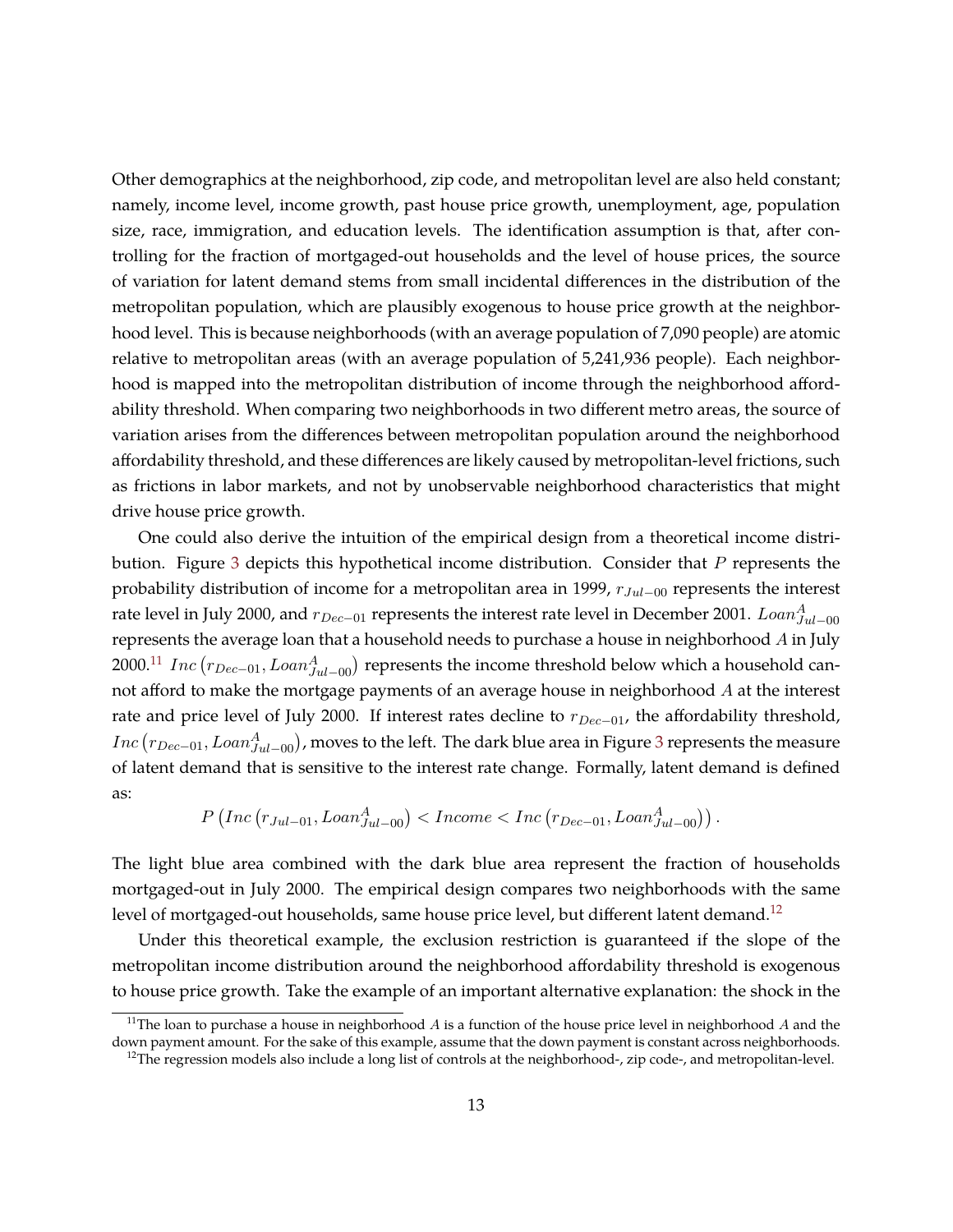Figure 3: Representation of Latent Demand and the Income Distribution

<span id="page-14-0"></span>This figure sketches the main intuition of how latent demand is computed. Consider that  $P$  is the probability distribution of income at the metropolitan level;  $r_i$  is the interest rate level in period i; and  $\hat{L}oan^A_i$ is the average loan that a household requires to purchase an average home in a neighborhood A inside the metropolitan area. The dark blue area is the measure of latent demand after interest rates fall from  $r_{Jul-00}$  to  $r_{Dec-01}$ .



lending standards due to securitization. If the increase in securitization is a credible alternative, securitization must be more intense when the slope of the county income distribution is higher around the neighborhood affordability threshold. This sounds implausible.<sup>[13](#page-0-0)</sup>

This paper studies the effects of the expansionary intervention between July 2000 and December 2001. I use this intervention because the methodology described above requires a detailed income distribution at the metropolitan level. The decennial census of 2000, which provides a comprehensive metropolitan-level income distribution from 1999, makes the study of this policy intervention

 $13$ To further emphasize that this alternative is unlikely, I show that neighborhoods that experienced large demand shocks due to changes in interest rates, as measured by latent demand, exhibit no difference between the growth of loans that were that were originated and sold to third parties, in particular sold to be securitized. In contrast, neighborhoods with large latent demand are associated with an increase in mortgages that are kept on the lender's balance sheet.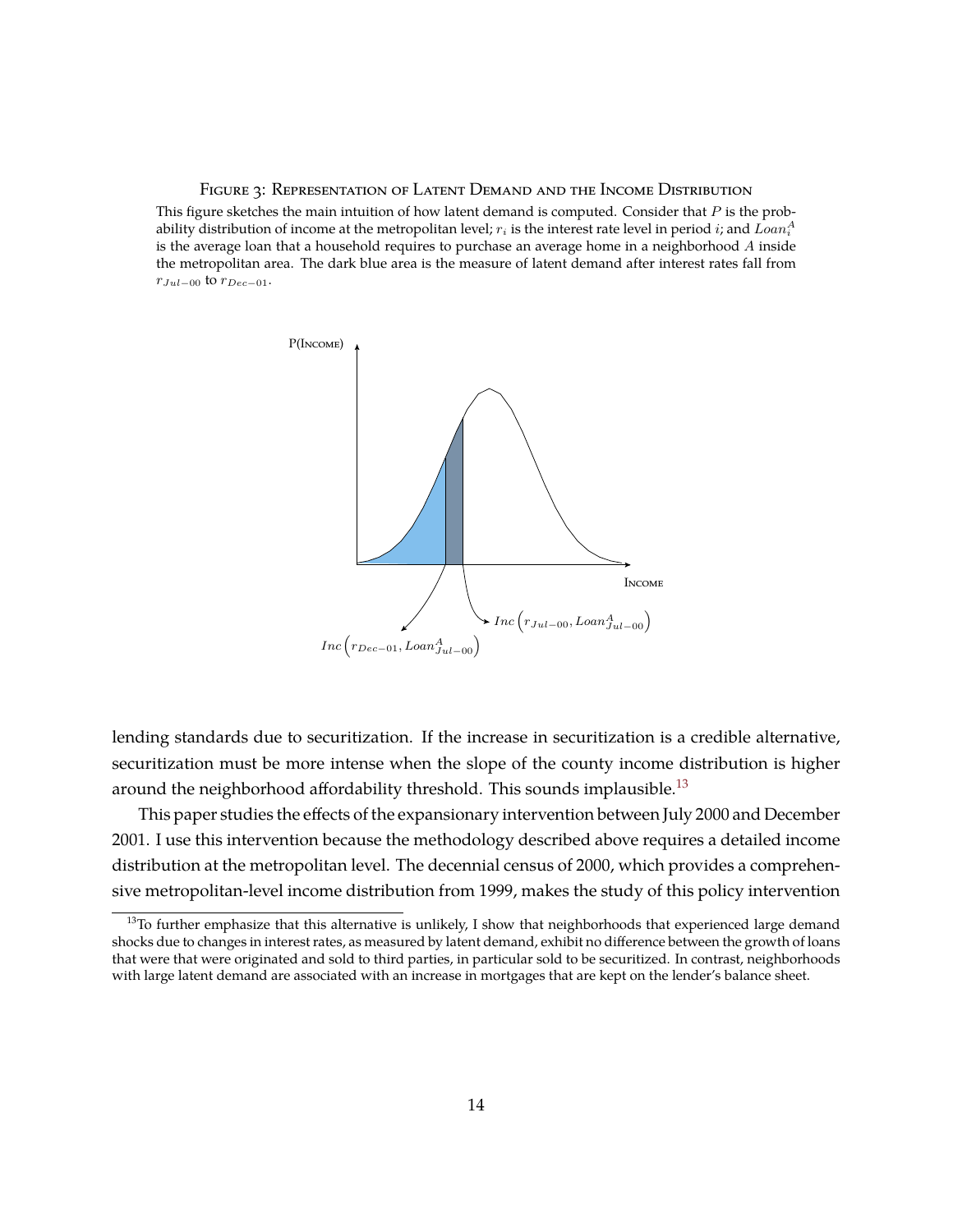feasible.[14](#page-0-0) Moreover, this intervention is suitable for my analysis because of its association with the dot-com bubble, the geopolitical uncertainty brought about by the 9/11 terrorist attacks, and the mild recession in the second half of 2001; more importantly, this intervention was not associated with outcomes in the housing market.

One possible immediate concern with this identification strategy is that between July 2000 and December 2001 the income distributions across metropolitan areas shifted due to changing economic conditions; that is, systemic shifts in the distribution of income may create a confounding mechanism. For example, if income grows equally in all metro areas, neighborhoods for which the county income slope is steeper on the affordability threshold might experience a higher latent demand because of income reasons, not changes in interest rates. However, since my analysis exploits a decline in interest rates, income shocks are only considered confounding if the shock is large and positive.<sup>[15](#page-0-0)</sup> Between 2000 and 2001, the average metropolitan income growth was  $-3.0\%$ , while the median metropolitan income growth was  $-2.5\%$ <sup>[16](#page-0-0)</sup> These income changes are not only negative but also too small in magnitude to be considered confounding. Section [4](#page-24-0) shows that the interest rate shock used in the paper generates a change in the income affordability threshold of approximately 11%. To further alleviate any identification concern associated with shifts in the income distribution, I control for a battery of metropolitan-level characteristics.<sup>[17](#page-0-0)</sup>

# 2.3. Monetary Policy Intervention in the 2000s

In the late 1990s, the stock markets in industrialized countries experienced rapid growth in equity valuations, particularly in the Internet sector and related fields. This rapid growth in equity prices is commonly referred to as the *dot-com bubble*. The climax of the dot-com bubble occurred on March 10, 2000, with the NASDAQ peaking at 5,132.52 in intraday trading; the burst of the stock market bubble transpired in the form of the NASDAQ crash in March 2000. Growth in gross domestic product slowed considerably in the third quarter of 2000 to the lowest rate since a contraction in the first quarter of 1991. Nonetheless, the 2001 recession was the mildest in post-war history; i.e., one

 $14$ I assume that the change in mortgage rates from July 2000 to December 2001 was due to the increase in money supply [\(Romer and Romer \(2000\);](#page-41-12) [Bernanke and Blinder \(1992\);](#page-39-11) [Kashyap and Stein \(2000\);](#page-41-13) [Rudebusch \(1995\);](#page-42-3) [Cook and](#page-39-12) [Hahn \(1989\);](#page-39-12) [Ang, Boivin, Dong, and Loo-Kung \(2011\)\)](#page-39-13). Figure [4](#page-16-0) suggests that the relationship between the Fed funds rate and the two most important mortgage rates is very strong, especially around the 2000 monetary policy intervention.

<sup>&</sup>lt;sup>15</sup>The average income affordability threshold was \$34,757 before the monetary policy intervention in July 2000, and \$29,409 after the monetary intervention in December 2001. This is a drop of 15.5% in the required income to afford to make mortgages payments in an average U.S. neighborhood. Below, I present more details.

 $16$ <sup>16</sup>The negative income growth is due to the 2001 economic recession.

<sup>&</sup>lt;sup>17</sup>Also note that all regression specifications include state fixed effects; therefore, I only compare neighborhoods between counties in the same state.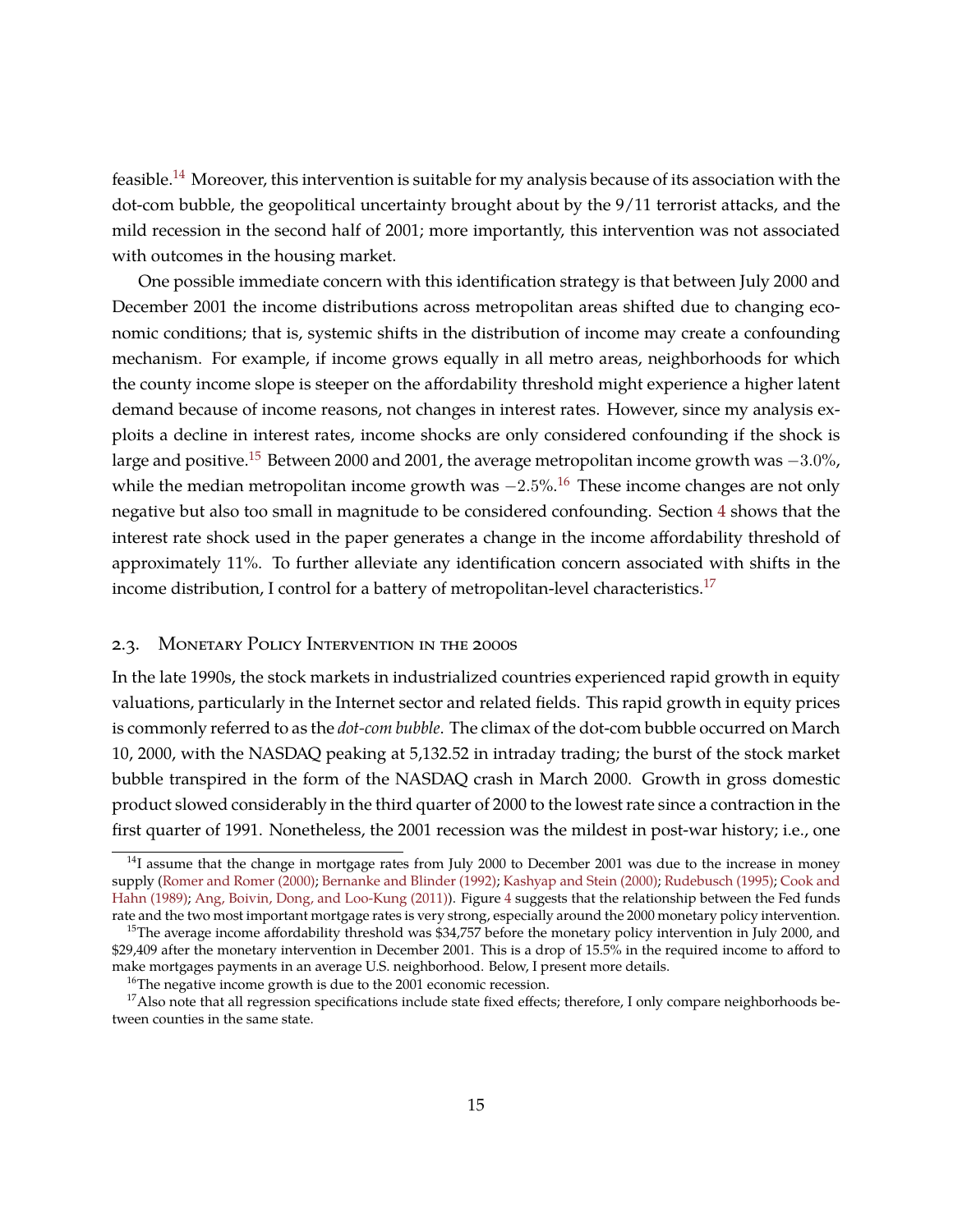of the shortest recessions with the smallest real GDP declines.<sup>[18](#page-0-0)</sup> According to the National Bureau of Economic Research (NBER), the U.S. economy was in recession from March 2001 to November 2001. Unemployment rose from 4.2% in February 2001 to 5.5% in November 2001 but did not peak until June 2003 at 6.3%, after which it declined to 5% by mid-2005. The economic situation in the early 2000s was further clouded by the geopolitical uncertainty associated with the terrorist attacks of September 11, 2001. As a result, the target federal funds rate was quickly lowered from 6.5% in late 2000 to 1.75% in December 2001.[19](#page-0-0)

#### Figure 4: Mortgage Rates and Fed Funds Rate from 1997 to 2013

<span id="page-16-0"></span>This chart depicts the Fed funds rate (light blue), the 1-year adjustable mortgage rate (dark blue), and the 30-year fixed mortgage rate (brown). The mortgage rates are from the Freddie Mac website. The gray areas highlight the monetary policy intervention in the beginning of the 2000s. The intervention started in the summer of 2000 and lasted until the end of 2001—during which time the Fed funds rate decreased from 6.5% to 1.75%.



Figure [4](#page-16-0) reports the time series of the 1-year adjustable mortgage, 30-year fixed mortgage, and the Fed funds rates. Between the summer of 2000 and the end of 2001, the 30-year fixed rate fell by

<sup>&</sup>lt;sup>18</sup>"The U.S. economy suffered a moderate recession between March and November 2001, largely traceable to the ending of the dot-com boom and the resulting sharp decline in stock prices" [\(Bernanke \(2010\)\)](#page-39-14).

<sup>&</sup>lt;sup>19</sup> "The aggressive monetary policy response in 2002 and 2003 was motivated by two principal factors. First, although the recession technically ended in late 2001, the recovery remained quite weak and "jobless" into the latter part of 2003. Real gross domestic product (GDP), which normally grows above trend in the early stages of an economic expansion, rose at an average pace just above 2% in 2002 and the first half of 2003, a rate insufficient to halt continued increases in the unemployment rate, which peaked above 6% in the first half of 2003. Second, the FOMC's policy response also reflected concerns about a possible unwelcome decline in inflation. Taking note of the painful experience of Japan, policymakers worried that the United States might sink into deflation and that, as one consequence, the FOMC's target interest rate might hit its zero lower bound, limiting the scope for further monetary accommodation" [\(Bernanke \(2010\)\)](#page-39-14).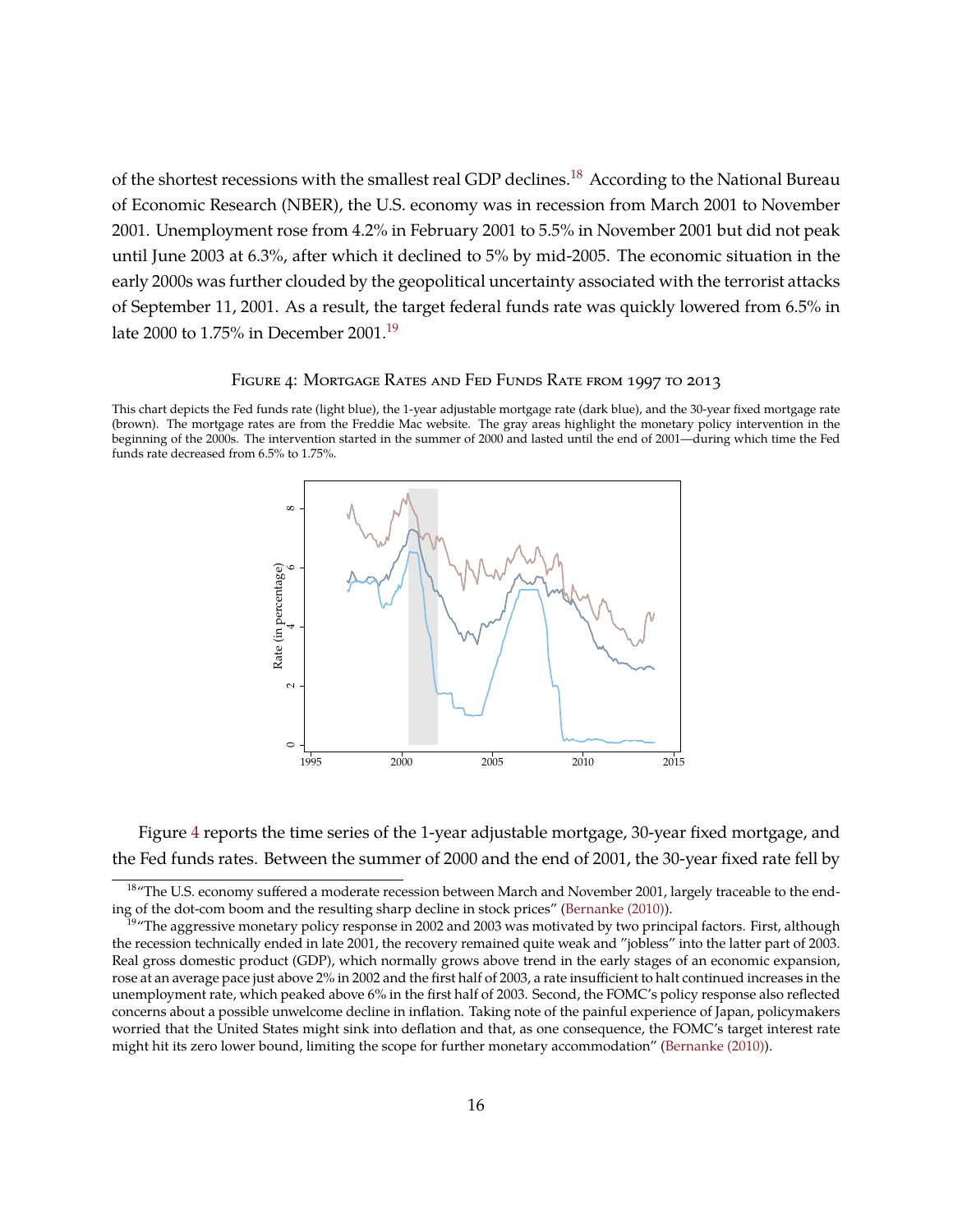approximately 1.2%, and the 1-year adjustable rate fell by a little over 2%. It is important to note that this monetary policy intervention was not driven by economic events in the housing market. It is then plausible that a large fraction of this decline in the mortgage interest rates was driven by the Fed funds rate. To estimate the empirical results below, I will use the 1.2% change in 30-year mortgage rate under the assumption that this change was mostly driven by the rapid decline in the Fed funds rate.

# <span id="page-17-0"></span>2.3.1. Affordability

An important assumption of the empirical design is the affordability assumption. It is common practice in the lending industry to require borrowers to keep their mortgage payments below 30% of their annual salary. This affordability assumption is often self-imposed by borrowers, since it becomes significantly harder for a household to manage a monthly budget when housing costs are substantially large relative to disposable income. Lenders often recommend a 30% limit on mortgage payments because homeowners have more housing expenses, namely maintenance costs, property taxes, and insurance.<sup>[20](#page-0-0), [21](#page-0-0), [22](#page-0-0)</sup> These non-mortgage housing-related costs may account for 10% of disposable income. Under this lenders' rule of thumb, total housing costs (mortgage plus non-mortgage) should remain under 40% of the household income. In practice, it is possible to verify if this rule of thumb is followed by households and lenders in equilibrium, since several surveys, including the American Community Survey (ACS), collect information on household income and mortgage payments. Figure [5](#page-18-0) depicts the box plot of the distribution of the ratio of mortgage payments to household income from the ACS for all households who moved in the year of 2000 and 2001 and purchased a home with a mortgage. There are 16,269, 15,476, and 36,112 households in the 2000, 2001, and 2005 samples, respectively.

<sup>&</sup>lt;sup>20</sup>"For Loans of less than \$240,000, lenders typically insist that no more than 28 percent of a borrower's gross income be used for monthly housing expenses and that no more than 36 percent of that income be used for payment of all recurring debt." in New York Times, July 25th, 1999.

 $21$ <sup>"</sup>If you're determined to be truly conservative, don't spend more than about 35 percent of your pretax income on mortgage, property tax and home insurance payments." in New York Times, September 11th, 2009.

<sup>&</sup>lt;sup>22</sup> "The typical bank limit on monthly mortgage payments is about 28 percent of your gross monthly income"..... "Banks will also typically allow a total debt-to-income ratio of up to around 36 percent. This means that your mortgage, credit card payments, student loan payments and car payments shouldn't exceed 36 percent of your total monthly income." in U.S. Money, February 28th, 2014.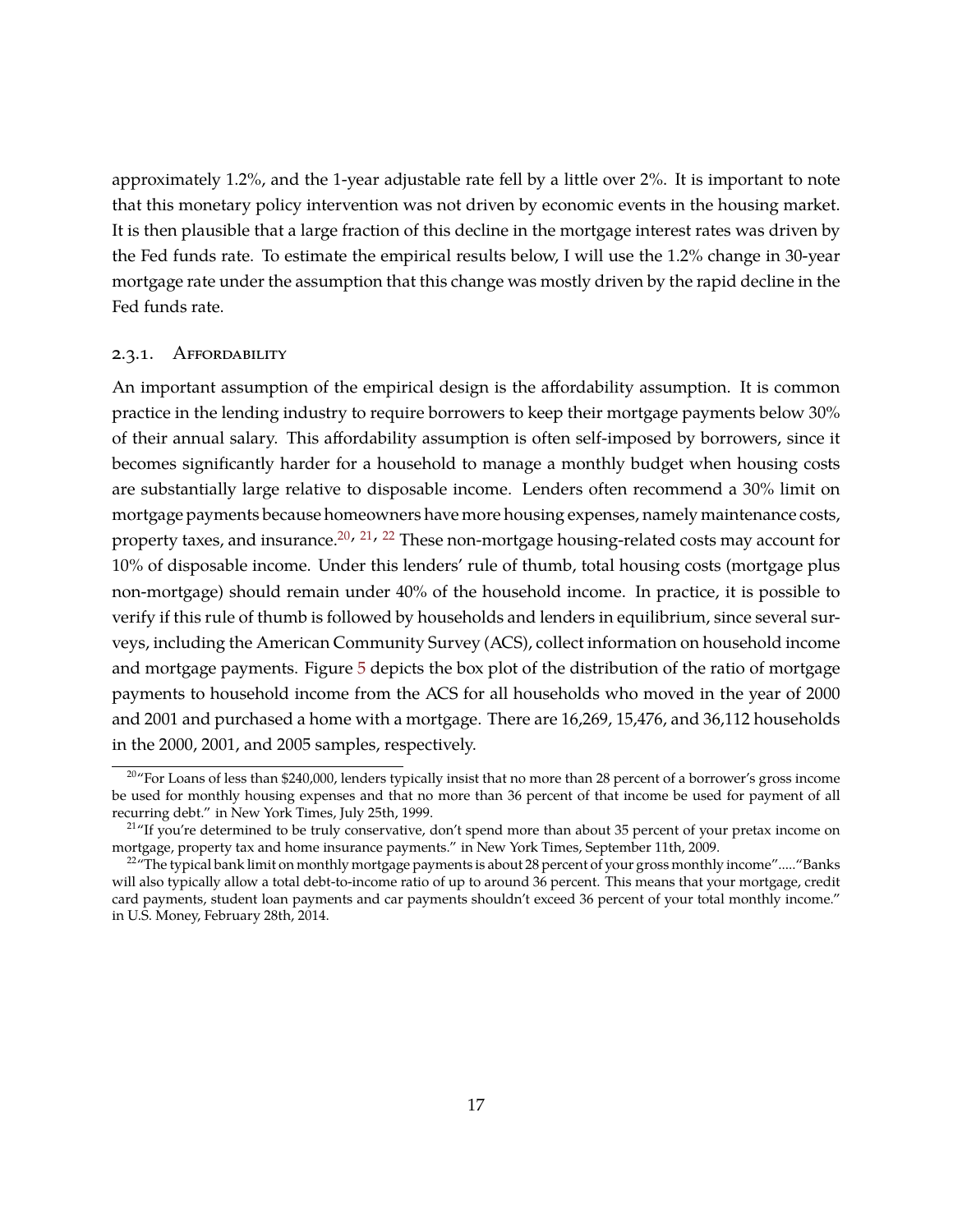#### Figure 5: Distribution of Mortgage Payments to Household Income Ratio

<span id="page-18-0"></span>The figure below depicts the box plot of the ratio of mortgage payments to total household income. The data is from the 2001, 2002, and 2006 American Community Survey, and it was downloaded from IPUMS.org. The box plots only include households who moved in the year prior to the survey (as depicted in the y-axis) and purchased their home with a mortgage.



Figure [5](#page-18-0) shows two relevant facts. First, the distributions of the ratio of mortgage payments to household income are remarkably similar for households who purchased a home in 2000 and 2001. Second, the majority of households who purchased a home in 2000 and 2001 have mortgage payments lower than 40% of their household income—in both years, the  $75^{th}$  and the  $90^{th}$ percentile of the distribution of the ratio of mortgage payments to household income is 28% and 41%, respectively. The fact that the distributions are almost equal in 2000 and 2001 is critical to verify that neither U.S. households nor lenders changed their behavior with respect to the level of mortgage payments relative to the level of household income from 2000 to 2001. Since several innovations in lending standards occurred during the 2000s housing boom, this indicates that lending innovations did not affect the affordability threshold in 2000 and 2001. In contrast, households who moved in 2005 and purchased a home with a mortgage were significantly more likely to have higher mortgage payments relative to their income. This is consistent with most of the literature on the expansion of the credit supply, which documents that most innovations in lending standards occurred between 2002 and 2006 [\(Mian and Sufi \(2009\)](#page-41-6) and [Nadauld and Sherlund \(2013\)\)](#page-41-8). Consistent with the lender's rule of thumb and the evidence observed in the data, I will assume that the affordability threshold is that mortgage payments should not exceed 40% of the household's total income.

The position of the neighborhood affordability thresholds depends on the specific mortgage characteristics chosen by homebuyers. I do not observe these choices neither for actual homebuyers nor potential homebuyers who end up not purchasing a home. Instead, I rely on the most common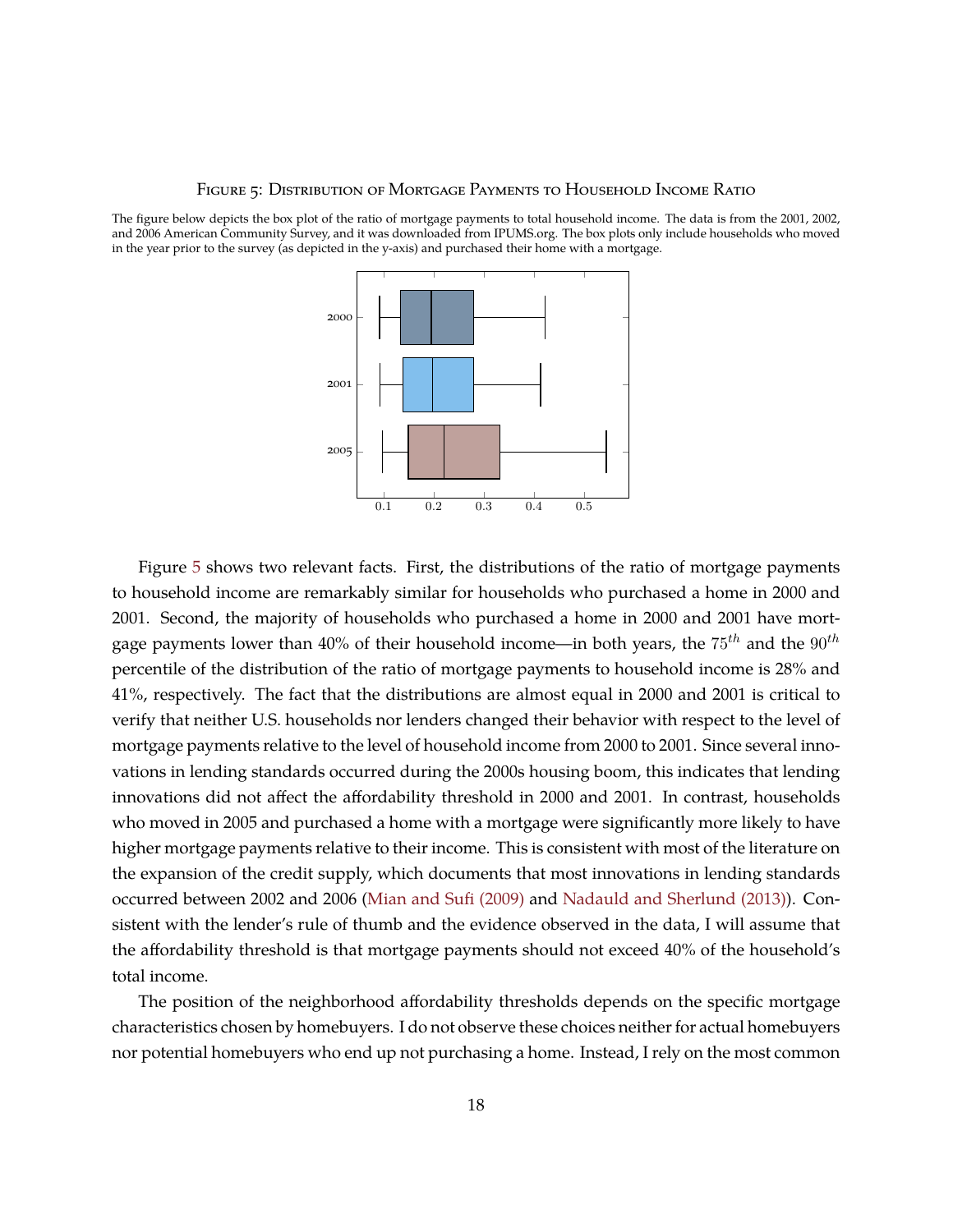choices made between 2000 and 2001. The most popular mortgage products are potentially the best approach to capture latent demand, since they reflect the most likely choice of individuals who end up not purchasing a home. The three major choices in a mortgage contract are the maturity of the mortgage, the level of down payment, and the type of mortgage contract (adjustable- or fixed-rate). In 2001, the most common mortgage contract was a 30-year fixed-rate; $^{23}$  $^{23}$  $^{23}$  and the down payment ranged from 5% to 20%, with an average payment of 10%.<sup>[24](#page-0-0)</sup> As such, the baseline model is that households contract a 30-year fixed-rate mortgage with a 10% down payment. Given these assumptions, the definition of the income affordability threshold for neighborhood  $i$  is as follows:

$$
Inc_i\left(r_t, \overline{L}_{i,t}\right) = \frac{1}{40\%} \times 12 \times \underbrace{\frac{r_t \times \overline{L}_{i,t}}{1 - \left(\frac{1}{1+r_t}\right)^{30 \times 12}}}_{Monthly\,Payments}
$$
\n<sup>(1)</sup>

where  $r_t$  represents the mortgage interest rate in monthly terms;  $\overline{L}_{i,t}$  represents the loan amount necessary to purchase the average home in neighborhood  $i$ ; and  $t$  corresponds to July 2000 or December 2001. Given the assumption on the amount of down payment,  $\overline{L}_{i,t}$  is a linear function of the house price level in July 2000 in neighborhood  $i$ . The definition of mortgaged-out households in July 2000 is:

Mortgaged-out 
$$
_{Jul-00,i} = P_j \Big\{ Income < Inc_i \left( r_{Jul-00}, \overline{L}_{i,Jul-00} \right) \Big\}
$$
 (2)

where  $P_i$  is the probability distribution of income for metropolitan area j where neighborhood i is located. The definition of latent demand in July 2000:

$$
\text{Latent Demand }_{Jul-00,i} = P_j \Big\{ Inc_i \left( r_{Dec-01}, \overline{L}_{i,Jul-00} \right) < Income < Inc_i \left( r_{Jul-00}, \overline{L}_{i, Jul-00} \right) \Big\} \tag{3}
$$

Section [4.4](#page-26-0) explains the numerical computation of these two variables.

<sup>&</sup>lt;sup>23</sup> According to [Pafenberg \(2005\),](#page-41-14) in 2001, 85% of the loan origination was fixed-rate mortgages, while only 15% were adjustable rate mortgages. In contrast, in 2004, only 64% of the mortgage loans were fixed-rate.

 $^{24}$ Figure 1 of [Duca, Muellbauer, and Murphy \(2011\)](#page-40-9) shows that the average down payment for mortgage loans originated in 2001 varied between 10% and 12%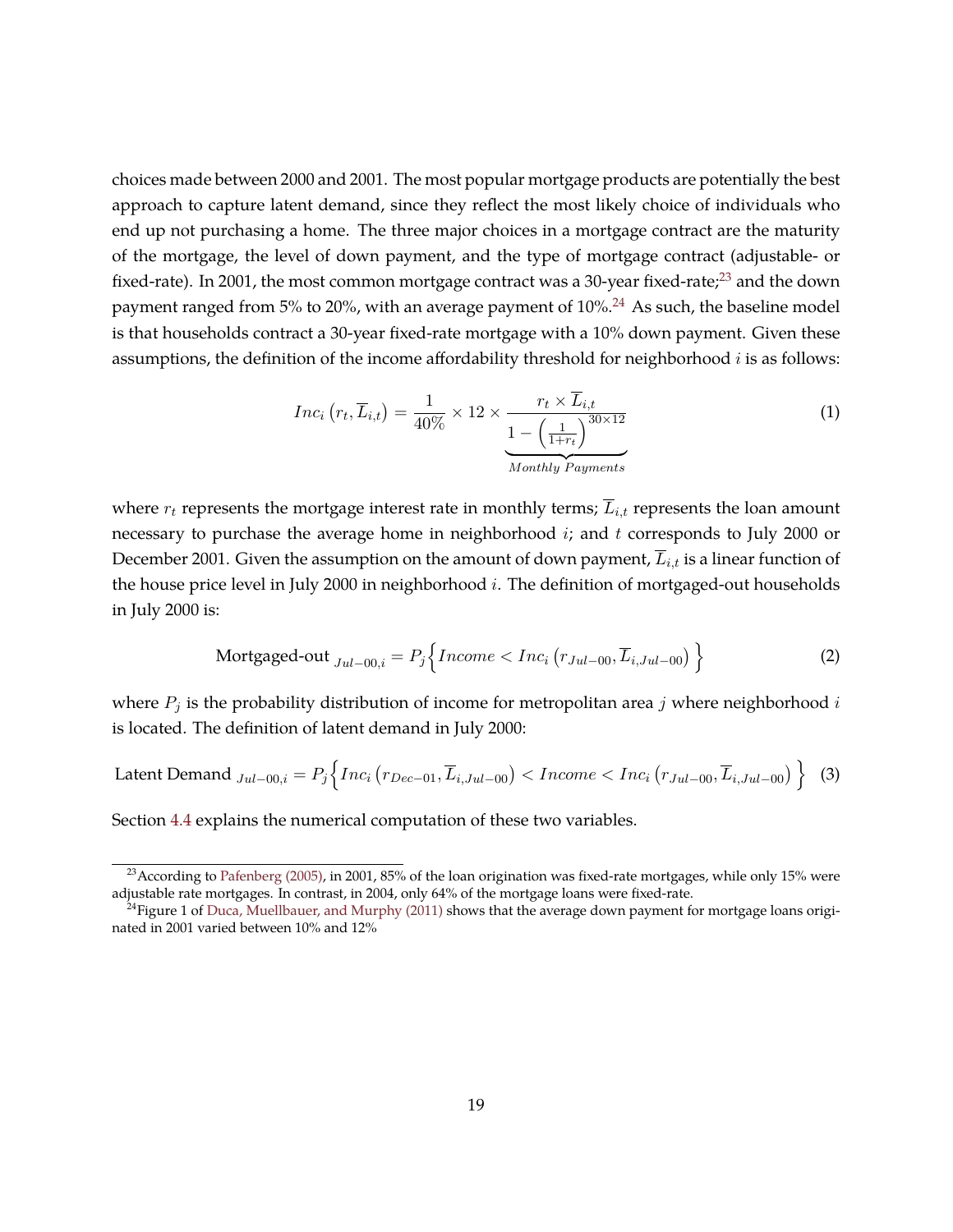# 3. REGRESSION SPECIFICATION

## 3.1. Average Effects

Using the empirical design from the previous section, I first estimate the contemporaneous effect of a monetary policy intervention on home prices, mortgage applications, and mortgage originations. I use a cross-sectional Ordinary Least Squares (OLS) model to regress changes in housing outcomes on the *latent demand* in July 2000, the level of *mortgaged-out households* in July 2000, and other control variables, which include the level of house prices in the neighborhood in July 2000 and the neighborhood income level in  $2000$ .<sup>[25](#page-0-0)</sup> Below, I discuss all control variables used in the model. All regression models include state-fixed effects, unless noted otherwise. All standard errors are clustered at the metropolitan level and robust. Equation [\(4\)](#page-20-0) summarizes the baseline regression model:

<span id="page-20-0"></span>
$$
Y_{2000 \to 2001,i} = \theta_0 + \theta_1 \times \text{Latent Demand } J_{ul/00,i} + \theta_2 \times \text{Mortgaged-out } J_{ul/00,i}
$$
  
+  $\theta_3 \times \text{House Prices } J_{ul/00,i} + \Delta \times X_i + \text{State-Fixed-Effects} + \varepsilon_i$  (4)

where Y <sup>2000</sup>→<sup>2001</sup> is either the home price growth from *July 2000* to *December 2001* or the growth in mortgage applications from 2000 to 2001.<sup>[26](#page-0-0)</sup> This model specification estimates the average treatment effects of mortgage interest rates on housing outcomes during the monetary policy intervention.

# <span id="page-20-1"></span>3.2. Measuring the Size of the Effect

To measure the interest rate effect on house prices, one needs to consider that house prices are a function of latent demand, and that latent demand, in turn, is a function of interest rates; that is:

House Prices =  $f$ (Latent Demand $(r)$ ).

 $^{25}$ The Internal Revenue Service only provided zip code–level income for 1998 and 2001. In the baseline model, I use the income level in 1998; in robustness tests, I also use the income level in 2001. The results remain unchanged.

 $^{26}$ HMDA, the provider of the loan application data, aggregates the data at the annual level; as a result, I can only compute the annual growth from 2000 to 2001.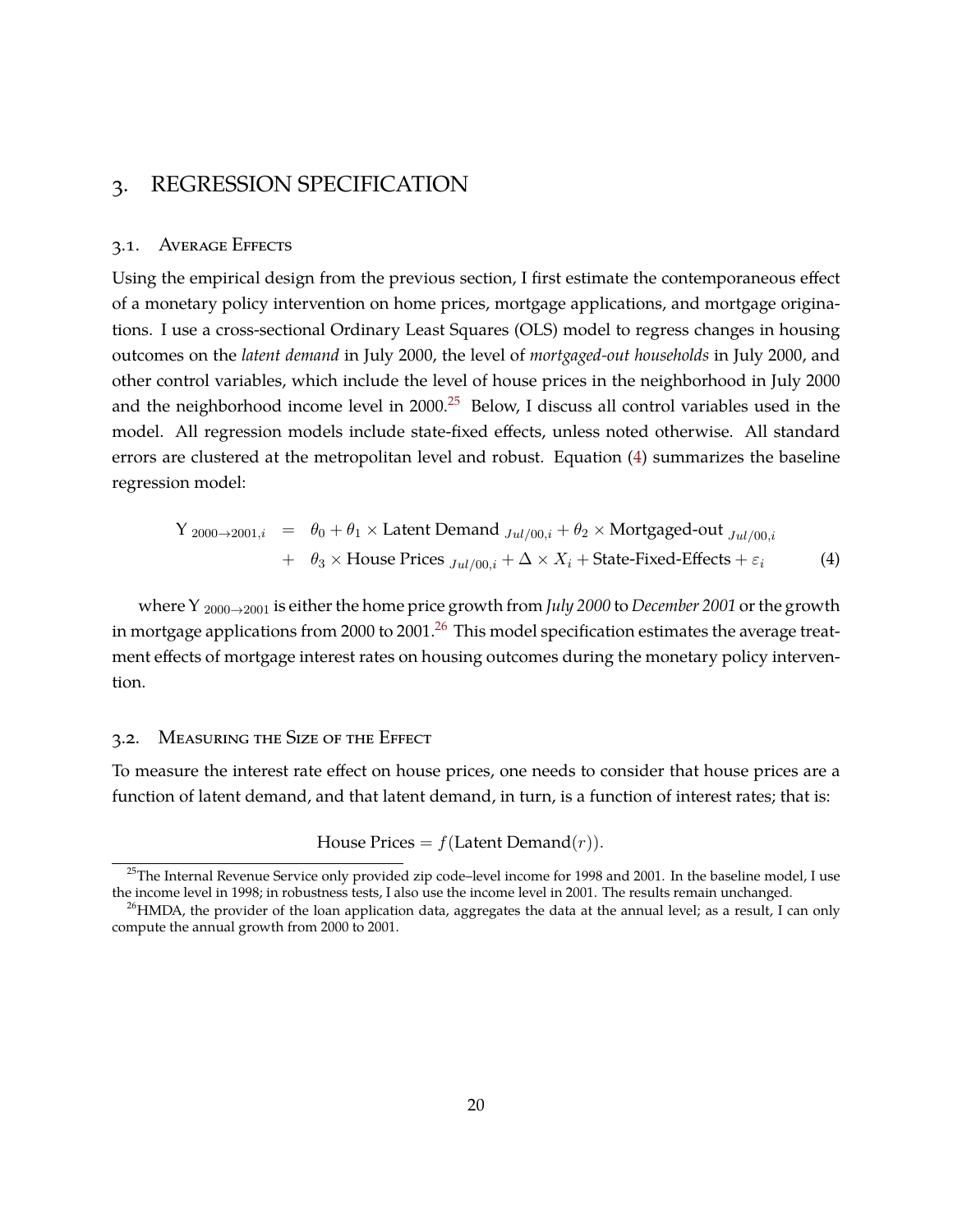Thus, when measuring the impact of changes in interest rates on house prices, one needs to take into account that:

.

$$
\frac{\partial \text{House Prices}}{\partial r} = \underbrace{\frac{\partial \text{House Prices}}{\partial \text{Latent Demand}}}_{\theta_1} \times \underbrace{\frac{\partial \text{Latent Demand}}{\partial r}}_{\text{Average Latent Demand}}
$$

 $\theta_1$  from model [\(4\)](#page-20-0) is an estimator for the partial derivative of house prices with respect to latent demand, while the average of latent demand across neighborhoods is a good estimator for the partial derivative of housing demand with respect to interest rates.

# 3.3. Low Versus High Supply of Housing

The effect of interest rates on house prices only exists if the supply of housing does not fully adjust to the shift in housing demand. Thus, no effect should exist if the supply of housing is perfectly elastic, and we should observe a large price effect if the supply of housing is inelastic. Using the topology-based measure of housing supply elasticity developed by [Saiz \(2010\),](#page-42-1) one can test this prediction. To this end, I estimate the model [\(4\)](#page-20-0) in two sub-samples: high- and low-housing supply elasticity metropolitan areas. The threshold of housing supply elasticity for the two sub-samples is 1.5, the median elasticity in my sample of neighborhoods.

# 3.4. Distributional Effects

After establishing the average effects of interest rates on house prices, the paper turns to the distributional effects. Ultimately, the paper aims to document which neighborhoods benefit from declines in interest rates. Zillow provides monthly house price indexes for terciles of zip codes. I use each tercile as a small neighborhood. There is, however, one shortcoming in using zip code terciles as neighborhoods. Since the houses have to fall into one of the zip code terciles, they might not be adjacent. This might sound counterintuitive to the definition of a neighborhood. However, in the context of the analysis in the paper, this price uniformity among the houses might be a great advantage, since the neighborhood becomes exceptionally homogenous. The homeowners are likely to have similar characteristics since they live in similarly priced homes in the same zip code.

To study the distributional effects, I separate the neighborhoods by house price quartiles within the same metropolitan area. The empirical exercise is then equivalent to estimating the interest rate effect on house prices by comparing two neighborhoods located in different metropolitan areas but positioned in the same house price quartile. The regression specification is the same as [\(4\)](#page-20-0), but the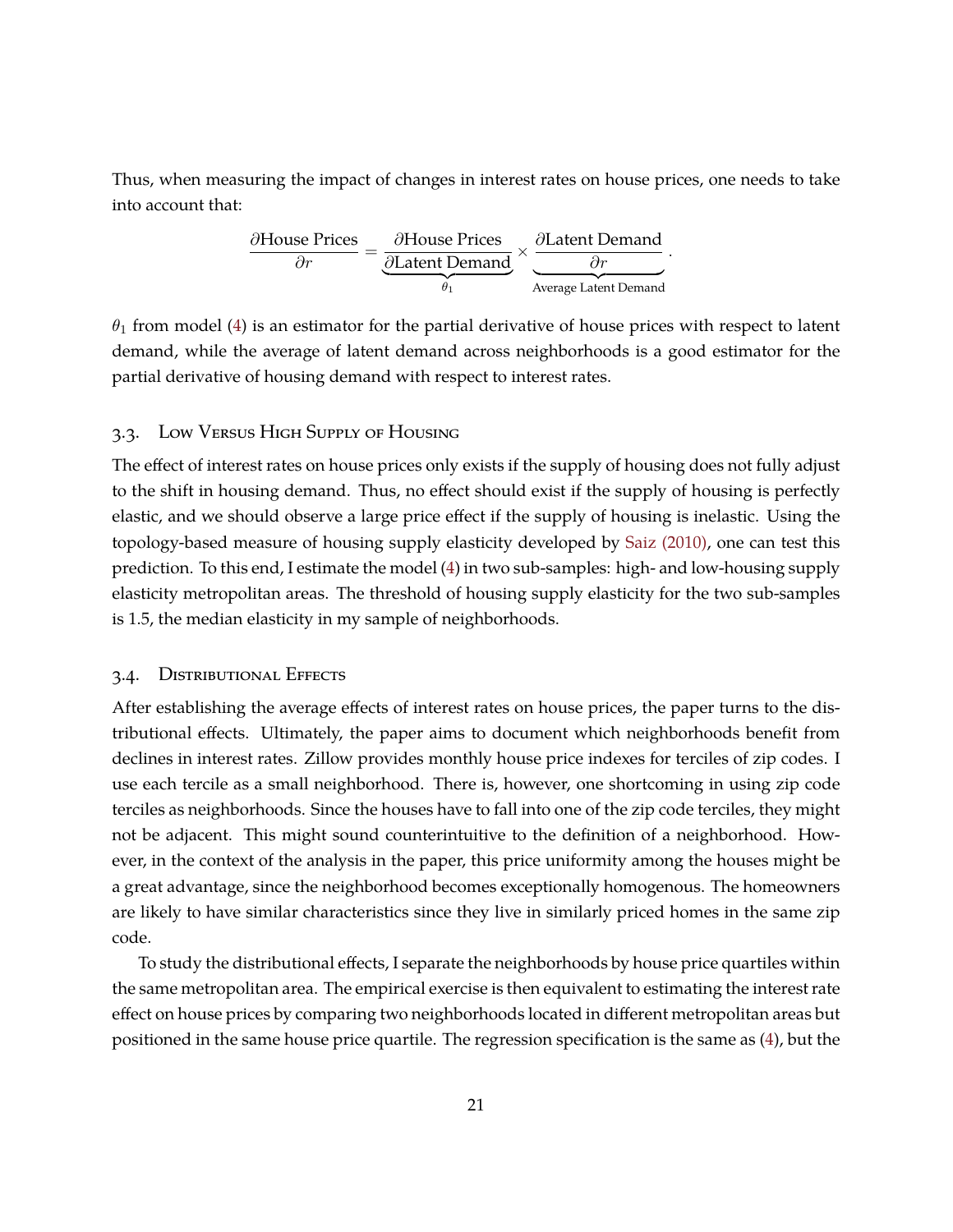model is estimated for four subsamples of house price quartiles within each metropolitan area. For the whole sample of U.S. neighborhoods, the average house price in July 2000 is \$92,484 in the lowest quartile, \$131,363 in the second quartile, \$174,211 in the third quartile, and \$272,880 in the highest quartile.

# 3.5. CONTROLS

The vector  $X_i$  in regression model [\(4\)](#page-20-0) includes several controls of levels and changes at the neighborhood, zip code, and metropolitan level. In an ideal randomized experiment the control and treatment groups are balanced on all covariates besides the treatment; as a result, the addition of control variables does not affect the estimated treatment effect. The empirical design presented in this paper tries to separate neighborhoods by latent demand that is fairly random and exogenous to growth in house prices. It is then useful to verify that the addition of several controls at the neighborhood, zip code, and metropolitan level does not impact the effect of interest rates on house prices.

**Neighborhood-level controls.** I observe home prices and loan outcomes at the neighborhood level, and I estimate income at the neighborhood level. Since the outcome variable in most regressions is house price growth, it is important to control for past house price growth since it is likely to drive expectations of future home price growth, and hence housing demand. Past house price growth might not completely capture expected future house prices growth, but it is a good proxy, especially when dealing with short periods as in this paper. Borrowers and lenders could base their beliefs about future changes in house prices on past house price growth, leading to an increase in the willingness to enter into a mortgage contract on both sides [\(Foote, Gerardi, and Willen \(2012\)\)](#page-40-10). In this case, the relationship between latent demand and house price growth would have been driven by the expectations of house price growth. To test that this alternative does not drive the results, I control for past home price growth and show that the effect of the interest rate on house prices and mortgage applications remains unchanged with the addition of several controls representing past house prices, including the house price growth from December 1999 to July 2000—the seven months prior to the monetary policy intervention. Moreover, the house price growth between July 2000 and December 2001 is uncorrelated with house price growth between December 1999 and July 2000.

I also control for the level of denial rate for home purchase in 2000 at the neighborhood level. Lenders lowered credit standards in the beginning of the 2000s and extended credit to less creditworthy borrowers [\(Mian and Sufi \(2009\)](#page-41-6) and [Nadauld and Sherlund \(2013\)\)](#page-41-8). Controlling for the level of denial rates is a cheap way to rule out the alternative hypothesis based on the expansion of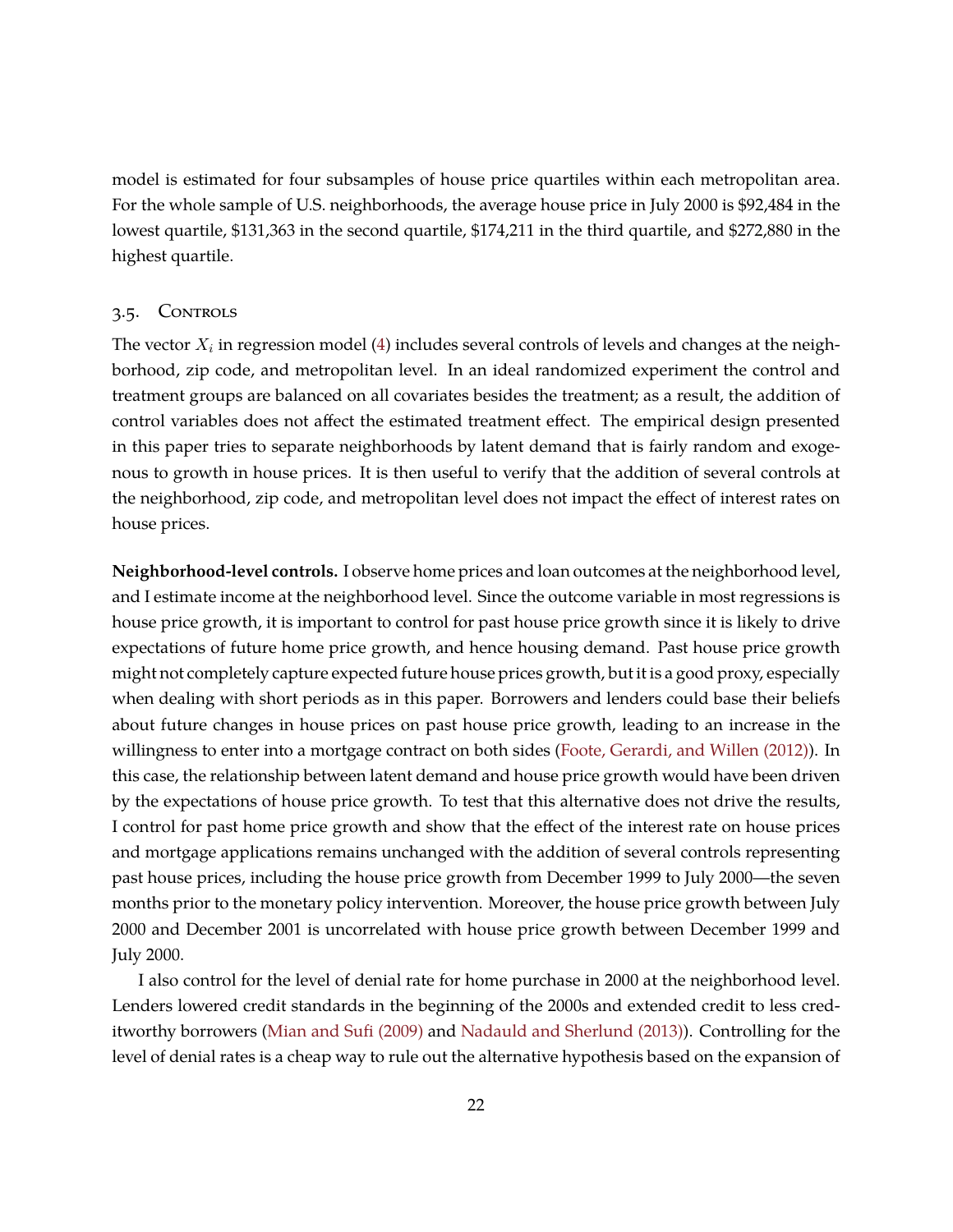credit supply to subprime borrowers. [Mian and Sufi \(2009\)](#page-41-6) show that the zip code level of denial rates prior to the 2000s housing boom is strongly correlated with the zip code fraction of subprime borrowers. Even though it is not a conclusive test, controlling for the level of denial rates sheds light on the extent to which the credit supply hypothesis is an plausible alternative.<sup>[27](#page-0-0)</sup>

Finally, at the neighborhood-level, I also control for income levels. There is no dataset that provides income data at the neighborhood level. However, one can use the decennial census to estimate income at the neighborhood level. The 2000 decennial census provides a zip code-level average household income by the distribution of house values. Using this information, I can estimate the income levels for each neighborhood, since I can form the house price terciles at the zip code level, and estimate the average income. One shortcoming of this estimation is that it is limited to homeowners. The neighborhood income level does not reflect the income of renters. I rely on the zip code level controls to partially address this potential issue.

**Zip code–level controls.** At the zip code level, it is possible to observe the average income from the IRS; and from the 2000 decennial census, it is possible to observe the median income, median age, fraction of renters, immigration, fraction of non-whites, and fraction of the population with a college degree. I control for all these variables. The income at the zip code level is important to help alleviate limitations of the measure of income at the neighborhood level. At the zip code level, it is also possible to control for income growth. Controlling for the fraction of renters is useful to ensure that the possible supply of houses for sale is equivalent between two neighborhoods. It is relevant to control for the immigration flow in the year prior to the interest rate change because it proxies for systematic demand for the zip code where the neighborhood is located. Finally, the fraction of college-educated individuals and fraction of non-whites are important controls because these variables have been shown to determine zip code-level housing demand. They are also alternative proxies for the level of income.

**MSA-level controls** Since the identification of the interest rate effect on house prices relies on comparing neighborhoods across metropolitan areas in the same state, systemic differences between metro areas might explain the dependent and independent variables simultaneously. As stressed in section [2.2,](#page-9-0) the construction of the empirical design in itself makes it unlikely that systemic differences between metropolitan areas might confound the identification. Nonetheless, to ensure that this is unlikely, I control for several metropolitan area variables such as: median age, fraction of non-whites, fraction of college-educated individuals, unemployment rate, flows of immigration

 $27$ I conduct an additional series of tests to show that the credit expansion hypothesis does not explain the effect of interest rates documented in this paper. These tests are presented in the results and robustness sections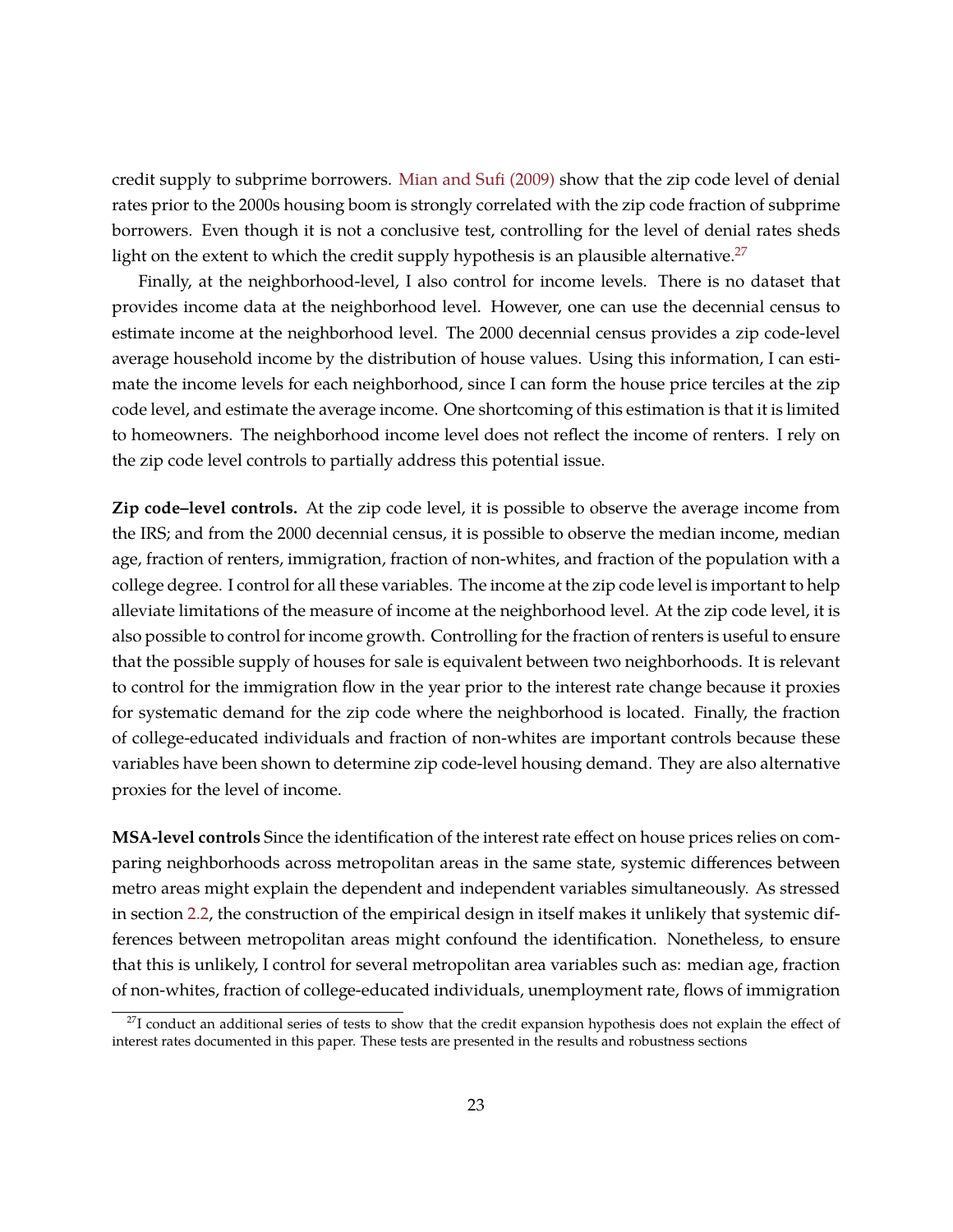in the year prior to the interest rate change, and the housing supply elasticity. They are all provided by the 2000 decennial census, with the exception of housing supply elasticity, which is provided by [Saiz \(2010\).](#page-42-1)

# <span id="page-24-0"></span>4. DATA

# 4.1. Data Sources

Home prices are publicly available on the Zillow Real Estate Research website.<sup>[28](#page-0-0)</sup> Zillow provides a home price index for the bottom, middle, and top terciles of house price for a zip code as long as there is a sufficient volume of transactions. I use this division to form the unit of observation in the paper: a *neighborhood*. A neighborhood is roughly one third the size of a zip code. This is not a neighborhood in the common sense. Although the houses are in the same zip code, they are grouped by price level rather than exact location; as a result, the unit of observation might be dispersed within the zip code. As explained above, this peculiar definition of *neighborhood* is an advantage in the context of the analysis of the paper, since it creates an exceptional level of homogeneity among houses and households within the same neighborhood. Each Zillow Home Value Index (ZHVI) is a time series tracking the monthly median home value. In general, each ZHVI time series begins in April 1996, but for some newer zip codes, data is only available starting at the beginning of the 2000s. Instead of using a repeat sales methodology, Zillow uses the same underlying deed data as the Case-Shiller index but creates a hedonically adjusted price index. The Zillow index uses detailed information on properties collected from county public records, includ-ing the size of the house, the number of bedrooms, and the number of bathrooms.<sup>[29](#page-0-0)</sup> To assess the quality of the ZHVI, [Guerrieri, Hartley, and Hurst \(2013\)](#page-40-11) show that the zip code–level correlation between the Case-Shiller Index and the Zillow Index where the two samples overlap is equal to 94%. Monthly home prices are available from 1996 to 2012 for 10,187 zip codes.

Loan-level data is provided by the Home Mortgage Disclosure Act (HMDA). Application-level data is available from all lenders that meet one or more disclosure criteria defined by the HMDA.<sup>[30](#page-0-0)</sup> Each loan application provides information on *year* of application; *lender*; *type of loan*; *loan amount*; *action taken* by the lender; *reason for denial*, if the loan is denied; *race*, *sex* and *income* of the applicant and co-applicant; *census tract*, *county FIPS*, and *state FIPS* where the loan was originated; *owner occupancy*; and *purpose*. Loans have four types of purpose: *home purchase*, *home improvement*, *refi-*

<sup>28</sup><http://www.zillow.com/research/data/>.

<sup>&</sup>lt;sup>29</sup>More information about the computation methodology of the Zillow home price index can be found here at [http:](http://www.zillow.com/research/zhvi-methodology-6032/) [//www.zillow.com/research/zhvi-methodology-6032/](http://www.zillow.com/research/zhvi-methodology-6032/).

 $30$ More details can be found at the following weblink: <http://www.goo.gl/oRm0KQ>.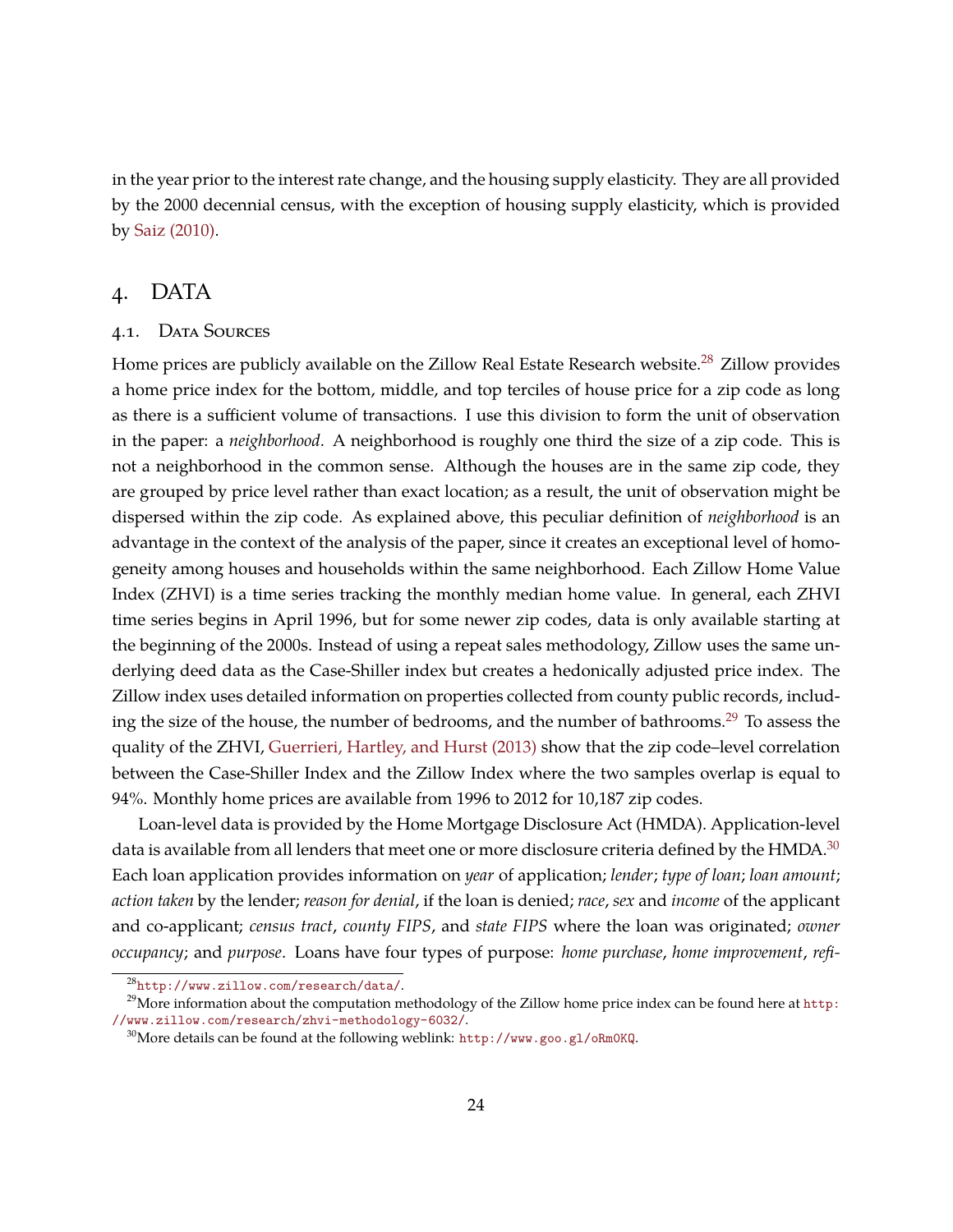*nancing*, and *multifamily dwelling*. I only use loans that are originated for home purchase and are owner-occupied as a principal dwelling.

The Internal Revenue Service (IRS) makes zip code–level income data publicly available on their website.<sup>[31](#page-0-0)</sup> Income data is available for the years 1998 and 2001, and from 2004 to 2012. The IRS uses tax returns to create the zip code-level data. Several income items are available, including the adjusted gross income, number of returns, and wage income. Throughout the paper, income per capita represents the ratio of adjusted gross income to number of returns.

Finally, I use the 2000 Decennial Census to estimate several demographics at the zip code and metropolitan level, namely: population, median age, fraction of non-Whites, fraction of collegeeducated individuals, fraction of renters, unemployment rate, and flows of immigration in the year prior to the interest rate change.

## <span id="page-25-0"></span>4.2. CONSTRUCTION OF THE DATASET

I start with the Zillow home price dataset and create three units of observation for each zip code, corresponding to the bottom, middle, and top tercile of the zip code. The paper refers to these units of observation as *neighborhoods*. For each neighborhood, as long as enough transaction data exists, Zillow provides a monthly home price index from 1996 to 2014. There are 24,146 data points in 1996, 27,310 in 2000, and 29,056 in 2010. Next, I use loan-level data from HMDA to compute the number of annual applications, originations, and denial rates for mortgage loans for home purchase. HMDA provides the census tract for each loan application. Using this identifier, I match each loan to a zip code using a crosswalk provided by the Census Bureau. I then match the loan application to a neighborhood within the zip code using the loan amount from the application. To perform this match, I must determine the home price associated with the loan application. This information is not directly provided by HMDA. If the loan is marked as conventional, I assume that the borrower made a 20% down payment, and if the loan is marked as FHA, I assume that the borrower made a 5% down payment. I then match each neighborhood to the income data provided by the IRS using the zip code identifier. This assumes that the IRS income data is the same across neighborhoods in the same zip code. Finally, I match each neighborhood to a metropolitan area from the 2000 decennial census.

# 4.3. Metropolitan Income Distribution: Computation

I use the individual public records from census data to compute the income distribution for homeowners and renters at the metropolitan level. To compute the income distribution at the metropoli-

 $^{31}\text{http://www.irs.gov/uac/S0I-Tax-Stats-Individual-Income-Tax-Statistics-ZIP-Code-Data-(S0I).}$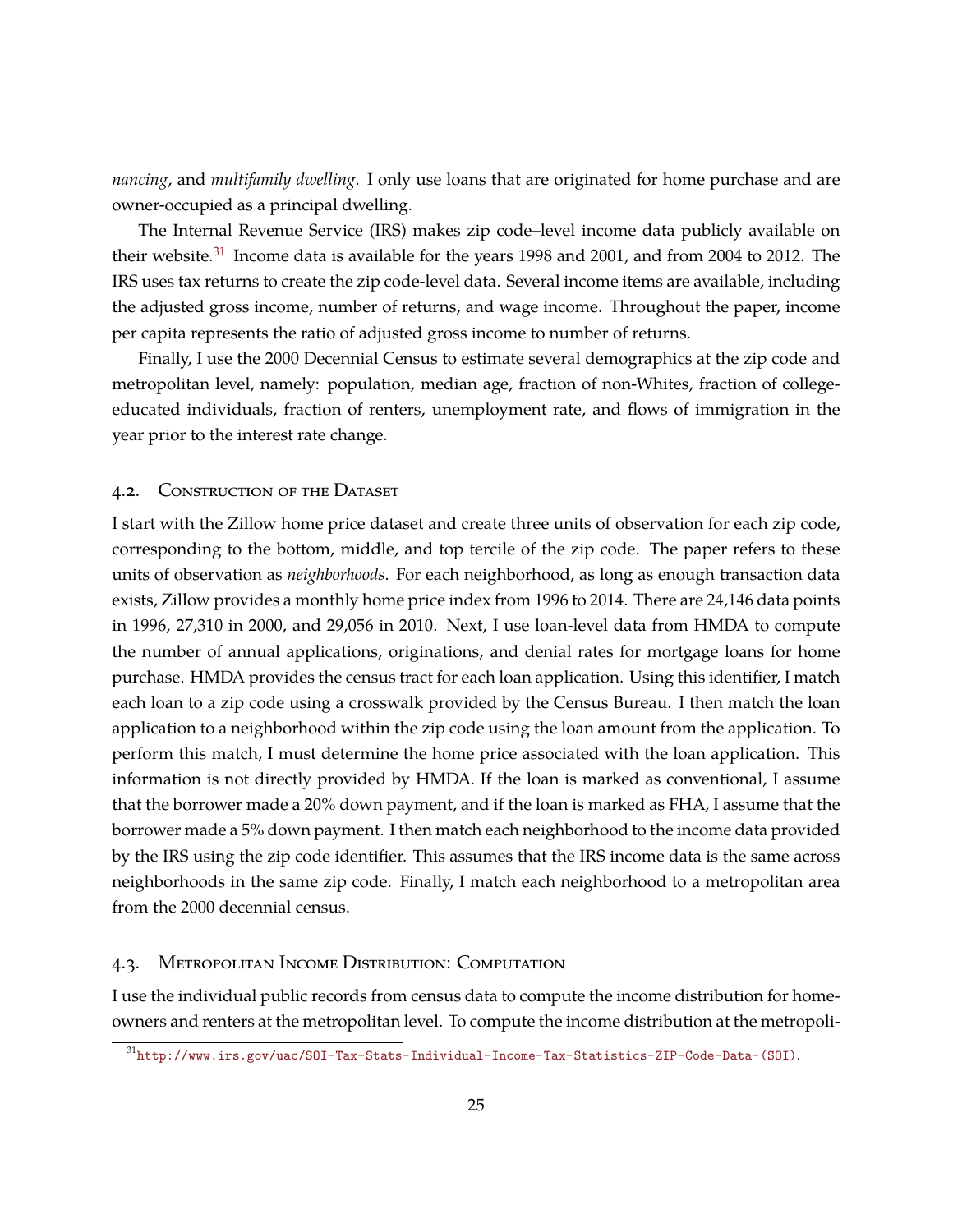tan level, I use the household-level Public Use Micro Data from the 2000 census found on the IPUMS-USA website. I download all data entries for heads of household and drop all households that do not live in a metropolitan area, as well as all households in which the head is older than 75.<sup>[32](#page-0-0)</sup> I then form income bins of \$5,000 and assign households to each bin. The process is repeated separately for renters and homeowners. To compute the frequency in each income bin, I aggregate all households in each bin using the census household weight from the decennial census and divide by total number of households in the metropolitan area.

# <span id="page-26-0"></span>4.4. Latent Demand and Mortgaged-Out: Numerical Details

The computation of latent demand and mortgaged-out households require several steps reported in section [2.2](#page-9-0) and [2.3.1.](#page-17-0) To compute these two variables, I start by computing the *neighborhood affordability thresholds*. In the baseline specification, a household obtains a 30-year fixed rate mortgage, providing a 10% down payment; therefore, to purchase a house in a given neighborhood, it needs to obtain a loan equal to 90% of the average price level in that neighborhood. The 30-year fixed rate was 8.3% in July 2000 and 7.1% in December 2001. I use these mortgage rates to compute the income affordability threshold in July 2000 and December 2001, respectively. Using the definitions presented in section [2.3.1,](#page-17-0) the average income affordability threshold across all neighborhoods was \$34,034 in July 2000, before the monetary policy intervention, and \$30,211 in December 2001, after the monetary intervention. This is a drop of 11% in the required income to afford to make mortgage payments in an average U.S. neighborhood. Using the income threshold for each neighborhood in July 2000, I compute for each neighborhood the fraction of the metropolitan households whose income is below this income level; this fraction is the measure of households *mortgaged-out* in July 2000. Then, using the two income thresholds for each neighborhood, I compute the measure of *latent demand* for each neighborhood; this is the fraction of the metropolitan households whose total income falls between the two income thresholds.

# 4.5. Summary of Statistics

Tables [1.1](#page-43-0) to [1.3](#page-44-0) report the summary statistics for neighborhood, zip code, and metropolitan level variables. Given the interest rate level in July 2000, the average ratio of renters who cannot afford to make mortgage payments in the average neighborhood (as a fraction of the total metropolitan population) is 15%. After the mortgage interest rate change from July 2000 to December 2001,

 $32$ It should not be a concern that I drop households outside of metropolitan areas. House price data from Zillow is only available for zip codes in metropolitan areas. Thus, there is no selection bias by dropping non-metropolitan households at this point.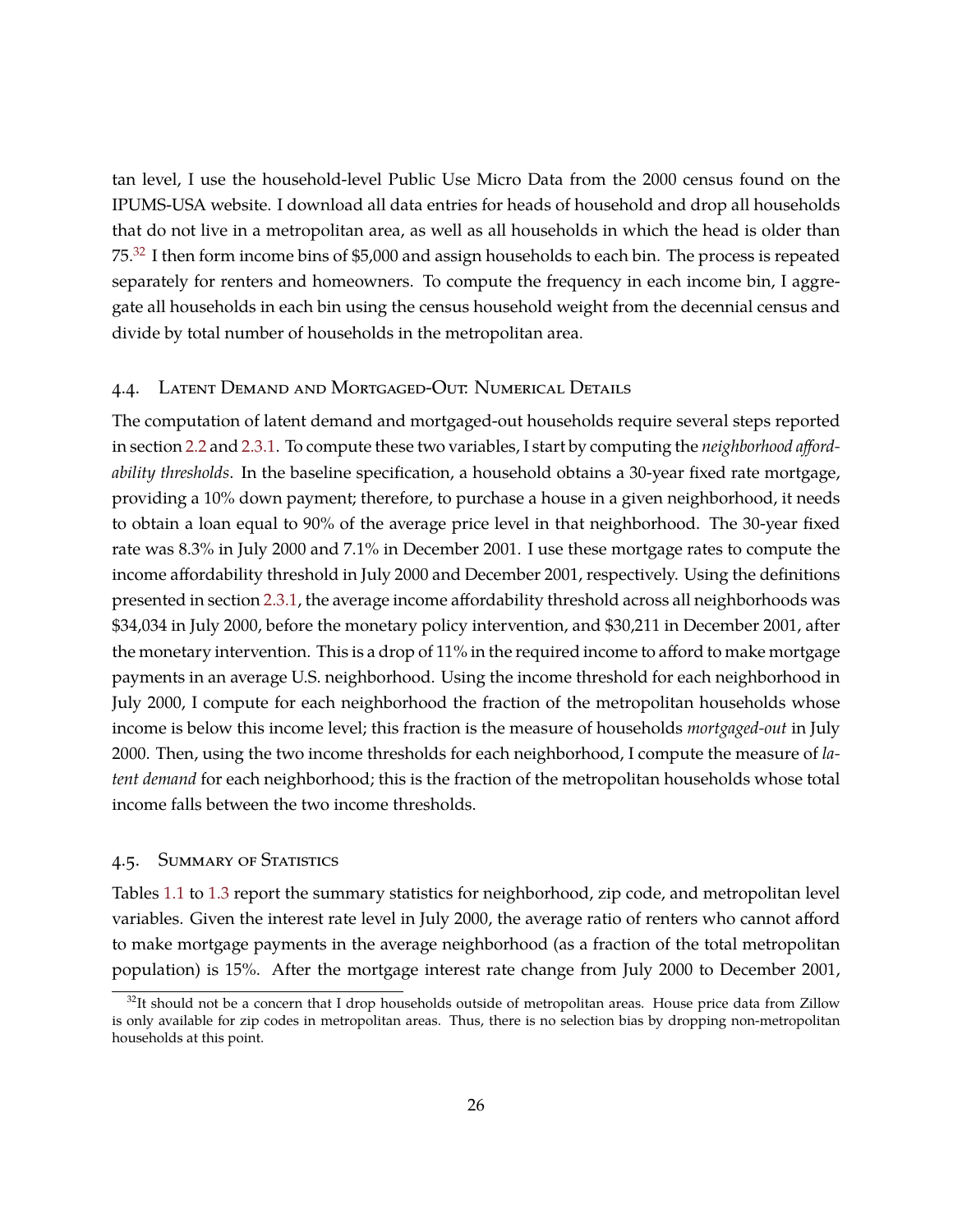on average, this percentage decreases to 13.5% on average. That is, latent demand for an average neighborhood is equal to 1.5% as a fraction of total households in the metropolitan area. For an av-erage neighborhood in a metropolitan area with 1 million households.<sup>[33](#page-0-0)</sup> Average latent demand in absolute terms equals 15,000 households who can afford mortgage payments in an average neighborhood after the decline in interest rates. This can potentially represent a large demand shock since an average neighborhood has approximately 3,500 households.

Table [1.1](#page-43-0) also shows that home price growth was positive before, during, and after the monetary policy intervention. From 2000 to 2001, mortgage applications experience zero average growth, but the standard deviation is significantly large—approximately 33%. Since this period overlapped with an economic recession, it is natural that mortgage applications did not grow in the aggregate. Under the hypothesis of this paper, mortgage applications would have grown less—that is, declined—during this period if interest rates had not declined. Mortgage origination grew on average by 5.9%, with a very large standard deviation as well—37%. The median housing supply elasticity is 1.5; this is the threshold used to divide the low- and high-housing elasticity neighborhoods.

# 5. RESULTS

As explained above, homeowners and renters may have different sensitivities to changes in interest rates due to disparities in transaction costs. Because of this difference, I compute latent demand for these two groups separately and estimate every regression in this section separately. This section is organized as follows: the link between latent demand and mortgage applications/originations is presented first; then, results on how latent demand affects house prices are reported; and finally, the evidence on distributional results is presented.

# 5.1. Latent Demand and Mortgage Applications

The first set of results validates the measure of latent demand constructed in the paper by estimating the correlation between latent demand and the change in housing demand. Using HMDA data, I first compute, for each neighborhood, the growth in mortgage applications for home purchase

 $33$ The median metropolitan area in the sample has approximately one million households.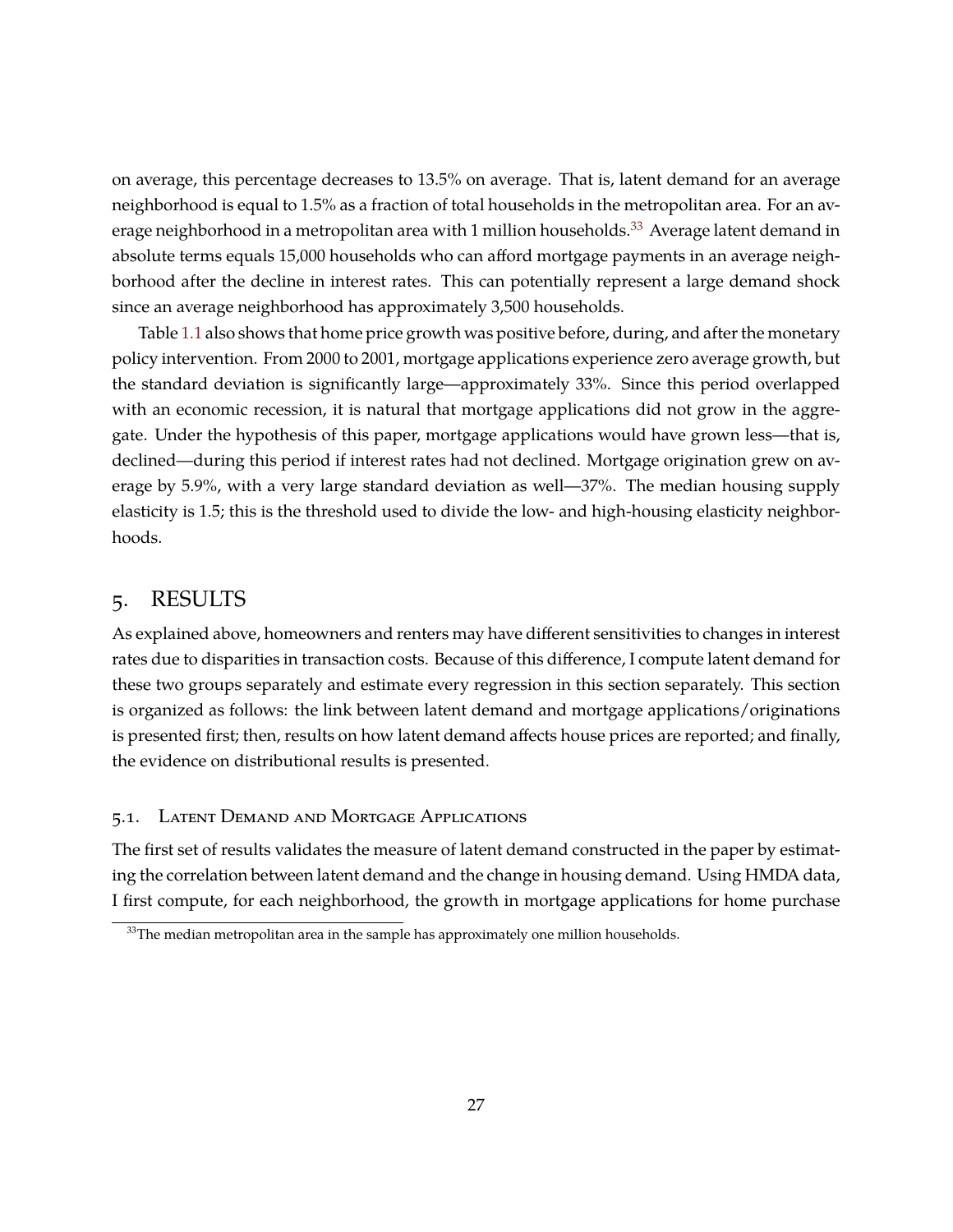from 2000 to 2001. $34$  As opposed to house price data, mortgage data is only available annually; thus, one can only compute the annual change between 2000 and 2001, while, with house price data, one can compute the change in house prices between July 2000 and December 2001.

Table [2](#page-44-1) reports the estimated coefficients of the regression model [\(4\)](#page-20-0), in which the outcome variable is the growth in mortgage applications for home purchase between 2000 and 2001. Table [2](#page-44-1) confirms that neighborhoods with higher renter latent demand experienced a larger growth in mortgage applications for home purchase. To understand the importance of latent demand in explaining growth in mortgage applications, Table [2](#page-44-1) estimates several variations of the model [\(4\)](#page-20-0). Column (1) presents the regression model [\(4\)](#page-20-0) with only latent demand for renters. This estimation allows us to understand the total variation of mortgage growth that is explained by renters' latent demand. The estimated coefficient on latent demand is statistically different than zero at the 1% level and is economically large. The estimated coefficient is equal to 6.82, which implies, as explained in section [3.2,](#page-20-1) that a decline in interest rates of 1.2 percentage points leads to an average additional growth in mortgage applications for home purchase of  $10\%$  (=6.82  $\times$  0.015). The regression models of column (2) to (4) add several control variables to the model reported in column (1). The model in column (2) adds the following neighborhood-level control variables: mortgaged-out renter households, the level of house prices in July 2000, house price growth from December 1999 to July 2000, the level of denial rates in 2000, and the level of income in 2000 of homeowners who reside in the neighborhood. The model in column (3) adds zip code income in 1998, income growth from 1998 to 2001, and a long list of zip code level controls, namely, the flow of immigration, the medium household age, the fraction of renters, population size, the fraction of non-whites, and the fraction of college-educated individuals. Column (4) adds the elasticity of housing supply from [Saiz \(2010\),](#page-42-1) and a long list of metropolitan level controls, namely, the level of unemployment, the fraction of non-white, the fraction of college educated individuals, the median age, and the flow of immigration.

Remarkably, the coefficient on renters' latent demand hardly changes across specifications. The addition of neighborhood-level controls on the fraction of mortgaged-out households in July 2000, house price level in July 2000, income level in 2000, denial rates on mortgages for home purchase in 2000 leads to a change in the estimated coefficient on latent demand to 6.95. In other words,

<sup>&</sup>lt;sup>34</sup>Matching each loan to a neighborhood is non-trivial. In this paper, neighborhoods are defined as zip code terciles based on house prices. One can think of a neighborhood as a set of houses within the same zip code that have similar prices. To map each mortgage application to a neighborhood, I use three pieces of information: the loan amount specified in each loan application, the type of loan (conventional or FHA), and the census tract of the house to be purchased. With this information, I estimate the house price associated with the loan application. The census tract allows me to pin down the zip code. With the loan amount and type of mortgage, I estimate the house price. With the estimated house price and the zip code, I can then associate the mortgage application to a tercile of the zip code and, therefore, to a neighborhood. The Online Appendix provides more details on the mapping of mortgage applications to neighborhoods.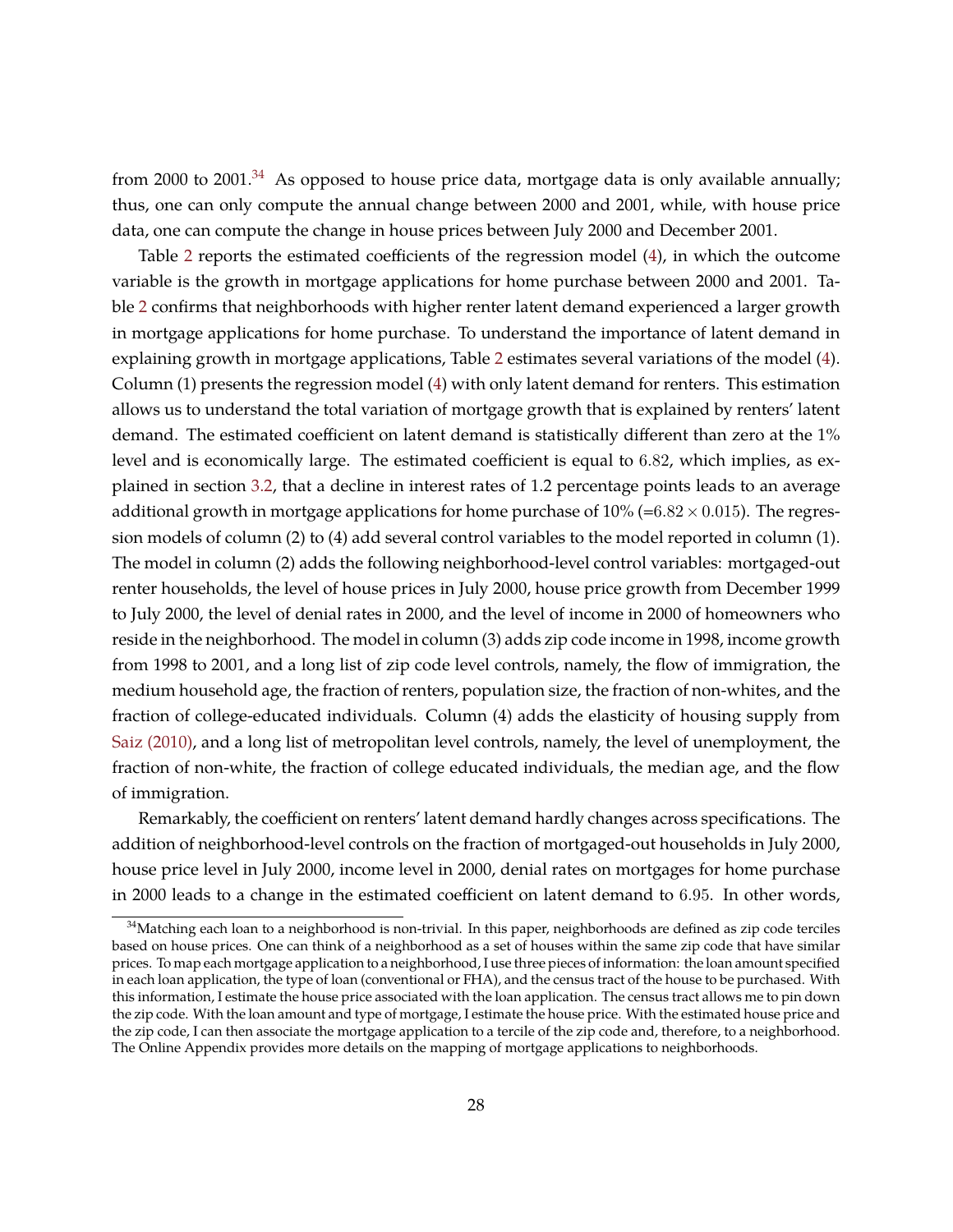the addition of the most important neighborhood-level determinants of housing demand does not change the coefficient of interest. Further, the inclusion of a long list of zip code-level controls and metropolitan level controls changes the estimated coefficient of interest to 5.63. A drop of approximately 20% in the coefficient of interest. There are two important conclusions from the first four columns of Table [2.](#page-44-1) First, the measure of latent demand constructed in this paper is associated with a demand shock. Second, a change in mortgage interest rates leads to a shift in the housing demand schedule driven by renters who experience a fall in their cost of capital.

Columns (5) and (6) of Table [2](#page-44-1) report the regression model [\(4\)](#page-20-0), with the growth in mortgage applications for home purchase between 2000 and 2001 as the outcome variable and homeowners' latent demand as the explanatory variable. Without any controls, the estimated coefficient on homeowners' latent demand of homeowners, but it is almost three times smaller than the coefficient on renters' latent demand; that is, the sensitivity of homeowners to interest rates is significantly smaller than that of renters. This is consistent with the large transaction costs of moving for current homeowners as compared to renters (primarily Realtors' fees). In the model with the full set of controls, which is reported in column (6), the coefficient on homeowners' latent demand becomes statistically insignificant.

The last column reports a regression with both measures of latent demand and the full set of controls. The estimated coefficients on latent demand are consistent with results reported in the rest of Table [2.](#page-44-1) The coefficient on renters' latent demand hardly changes, while the coefficient on homeowners' latent demand remains statistically insignificant and its economic significance falls by one third. Table [A.2](#page-44-1) in the online appendix replicates Table [2,](#page-44-1) but using mortgage origination for home purchase as outcome variable. The results are similar to the ones of Table [2,](#page-44-1) but the economic magnitudes are larger for the latent demand from renters.

# 5.2. Average Effects on House Prices: Renters

After validating the measure of latent demand, the paper investigates the average effect of changes in mortgage interest rates on home price growth between July 2000 and December 2001. As in the previous section, latent demand is constructed separately for renters and homeowners, and the results are also presented separately. Table [3](#page-44-0) reports the estimated coefficients of the regression model [\(4\)](#page-20-0) for renters' latent demand. Column (1) of Table [3](#page-44-0) presents the estimated coefficients of model [\(4\)](#page-20-0) without controls, but including state fixed effects, which leads to a comparison of neighborhoods within the same U.S. state. The coefficient on renters' latent demand is 2.170 and statistically different from zero at the 1% level. This coefficient implies that, as explained in section [3.2,](#page-20-1) a decline in interest rates of 1.2% leads to an average increase in the growth of house prices of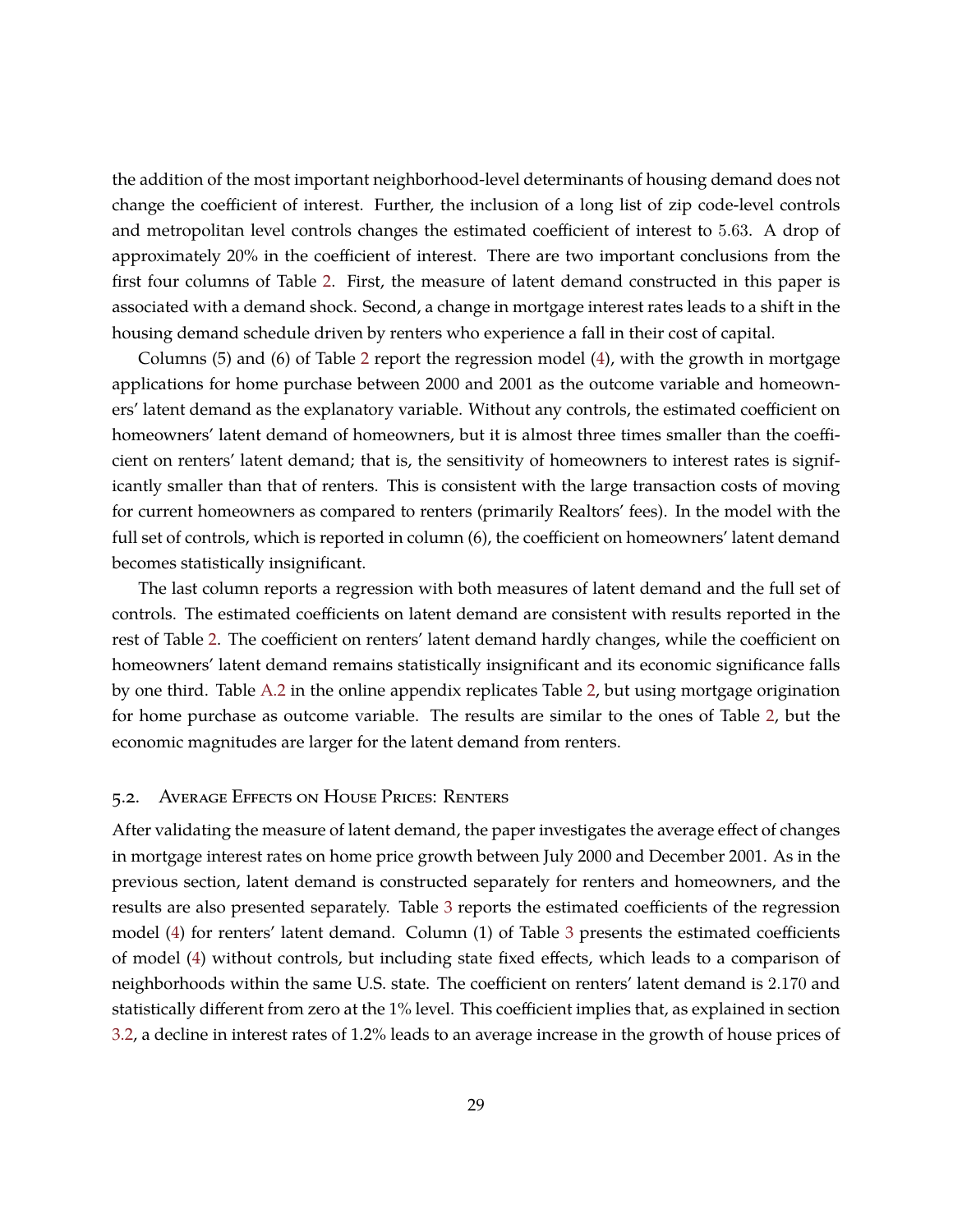$3.2\%$  (=2.17  $\times$  0.015).

The rest of Table [3](#page-44-0) reports variations of the model presented in column (1) that increasingly include a larger number of controls. The model in column (2) includes two important neighborhoodlevel determinants of house price growth: the house price level in July 2000 and the fraction of households which were mortgaged-out in July 2000. The model in column (3) controls for the house price growth between December 1999 and July 2000 to partially control for the alternative that growth in house price might be driven by an upward shift in the expected future growth. The estimated coefficients in column (2) and (3) imply that a change of 1.2% in interest rates leads to an increase in the growth of house prices of 3.3%-3.4%. Relative to the model without controls, there is no change in the estimated effect of renters' latent demand on house price growth. This evidence is reassuring of the orthogonality of renters' latent demand with respect to these three important neighborhood controls.

Next, the model in column (4) controls for income growth at the zip code level between 1998 and 2001, income at the zip code level in 1998, the income at the neighborhood level in 2000, the level of denial rates for home purchase in 2000s, and the housing supply elasticity from [Saiz \(2010\).](#page-42-1) The estimated coefficient on renters' latent demand hardly changes from the model without controls. The inclusion of a measure of elasticity is central to guarantee that we strip out equilibrium housing supply adjustments from the demand shock driven by interest rate-sensitive households. Using the coefficient on latent demand from column (4), the effect of a 1.2% decline in interest rates leads to an average increase in house prices of 2.9%. Even though this is the model that produces the largest change in the coefficient on latent demand, it only changes it by 10%.

The model in column (5), in addition to the controls of the model in column (4), controls for several demographic variables at the zip code level; namely, population size, median age of the population, fraction of the population with a college degree, fraction of the non-white population, fraction of the population who immigrated into the zip code in the previous year, and fraction of households who are renters. Using the coefficient on latent demand from column (4), the effect of a 1.2% decline in interest rates leads to an average increase in house prices of 3.1%. The model in column (6), in addition to the controls of the model in column (5), controls for several demographic variables at the metropolitan level; namely, median age of the population, fraction of the population who has a college degree, fraction of the non-white population, fraction of the population who immigrated into the metro area in the previous year, and the unemployment rate in 2000. Using the coefficient on latent demand from column (6), the effect of a 1.2% decline in interest rates leads to an average increase in house prices of 3.2%.

Across the board, the coefficient on renters' latent demand remains between 1.912 and 2.296, and is always statistically different than zero at the 1% level. These estimates suggest that house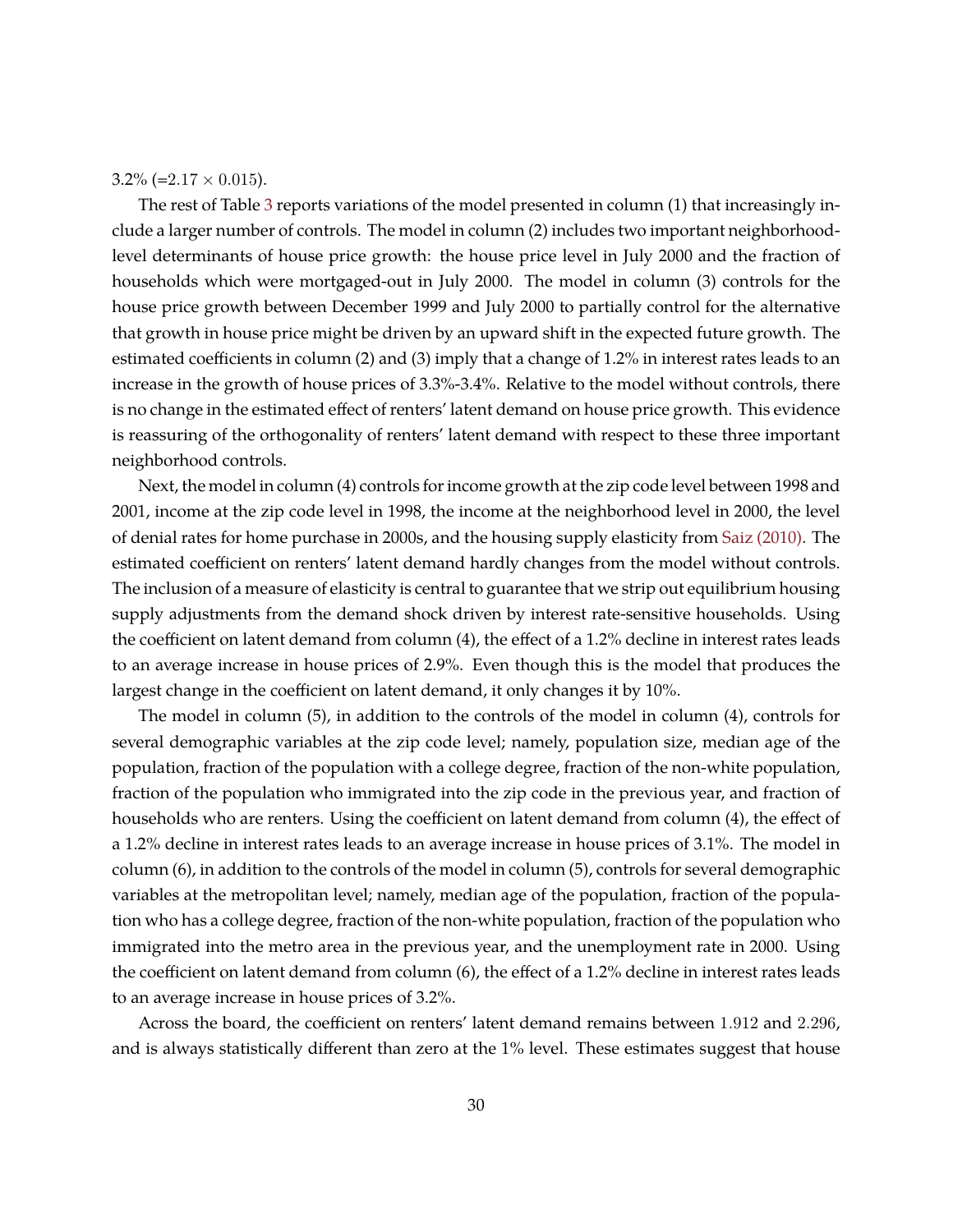prices grow by 2.9%-3.2% on average when interest rates decline by 1.2%. This is a very large economic effect that shows the importance of interest rates in establishing house prices.

Given the time period used in this analysis, one might be concerned that the effect of interest rates on house prices documented in the paper might be confounded by the two leading hypotheses that have been put forward to explain the housing boom in the beginning of the 2000s. One hypothesis is that lenders relaxed their credit standards and expanded the supply of credit to less creditworthy borrowers [\(Mian and Sufi \(2009\);](#page-41-6) [Di Maggio and Kermani \(2015\);](#page-40-12) [Kleiner \(2014\)\)](#page-41-15). The other hypothesis is that borrowers and lenders shifted their expectations on house price growth perhaps beyond fundamental values [\(Foote, Gerardi, and Willen \(2012\);](#page-40-13) [Cheng, Raina, and Xiong](#page-39-15) [\(2014\);](#page-39-15) [Shiller \(2014\);](#page-42-4) and [Glaeser and Nathanson \(2015\)\)](#page-40-14). It is then important to guarantee that the effects presented here are not confounded by these two hypotheses. Table [3](#page-44-0) shows that the house price growth between July 2000 and December 2001 is unrelated to the level of house price growth in July 2000, and the house price growth between December 1999 and July 2000. Also, after controlling for the level of denial rates for home purchase in 2000, the coefficient on renters' latent demand hardly changes. Furthermore, the correlation between the level of denial rates in 2000 and the house price growth between July 2000 and December 2001 is zero.<sup>[35](#page-0-0)</sup> The results reported in Table [3](#page-44-0) help alleviate potential concerns that the two leading hypotheses for the 2000s housing boom might explain the documented effect of mortgage interest rates on house price growth, but further evidence is presented below.

It is noteworthy to point out that the zip code income level in 1998 is positively correlated with house price growth between July 2000 and December 2001. Income growth between 1998 and 2001 is also positively correlated with the house price growth during this period. These correlations are additional evidence that the expansion of credit supply to low income borrowers did not occur during this period, which is consistent with the results found in [Mian and Sufi \(2009\)](#page-41-6) and [Adelino,](#page-39-16) [Schoar, and Severino \(2015\).](#page-39-16)

# 5.3. Average Effects on House Prices: Homeowners

As mentioned above, homeowners and renters might have different sensitivities to changes in interest rates. The previous section confirmed part of this hypothesis by showing that housing demand and house price growth is strongly correlated with renters' latent demand, and that housing demand is not associated with homeowners' latent demand. This section shows that homeowners' latent demand is not correlated with house price growth from July 2000 to December 2001, which is consistent with the previous results. Table [4](#page-47-0) reports the estimated coefficients of the model  $(4)$ ,

<sup>&</sup>lt;sup>35</sup>Previous work by [Mian and Sufi \(2009\)](#page-41-6) has shown that the level of denial rates before the housing boom is a good proxy for the level of subprime borrowers.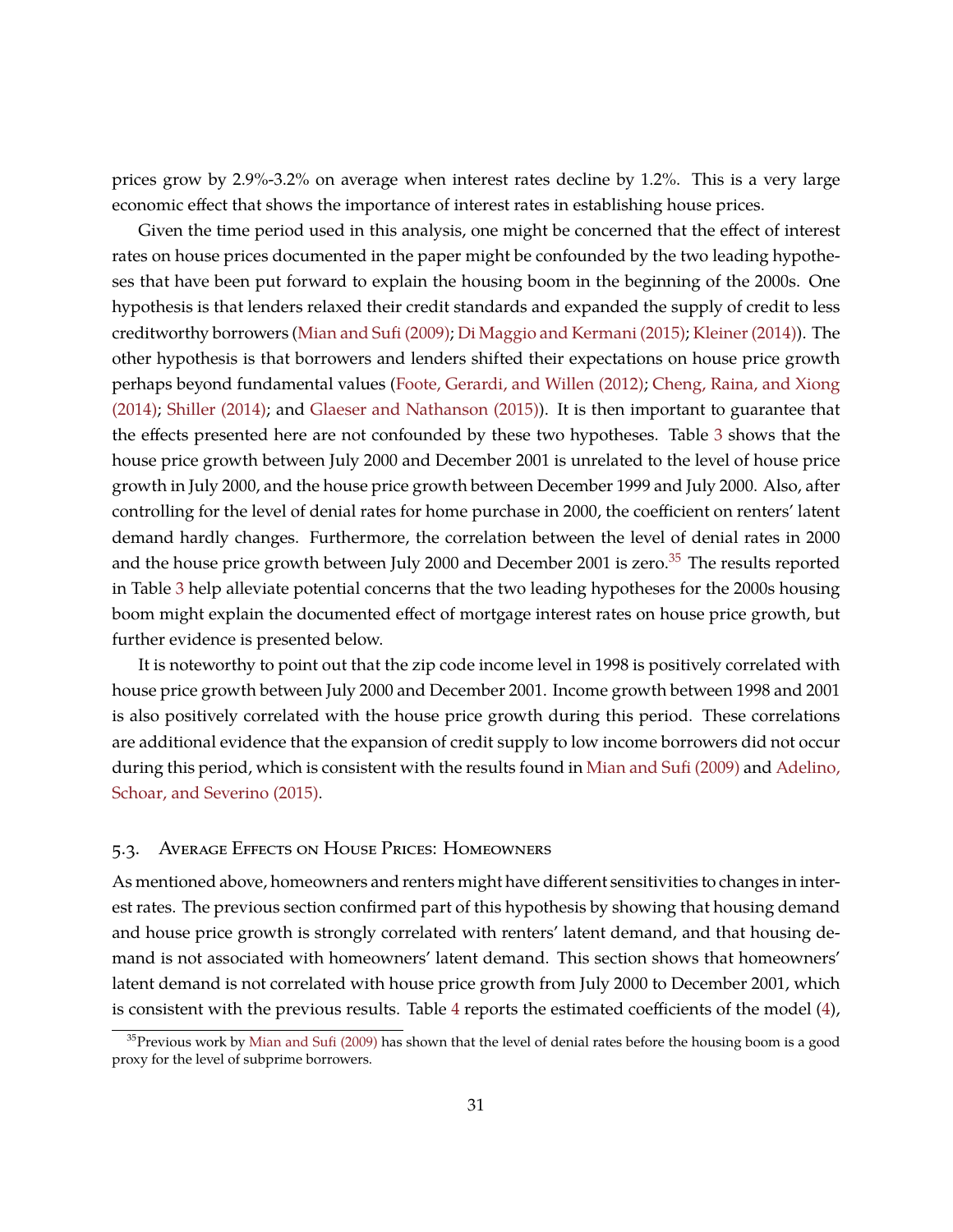in which the outcome variable is the house price growth from July 2000 to December 2001 and the main explanatory variable is the measure of latent demand for homeowners. Across all specifications, which are all equal to the ones from Table [3,](#page-44-0) the coefficient on homeowners' latent demand is statistically and economically zero. The fact that homeowners face larger transaction costs than renters does not imply that the sensitivity of homeowners to changes in interest rate is zero. In this case, it must mean that the potential housing consumption benefits stemming from the change in mortgage interest rates were not sufficient to counterbalance the transaction costs that homeowners face when selling their home.

# 5.4. High Versus Low Supply of Housing

The home price effect reported in the previous section only exists if the supply of housing does not fully adjust to the shift in demand driven by the decline in interest rates. To test this conjecture, I estimate the effect of changes in mortgages' interest rates on home prices in two sub-samples: high-and low-housing supply elasticity metropolitan areas.<sup>[36](#page-0-0)</sup> Table [5](#page-48-0) reports the results of this estimation. Columns (1) and (3) report the estimation when the neighborhood is located in a metropolitan area with low elasticity of housing supply, while columns (4) and (6) report the estimation when the neighborhood is located in a metropolitan area with low elasticity of housing supply. The median housing supply elasticity in the sample is used to separate the two sub-samples. For the working sample, the median elasticity is 1.5. Table [5](#page-48-0) presents two reassuring facts. The effect on the sub-sample of neighborhoods located in metropolitan areas with high housing supply elasticity is weak. The coefficient is not statistically significant and is economically small—less than 25% of the average effect. Cities with high elasticity of housing supply construction can adjust to the demand shock because there is space for construction. On the other hand, in neighborhoods located in low-housing supply elasticity areas, the effect of a decline in mortgage interest rates on home price growth is economically large and statistically different from zero. This is because, due to geographical constraints such as bodies of water and mountains, the supply of housing cannot fully adjust to the demand shock, and, as a result, home prices adjust upward.

## 5.5. Distributional Effects on Housing Wealth: Renters

After establishing the average effects, this paper analyzes the distributional effects of interest rates on house prices, aiming to shed light on which neighborhoods, and consequently which homeowners, benefit from the increase in home prices caused by the decline in interest rates. Each neighborhood in the sample is a small geographical unit—approximately three times smaller than a zip

 $36$ I use the housing supply elasticity from [Saiz \(2010\).](#page-42-1)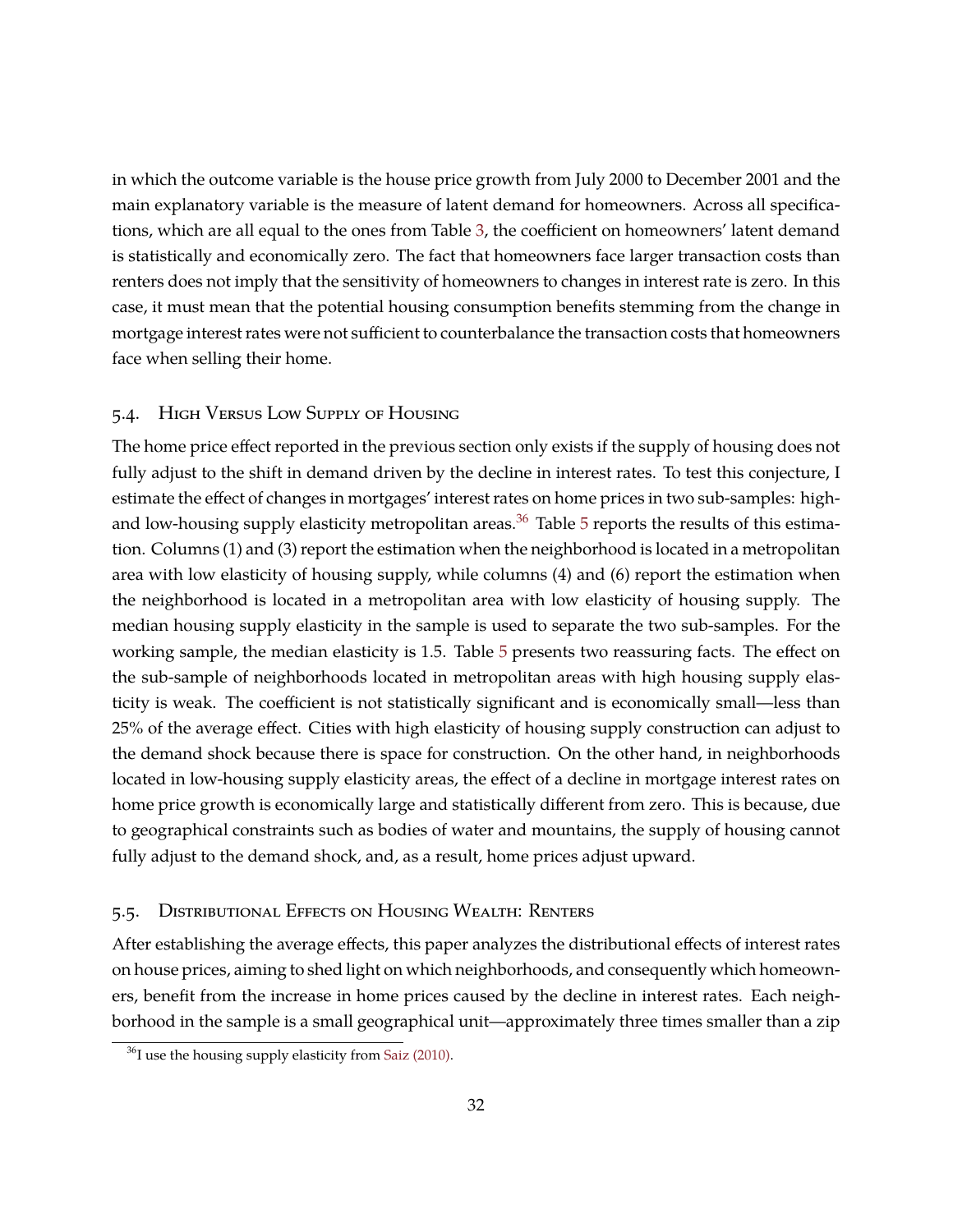code. This is because the definition of a neighborhood follows the zip code terciles in house prices, as defined by Zillow. While there is a shortcoming with this definition of *neighborhood* because the houses are not adjacent, it is advantageous in studying distributional effects because the house prices are homogenous within the neighborhood. Neighborhoods are then organized into quartiles of house price of July 2000 within the same metropolitan area. For the whole sample of U.S. neighborhoods, the average house price in July 2000 was \$92,484 in the lowest quartile, \$131,363 in the second quartile, \$174,211 in the third quartile, and \$272,880 in the highest quartile. There is, however, a substancial amount of heterogeneity across metropolitan areas. For example, in San Francisco, CA, the average house price in July 2000 was \$228,509 in the lowest quartile, \$351,787 in the second quartile, \$446,961 in the third quartile, and \$712,923 in the highest quartile; while in Cleveland, OH, the average house price in July 2000 was \$71,807 in the lowest quartile, \$104,786 in the second quartile, \$134,726 in the third quartile, and \$207,770 in the highest quartile. I estimate the effect of changes in mortgage interest rates on house price growth for each subsample of house price quartile.

Table [6](#page-49-0) reports the effect of changes in mortgage interest rates on house prices for each quartile of house prices. The regression specification in each column includes state fixed effects, and all the neighborhood-, zip code–, and metropolitan-level controls used in Table [3.](#page-44-0) This is the most restrictive specification. The effects on housing wealth for a decline in mortgage interest rates of 1.2% are remarkably different across quartiles. Neighborhoods in the lowest house price quartile in a given metropolitan area experience no growth in house prices after a decline in mortgage interest rates. Neighborhoods in the second and third house price quartile experience the highest increase in house prices, 8.5% and 7%, respectively. This growth translates into a monetary increase of \$11,000 to \$12,000. Homeowners who live in these middle-priced neighborhoods experience a significant increase in housing wealth. Neighborhoods in the highest quartile of house prices in the metropolitan area experience no gains in house price after a decline of mortgage interest rates.

Households who desire to purchase a house in the lowest priced neighborhoods in the metropolitan area are likely to be credit-constrained. [Mian and Sufi \(2009\),](#page-41-6) [Nadauld and Sherlund](#page-41-8) [\(2013\),](#page-41-8) and [Keys, Mukherjee, Seru, and Vig \(2010\)](#page-41-7) document that in the beginning of the 2000s, especially around 2002, the lending industry in the U.S. loosened their lending standards. This same evidence suggests that a large fraction of low-income households were credit constrained before 2002. This might be the leading explanation of why the cheapest neighborhoods in a metropolitan area do not experience house price growth after a decline in interest rates.

Homebuyers in the highest priced neighborhoods are likely to have high incomes and already be homeowners; consequently, there are two explanations for why mortgage interest rates do not affect house prices in the highest-priced neighborhoods in the metropolitan area. First, households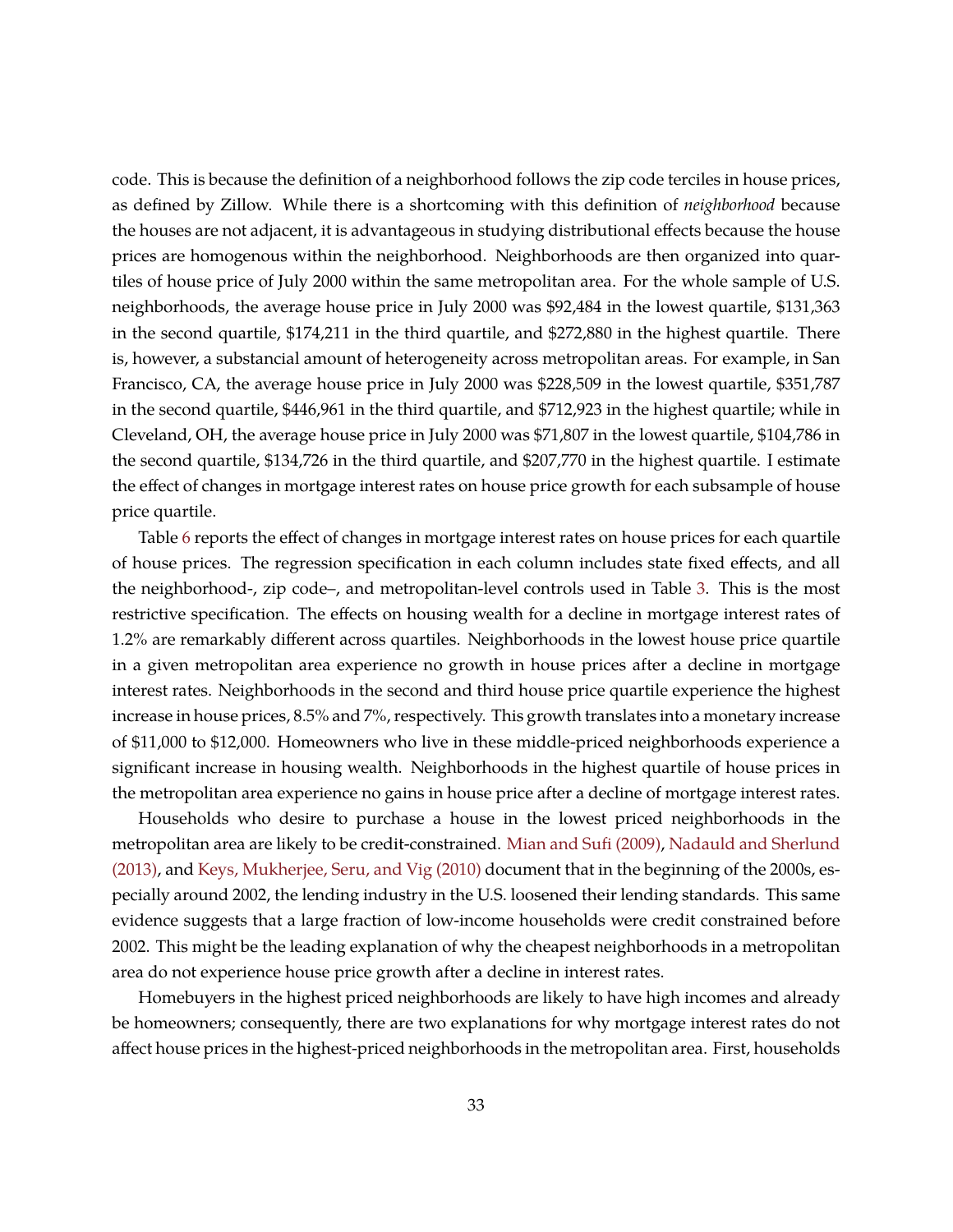with high incomes are less likely to time mortgage interest rates. They are likely to purchase their house based on their life-cycle preferences or tax benefits associated with mortgage deduction [\(Rosen, Rosen, and Holtz-Eakin \(1984\),](#page-41-16) [Henderson and Ioannides \(1983\)\)](#page-40-15), which are highest for high-income households. By the time interest rates change, they are likely to have low marginal utilities of consumption, and be less prone to move to a new home. These households are then likely to refinance their mortgage loans when interest rates fall significantly. Second, if potential homebuyers in the highest priced quartile are more likely to be current homeowners, then they will face larger moving costs as they more established in their homes and larger transaction fees in the form of Realtors' fees.

It is also important to point out that latent demand is computed assuming that households take the most common mortgage product, a 30-year fixed rate mortgage with 10% downpayment. The results in this section could potentially be driven by this choice. Low- and high-income households could presumably chose mortgage products that are less common. The measure of latent demand used in this paper does not capture increases in demand through other more exotic mortgage products. This is a limitation of the methodology of this paper.

# 5.6. Distributional Effects on Housing Wealth: Homeowners

As documented above, the average effects of homeowners' latent demand on house price growth are statistically and economically zero. However, the average effects might still hide cross-sectional heterogeneity. Table [7](#page-50-0) confirms that there are almost no effects of latent demand of homeowners on house prices in differently priced neighborhoods. The only exception is the third quartile. Homeowners in neighborhoods in this quartile experience an economically small positive house price effect due to some homeowners who are sensitive to changes in interest rates.

## 5.7. Interest Rates and the Housing Boom

Despite the large body of research on the causes of the early 2000s housing boom, we still have a limited understanding of how the reduction of interest rates in the early 2000s affected the rapid increase in house prices between 2002 and 2005. The analysis in this paper might help us shed some light on this linkage. However, the conclusions should be taken with caution, since there are several limitations in trying to extrapolate the methodology of this paper to understand how interest rates affected house prices between 2002 and 2005. This is because other channels, such as the expansion of credit supply or the shift in expectations of house price growth, might have amplified the effects of the interest rates, even though these alternative channels were not confounding between July 2000 and December 2001 as shown above.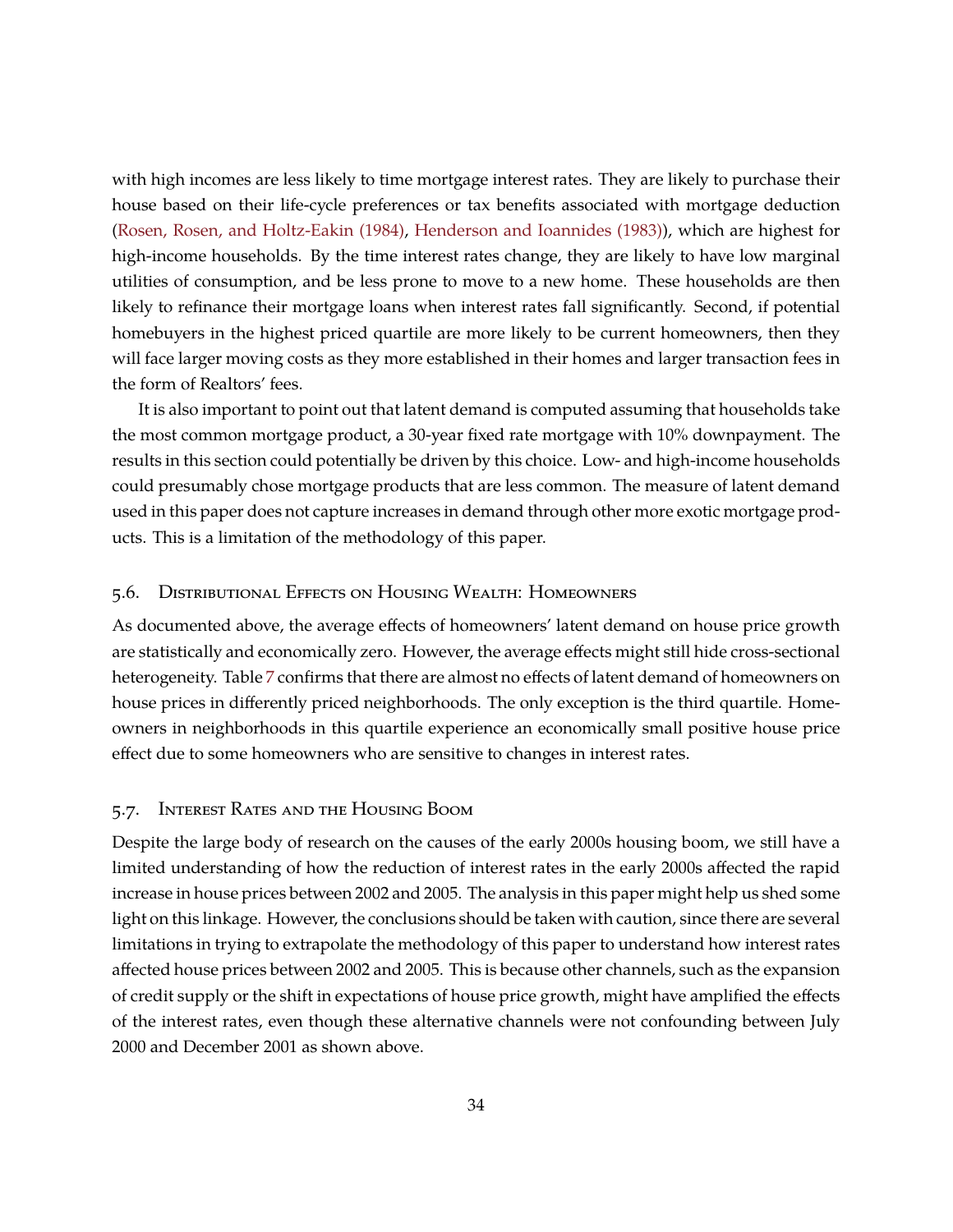With these limitations in mind, one can then study the correlation of the measure of latent demand from this paper with house price growth between January 2002 and January 2005. Table [8](#page-51-0) reports the estimated coefficients. Column (1) reports the correlation coefficient with only state fixed effects, column (2) includes the fraction of renters mortgaged-out and the house price level in July 2000, column (3) includes house price growth between December 1999 and July 2000, and column (4) includes a battery of neighborhood, zip code, and MSA-level controls. The correlation coefficient between house price growth from 2002 to 2005 and the measure of latent demand for renters varies between 4.052 and 5.067, and it is always statistically significant at a 1% level. These correlation coefficients imply that the real effect of interest rates on house price growth between 2002 and 2005 varies between  $6\%$  (=0.015 $\times$  4.052) and 7.5%. Since during this period, the average house price growth at the neighborhood-level was 26%, the fall in interest rates between July 2000 and December 2001 might explain 15% to 20% of the variation of house price growth during the housing boom. This estimation should be taken with caution due to the reasons explained above, but at the same rate it underlines the potential importance of interest rate changes during the housing boom.

# 6. ROBUSTNESS TESTS

## 6.1. Is the Effect Explained by the Expansion of Credit Supply?

A large body of literature has documented that in the beginning of the 2000s the U.S. economy experienced an outward shift in the supply of credit [\(Mian and Sufi \(2009\);](#page-41-6) [Keys, Mukherjee, Seru,](#page-41-7) [and Vig \(2010\);](#page-41-7) [Adelino, Schoar, and Severino \(2012\);](#page-39-7) and [Agarwal and Ben-David \(2014\)\)](#page-39-8). The predominant mechanism for this credit expansion is the relaxation of lending standards in mortgage credit. As such, one potential identification concern is that the effect documented in this paper is picking up the credit supply shock. That is, neighborhoods with larger latent demand experienced a larger relaxation of credit standards between July 2000 and December 2001, and larger growth in house prices during the same period.

The empirical design introduced in this paper could potentially mitigate this concern almost by construction. This is because the empirical design exploits differences between two neighborhoods in different metropolitan areas that stem from their relative position in the metropolitan income distribution. Ultimately, the design, after mapping neighborhoods into the metropolitan income distribution, exploits the differences in population in the same income classes in two different metropolitan areas. An alternative hypothesis would need to match this population variation for almost every income class in the income distribution. It is very implausible that the differ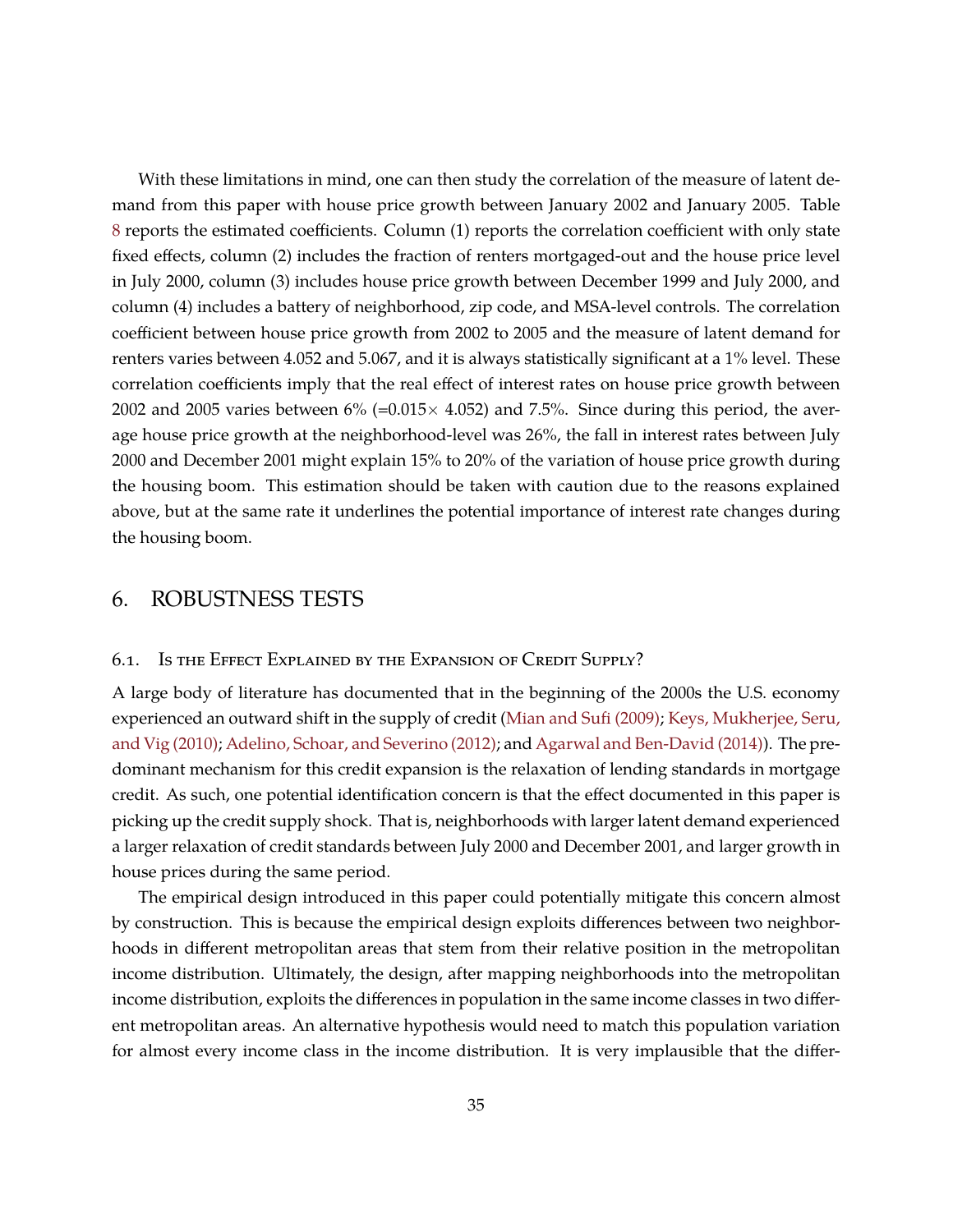ences in population in the same income class in different metropolitan areas are correlated with the expansion of credit supply.

Nonetheless, to provide additional evidence that the credit supply hypothesis does not drive the results of this paper, I estimate the effect of changes in interest rates on mortgage applications kept on the lender's balance sheet and compare it to the effect on mortgage applications sold off the lender's balance sheet, mainly through securitization. If the effect documented in this paper is driven by the credit supply shock in the early 2000s, the latter effect must be significantly larger than the former (i.e. most loans that were presumably originated due to the interest rate effect were ultimately intended for securitization). Table [9](#page-52-0) shows that the estimated effect is, in fact, larger for loans that were kept on the lender's balance sheet. This provides reassuring evidence that the securitization hypothesis is unlikely to drive the effect of interest rate changes on housing wealth.

# 6.2. Placebo Test from December 1999 to July 2000

An alternative way to test the validity of the paper's empirical design is to run a placebo test. That is, one can simulate that the decline in mortgage interest rates from July 2000 to December 2001 during a different time frame, namely December 1999-July 2000. To this end, one needs to reconstruct latent demand using house price level in December 1999 and assume that the 1.2% decline in interest rates occurred between December 1999 and July 2000. In this test, I continue to use the same metro-level income distribution from the 2000 census because the analysis period is mostly in the year 2000. I regress the house price growth between December 1999 and July 2000 on the reconstructed measure of latent demand.

This test helps alleviate endogeneity concerns associated with omitted factors that were unchanged by the decline in interest rates between July 2000 and December 2001. One might be concerned that neighborhood characteristics, such as unobservable income growth, might be correlated with the measure of latent demand in this paper and the house price growth between July 2000 and December 2001, and hence confound the estimation of the effect of interest rates on house prices. If this is true, it follows that we should observe the same correlation between latent demand and house prices in the seven months prior to the interest rate intervention, under an hypothetical interest rate decline of the same magnitude in this pre-intervention period.

Table [10](#page-53-0) reports the results of this estimation. The regression model is similar in controls and fixed effects to that of Table [6.](#page-49-0) The house price controls are different to adjust for the change time frame; as such it controls for the house price level in December 1999, and also for house price growth between December 1998 and December 1999. The reported results show that there are no effects in this placebo test. The estimated coefficients are insignificant both statistically and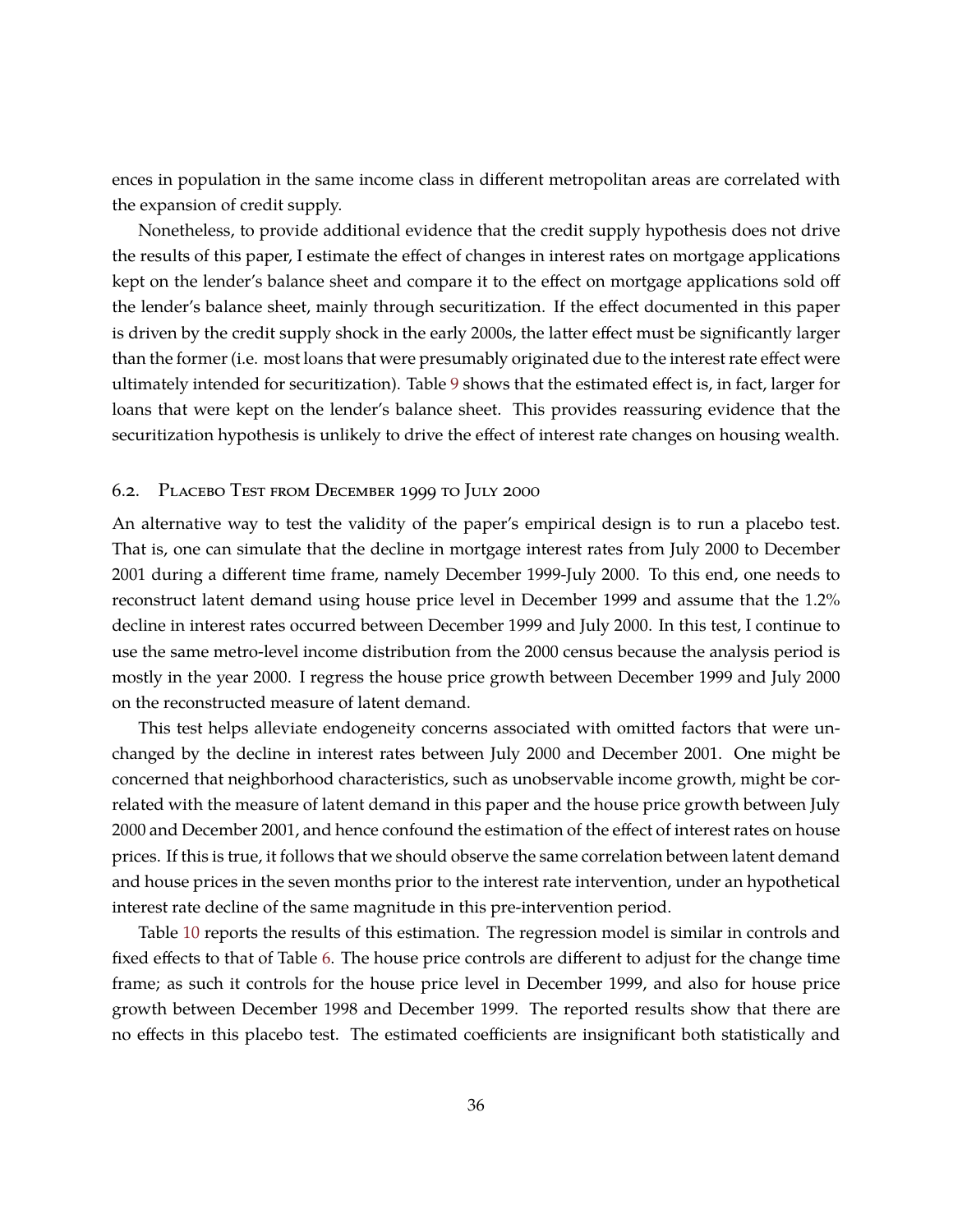economically, except in the first and second quartile, in which there is a negative effect on house prices, the opposite of what we observe in the intervention period. This is encouraging evidence that omitted variables are unlikely to drive the results reported in the paper, and that the identification strategy is well designed to capture the effect of mortgage interest rates on house prices at the neighborhood level.

# 7. CONCLUSIONS

Economists have become increasingly interested in documenting the effect of interest rates on the distribution of income, consumption, and wealth [\(Coibion, Gorodnichenko, Kueng, and Silvia](#page-39-0) [\(2012\);](#page-39-0) [Auclert \(2015\);](#page-39-1) [Sterk and Tenreyro \(2015\);](#page-42-0) [Di Maggio, Kermani, and Ramcharan \(2014\);](#page-40-1) [Keys, Piskorski, Seru, and Yao \(2014\);](#page-41-0) and [Agarwal, Chomsisengphet, Mahoney, and Stroebel](#page-39-2) [\(2015\)\)](#page-39-2). Understanding these effects can help unravel how interest rate policy affects the real economy, and who, ultimately, benefits from monetary policy interventions. This paper shows significant distributional effects of interest rates on housing wealth that stem from a transmission channel associated with mortgage payments. Homeowners who live in middle-priced neighborhoods experience large gains in housing wealth after economy-wide changes in interest rates; homeowners who live in low- and high-priced neighborhoods experience no gains in housing wealth through the documented channel.

In the first part of this paper, I estimate the average effect of changes in interest rates on housing demand and house prices. In the second part of the paper, I exploit the small size and homogeneity of neighborhoods to document the distributional effects of interest rates on housing wealth. It is, however, non-trivial to isolate these effects, since mortgage interest rates are driven, among other factors, by future expectations of inflation and output. Moreover, interest rates tend to change simultaneously for the whole economy, making it difficult to find credible contemporaneous counterfactuals. To address these endogeneity issues, this paper introduces a novel empirical design that exploits the incidental differences in the distribution of the metropolitan population around pre-determined affordability income thresholds. A back of the envelope estimation suggests that 15% to 20% of the variation in house price growth during the 2000s housing boom may have been caused by the reduction in interest rates between July 2000 and December 2001, underlining a potential important role that interest rate might have had in the last housing boom.

A decline in mortgage interest rates of 1.2 percentage points leads to an average increase from 7% to 8.5% in housing wealth for the second and third income quartiles; in monetary terms, this is an average increase of \$11,000-\$12,000 in housing wealth. Given that households have high marginal propensities of consumption out of their housing wealth [\(Mian and Sufi \(2011\),](#page-41-2) [DeFusco](#page-40-2)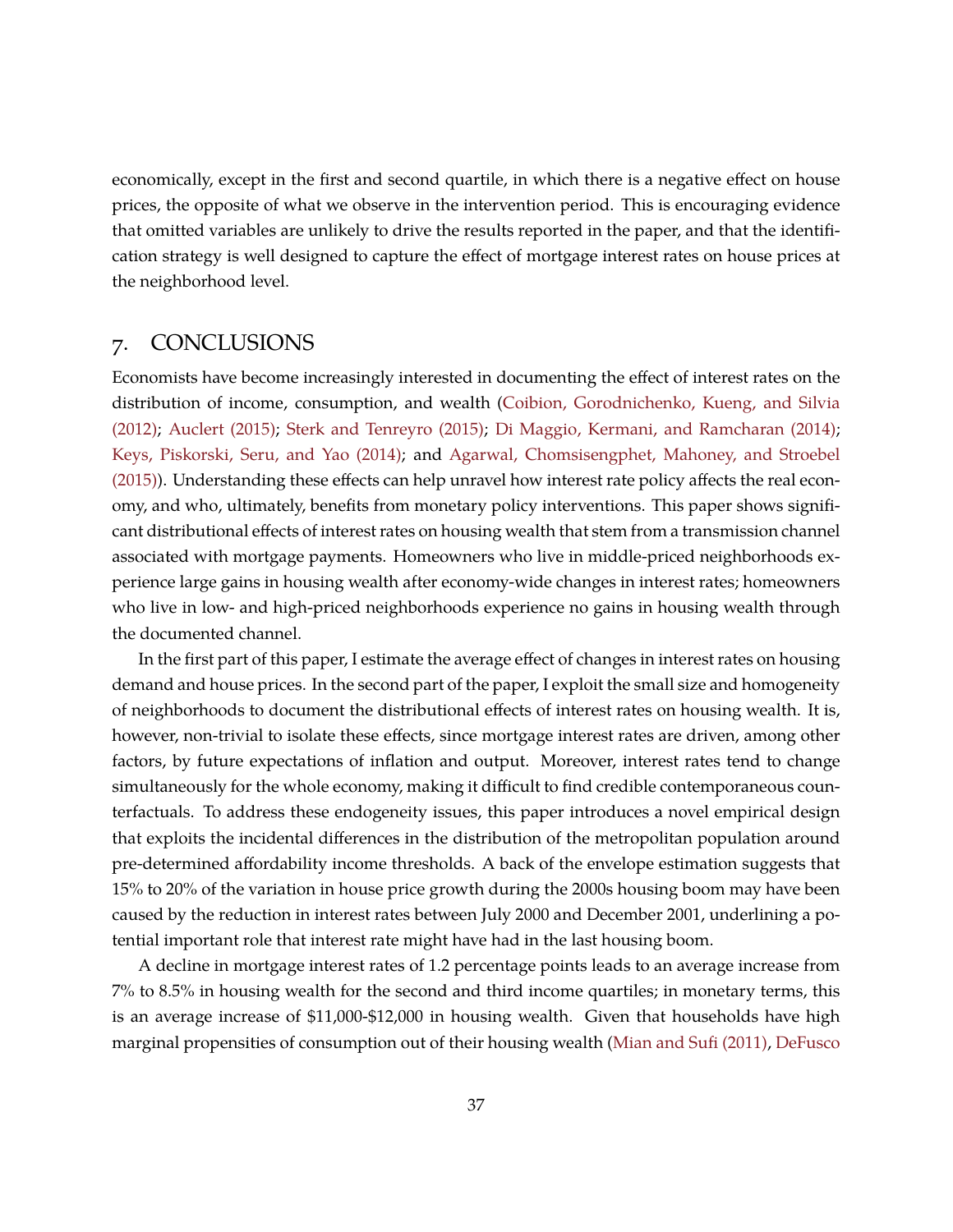[\(2015\)\)](#page-40-2), these results suggest that the housing market represents a relevant transmission mechanism of interest rates to the real economy. [Di Maggio, Kermani, and Ramcharan \(2014\)](#page-40-1) and [Keys,](#page-41-0) [Piskorski, Seru, and Yao \(2014\)](#page-41-0) have documented evidence that supports this claim by showing that households increase their consumption and reduce default rates after declines in mortgage payments that are induced by mortgage rate adjustments in their loans. An interesting line of future research is to show that the effect of interest rates on housing wealth through the transmission channel documented here spills over to the real economy.

The distributional results documented here are also useful to potentially help us understand the micro foundations behind the house price contagion during the 2000s housing boom recently documented in the urban economics literature [\(DeFusco, Ding, and Ferreira \(2015\);](#page-39-4) [Glaeser, Got](#page-40-3)[tlieb, and Tobio \(2012\);](#page-40-3) [Landvoigt, Piazzesi, and Schneider \(2015\);](#page-41-3) and [Kleiner \(2015\)\)](#page-41-4). The results presented in this paper suggest a possible connection between the increase in house prices in middle-income neighborhoods and the subsequent house price growth in low-income neighborhoods, perhaps through a gentrification mechanism. [\(Guerrieri, Hartley, and Hurst \(2013\)\)](#page-40-4). Linking the documented effect of interest rates on house prices with the house price contagion literature might also be a fruitful line of future research.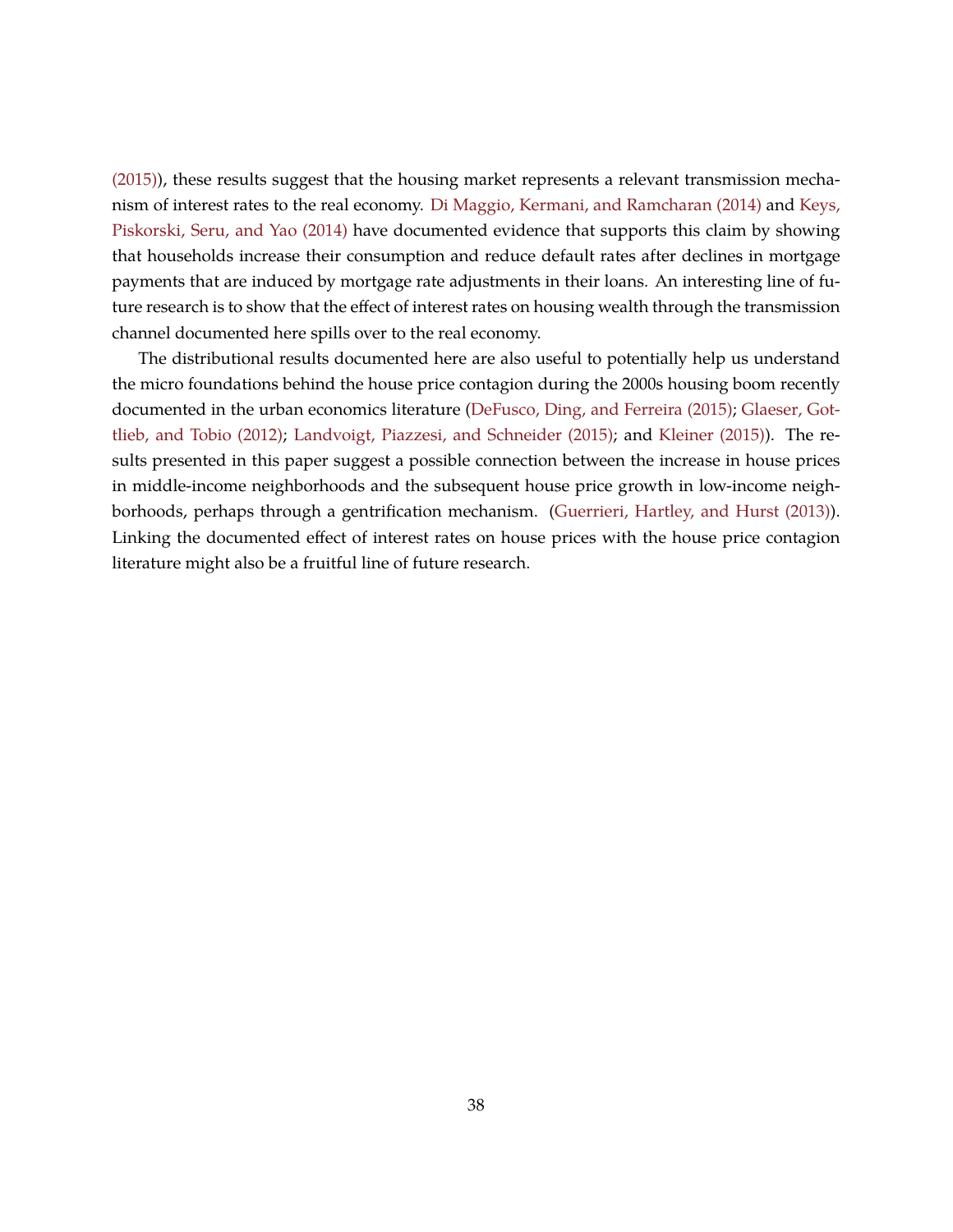# **REFERENCES**

- <span id="page-39-7"></span>[1] Manuel Adelino, Antoinette Schoar, and Felipe Severino. *Credit Supply and House Prices: Evidence from Mortgage Market Segmentation*. Working Paper 17832. National Bureau of Economic Research, 2012.
- <span id="page-39-3"></span>[2] Manuel Adelino, Antoinette Schoar, and Felipe Severino. "House prices, collateral, and selfemployment". In: *Journal of Financial Economics* (2015).
- <span id="page-39-16"></span>[3] Manuel Adelino, Antoinette Schoar, and Felipe Severino. "Loan Originations and Defaults in the Mortgage Crisis: The Role of the Middle Class". In: Working Paper Series 20848 (2015).
- <span id="page-39-8"></span>[4] Sumit Agarwal and Itzhak Ben-David. *Do Loan Officers' Incentives Lead to Lax Lending Standards?* Working Paper 19945. National Bureau of Economic Research, 2014.
- <span id="page-39-2"></span>[5] Sumit Agarwal et al. *Do Banks Pass Through Credit Expansions? The Marginal Profitability of Consumer Lending During the Great Recession*. Working Paper 21567. National Bureau of Economic Research, 2015.
- <span id="page-39-13"></span>[6] Andrew Ang et al. "Monetary Policy Shifts and the Term Structure". In: *The Review of Economic Studies* 78.2 (2011), pp. 429–457.
- <span id="page-39-1"></span>[7] Adrien Auclert. "Monetary Policy and the Redistribution Channel". In: (2015).
- <span id="page-39-10"></span>[8] Timothy J. Bartik. *Who Benefits from State and Local Economic Development Policies?* Books from Upjohn Press wbsle. W.E. Upjohn Institute for Employment Research, 1991.
- <span id="page-39-14"></span>[9] Ben S Bernanke. "Monetary policy and the housing bubble". In: *speech at the annual meeting of the American Economic Association, Atlanta, Georgia*. Vol. 3. 2010.
- <span id="page-39-11"></span>[10] Ben S. Bernanke and Alan S. Blinder. "The Federal Funds Rate and the Channels of Monetary Transmission". In: *The American Economic Review* 82.4 (1992), pp. 901–921.
- <span id="page-39-5"></span>[11] Neil Bhutta and Benjamin J Keys. "Interest rates and equity extraction during the housing boom". In: *University of Chicago Kreisman Working Papers Series in Housing Law and Policy* 3 (2014).
- <span id="page-39-9"></span>[12] David Card. "Using Regional Variation in Wages to Measure the Effects of the Federal Minimum Wage". In: *Industrial & Labor Relations Review* 46.1 (1992), pp. 22–37.
- <span id="page-39-15"></span>[13] Ing-Haw Cheng, Sahil Raina, and Wei Xiong. "Wall Street and the Housing Bubble". In: *American Economic Review* 104.9 (2014), pp. 2797–2829.
- <span id="page-39-6"></span>[14] Lawrence J Christiano, Martin Eichenbaum, and Charles Evans. "The Effects of Monetary Policy Shocks: Evidence from the Flow of Funds". In: *The Review of Economics and Statistics* 78.1 (1996), pp. 16– 34.
- <span id="page-39-0"></span>[15] Olivier Coibion et al. "Innocent Bystanders? Monetary Policy and Inequality in the U.S." In: Working Paper Series 18170 (2012).
- <span id="page-39-12"></span>[16] Timothy Cook and Thomas Hahn. "The effect of changes in the federal funds rate target on market interest rates in the 1970s". In: *Journal of Monetary Economics* 24.3 (1989), pp. 331 –351.
- <span id="page-39-4"></span>[17] Anthony DeFusco, Wenjie Ding, and Fernando Ferreira. "The Role of Contagion in the Last American Housing Cycle". In: *Working Paper* (2015).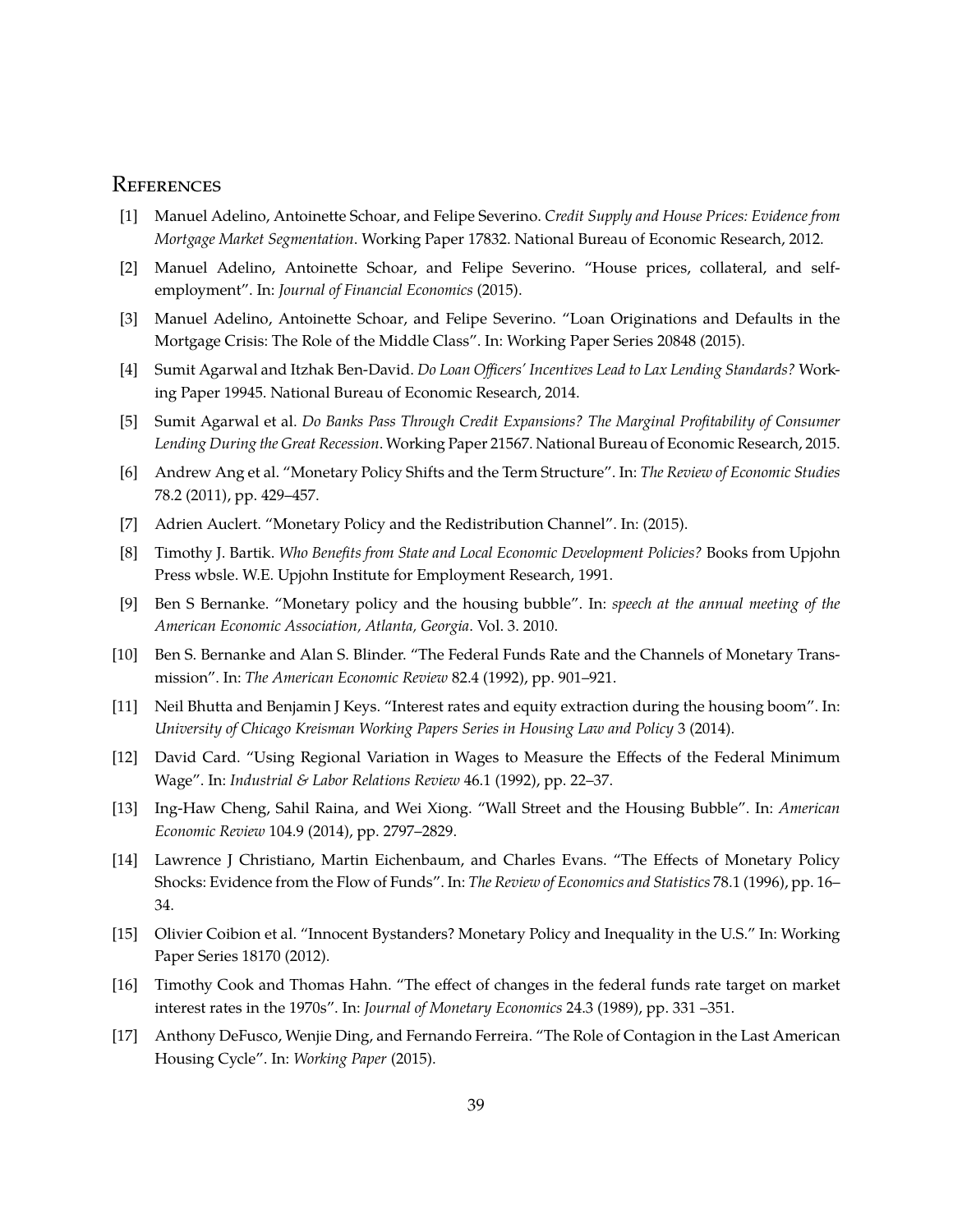- <span id="page-40-2"></span>[18] Anthony A DeFusco. "Homeowner borrowing and housing collateral: New evidence from expiring price controls". In: *Available at SSRN* (2015).
- <span id="page-40-7"></span>[19] Anthony A DeFusco and Andrew Paciorek. "The interest rate elasticity of mortgage demand: Evidence from bunching at the conforming loan limit". In: (2014).
- <span id="page-40-6"></span>[20] Marco Del Negro and Christopher Otrok. "99 Luftballons: Monetary policy and the house price boom across U.S. states". In: *Journal of Monetary Economics* 54.7 (2007), pp. 1962–1985.
- <span id="page-40-12"></span>[21] Marco Di Maggio and Amir Kermani. "Credit-induced boom and bust". In: *Columbia Business School Research Paper* 14-23 (2015).
- <span id="page-40-1"></span>[22] Marco Di Maggio, Amir Kermani, and Rodney Ramcharan. "Monetary Policy Pass-Through: Household Consumption and Voluntary Deleveraging". In: *Columbia Business School Research Paper* 14-24 (2014).
- <span id="page-40-0"></span>[23] Matthias Doepke and Martin Schneider. "Inflation and the Redistribution of Nominal Wealth". In: *Journal of Political Economy* 114.6 (2006), pp. 1069–1097.
- <span id="page-40-9"></span>[24] John V. Duca, John Muellbauer, and Anthony Murphy. "House Prices and Credit Constraints: Making Sense of the US Experience\*". In: *The Economic Journal* 121.552 (2011), pp. 533–551.
- <span id="page-40-10"></span>[25] Christopher L. Foote, Kristopher S. Gerardi, and Paul S. Willen. "Why Did So Many People Make So Many Ex Post Bad Decisions? The Causes of the Foreclosure Crisis". In: Working Paper Series 18082 (2012).
- <span id="page-40-13"></span>[26] Christopher L Foote, Kristopher S Gerardi, and Paul S Willen. *Why did so many people make so many ex post bad decisions? The causes of the foreclosure crisis*. Tech. rep. National Bureau of Economic Research, 2012.
- <span id="page-40-5"></span>[27] Edward L. Glaeser, Joshua D. Gottlieb, and Joseph Gyourko. "Can Cheap Credit Explain the Housing Boom?" In: Working Paper Series 16230 (2010).
- <span id="page-40-3"></span>[28] Edward L. Glaeser, Joshua D. Gottlieb, and Kristina Tobio. "Housing Booms and City Centers". In: *American Economic Review* 102.3 (2012), pp. 127–33.
- <span id="page-40-14"></span>[29] Edward L. Glaeser and Charles G. Nathanson. *An Extrapolative Model of House Price Dynamics*. Working Paper 21037. National Bureau of Economic Research, 2015.
- <span id="page-40-4"></span>[30] Veronica Guerrieri, Daniel Hartley, and Erik Hurst. "Endogenous gentrification and housing price dynamics". In: *Journal of Public Economics* 100.C (2013), pp. 45–60.
- <span id="page-40-11"></span>[31] Veronica Guerrieri, Daniel Hartley, and Erik Hurst. "Endogenous Gentrification and Housing Price Dynamics". In: *Journal of Public Economics* 100.0 (2013), pp. 45 –60.
- <span id="page-40-8"></span>[32] Robert E Hall and Frederic S Mishkin. "The Sensitivity of Consumption to Transitory Income: Estimates from Panel Data on Households". In: *Econometrica* 50.2 (1982), pp. 461–81.
- <span id="page-40-15"></span>[33] J Vernon Henderson and Yannis M Ioannides. "A Model of Housing Tenure Choice". In: *American Economic Review* 73.1 (1983), pp. 98–113.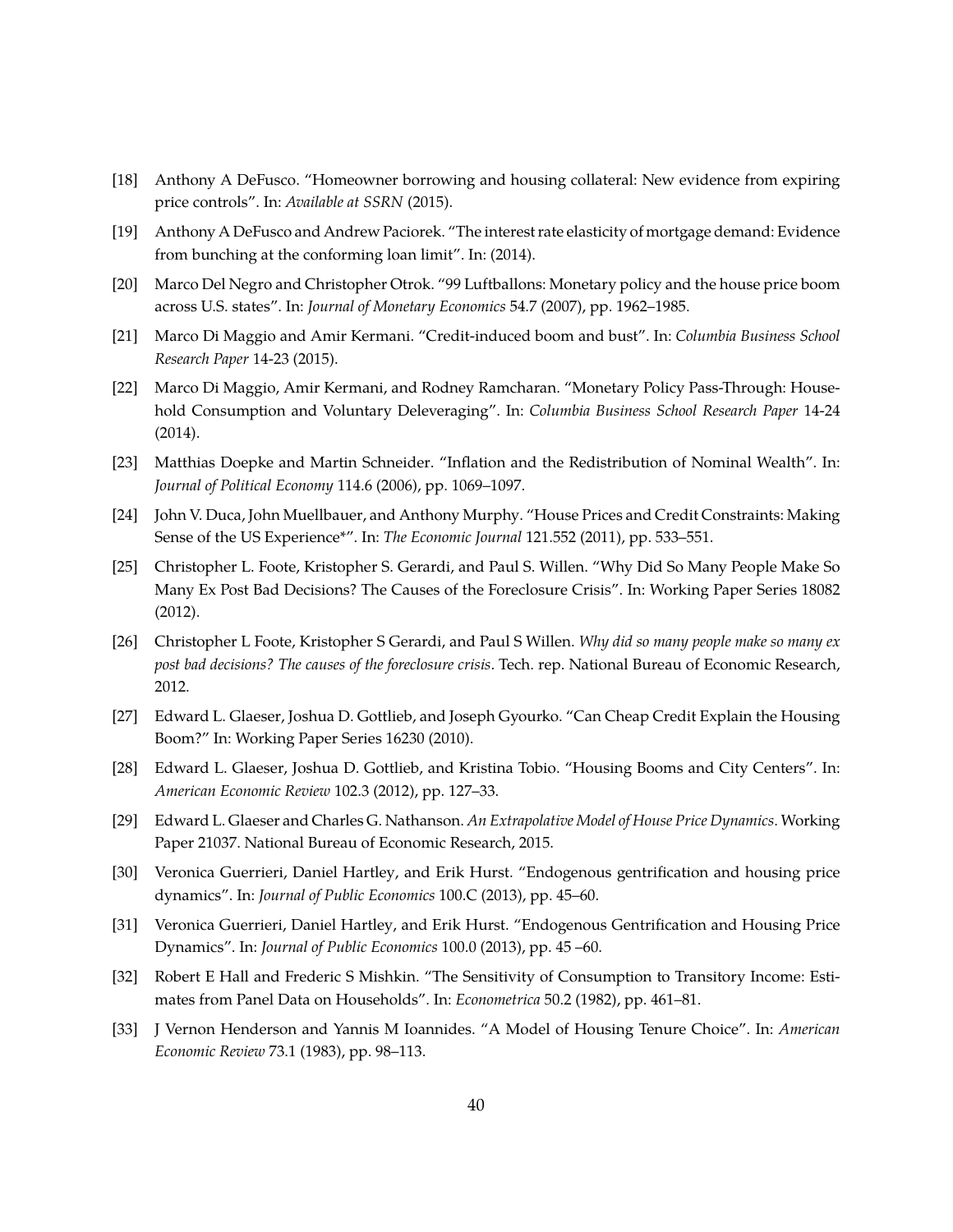- <span id="page-41-1"></span>[34] Erik Hurst et al. "Regional Redistribution Through the U.S. Mortgage Market". In: Working Paper Series 21007 (2015).
- <span id="page-41-5"></span>[35] Matteo Iacoviello and Stefano Neri. "Housing Market Spillovers: Evidence from an Estimated DSGE Model". In: *American Economic Journal: Macroeconomics* 2.2 (2010), pp. 125–64.
- <span id="page-41-9"></span>[36] Tullio Jappelli. "Who is Credit Constrained in the U. S. Economy?" In: *The Quarterly Journal of Economics* 105.1 (1990), pp. 219–234.
- <span id="page-41-10"></span>[37] David S. Johnson, Jonathan A. Parker, and Nicholas S. Souleles. "Household Expenditure and the Income Tax Rebates of 2001". In: *American Economic Review* 96.5 (2006), pp. 1589–1610.
- <span id="page-41-13"></span>[38] Anil K Kashyap and Jeremy C. Stein. "What Do a Million Observations on Banks Say about the Transmission of Monetary Policy?" In: *The American Economic Review* 90.3 (2000), pp. 407–428.
- <span id="page-41-7"></span>[39] Benjamin J. Keys et al. "Did Securitization Lead to Lax Screening? Evidence from Subprime Loans". In: *The Quarterly Journal of Economics* 125.1 (2010), pp. 307–362.
- <span id="page-41-0"></span>[40] Benjamin J. Keys et al. *Mortgage Rates, Household Balance Sheets, and the Real Economy*. Working Paper 20561. National Bureau of Economic Research, 2014.
- <span id="page-41-4"></span>[41] Kristoph Kleiner. "Housing Market Contagion: Evidence from Bank Branching Networks". In: *Working Paper* (2015).
- <span id="page-41-15"></span>[42] Kristoph Kleiner. "Where Case-Shiller got it Wrong: The E ect of Market Conditions on Price Indices". In: *Working Paper* (2014).
- <span id="page-41-3"></span>[43] Tim Landvoigt, Monika Piazzesi, and Martin Schneider. "The Housing Market(s) of San Diego". In: *American Economic Review* 105.4 (2015), pp. 1371–1407.
- <span id="page-41-2"></span>[44] Atif Mian and Amir Sufi. "House Prices, Home Equity-based Borrowing, and the U.S. Household Leverage Crisis". In: *American Economic Review* 101.5 (2011), pp. 2132–56.
- <span id="page-41-6"></span>[45] Atif Mian and Amir Sufi. "The Consequences of Mortgage Credit Expansion: Evidence from the U.S. Mortgage Default Crisis". In: *The Quarterly Journal of Economics* 124.4 (2009), pp. 1449–1496.
- <span id="page-41-8"></span>[46] Taylor D. Nadauld and Shane M. Sherlund. "The impact of securitization on the expansion of subprime credit". In: *Journal of Financial Economics* 107.2 (2013), pp. 454 –476.
- <span id="page-41-14"></span>[47] Forrest Pafenberg. "Single-family mortgages originated and outstanding: 1990–2004". In: *OFHEO Staff Research Paper* (2005).
- <span id="page-41-11"></span>[48] Christina D. Romer and David H. Romer. "A New Measure of Monetary Shocks: Derivation and Implications". In: *American Economic Review* 94.4 (2004), pp. 1055–1084.
- <span id="page-41-12"></span>[49] David H. Romer and Christina D. Romer. "Federal Reserve Information and the Behavior of Interest Rates". In: *American Economic Review* 90.3 (2000), pp. 429–457.
- <span id="page-41-16"></span>[50] Harvey S Rosen, Kenneth T Rosen, and Douglas Holtz-Eakin. "Housing Tenure, Uncertainty, and Taxation". In: *The Review of Economics and Statistics* 66.3 (1984), pp. 405–16.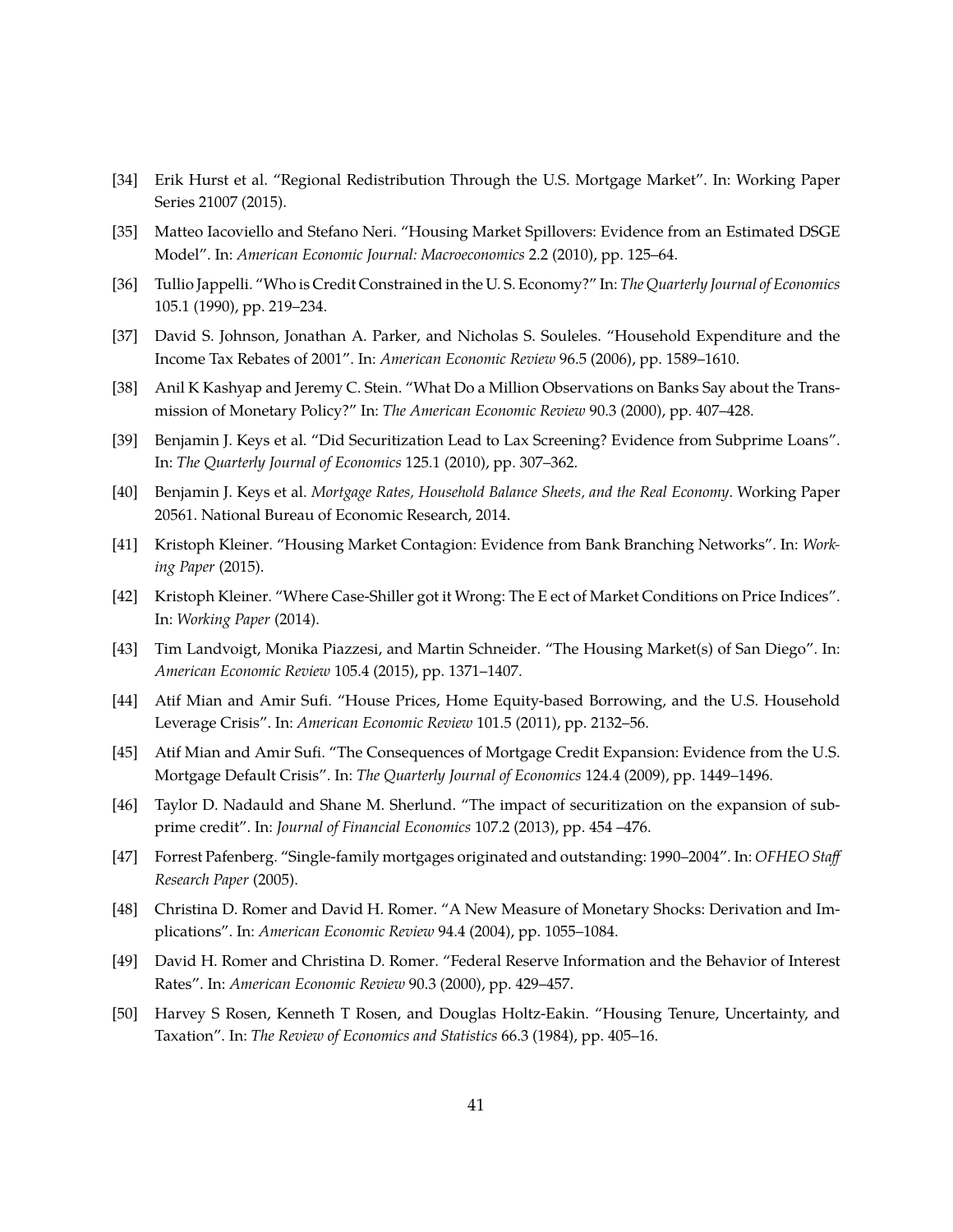- <span id="page-42-3"></span>[51] Glenn D. Rudebusch. "Federal Reserve interest rate targeting, rational expectations, and the term structure". In: *Journal of Monetary Economics* 35.2 (1995), pp. 245 –274.
- <span id="page-42-1"></span>[52] Albert Saiz. "The Geographic Determinants of Housing Supply". In: *The Quarterly Journal of Economics* 125.3 (2010), pp. 1253–1296.
- <span id="page-42-4"></span>[53] Robert J. Shiller. "Speculative Asset Prices". In: *American Economic Review* 104.6 (2014), pp. 1486–1517.
- <span id="page-42-0"></span>[54] Vincent Sterk and Silvana Tenreyro. "The transmission of monetary policy operations through redistributions and durable purchases". In: 58311 (Nov. 2015).
- <span id="page-42-2"></span>[55] Stephen P Zeldes. "Consumption and Liquidity Constraints: An Empirical Investigation". In: *Journal of Political Economy* 97.2 (1989), pp. 305–46.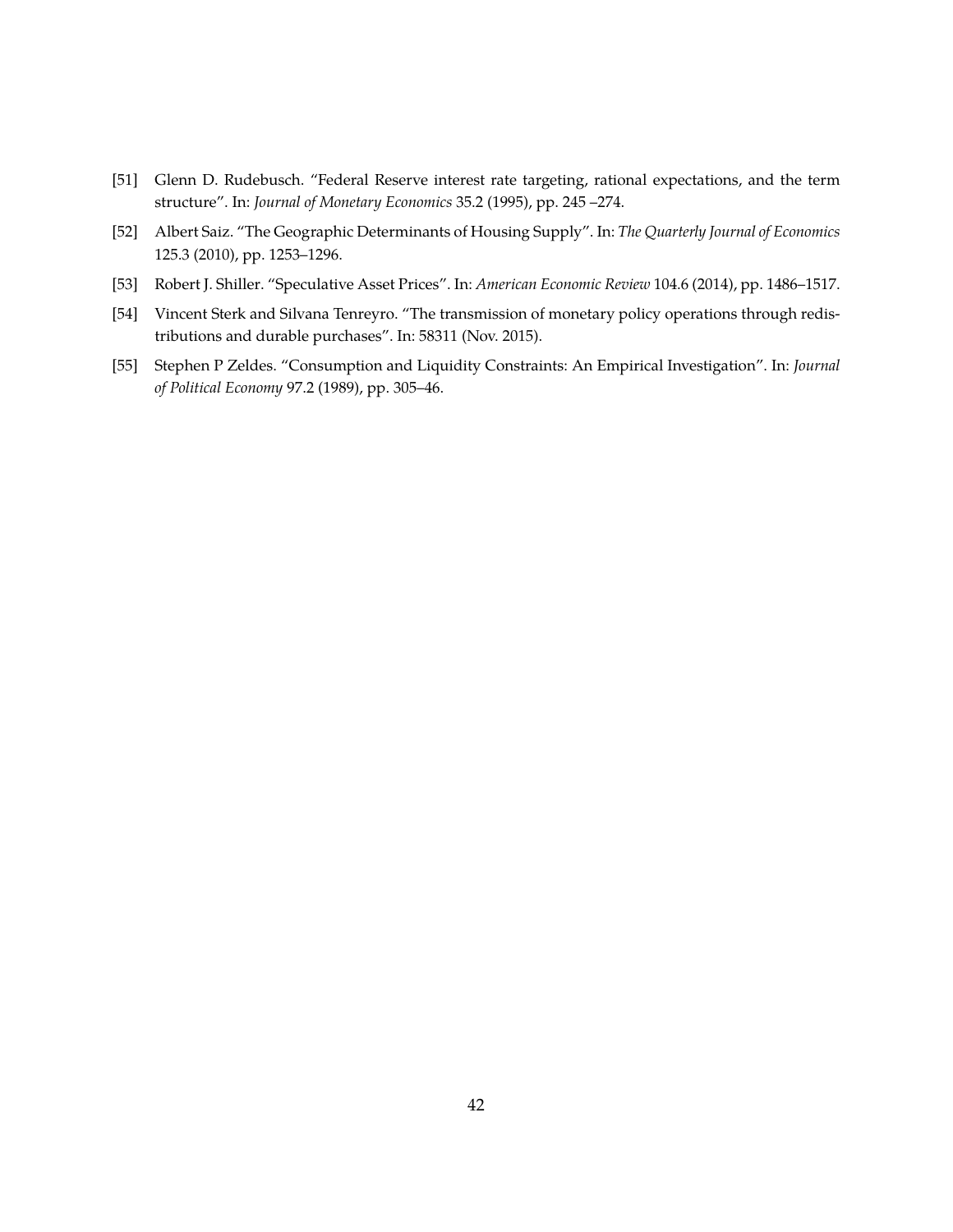# Table 1.1: Summary of Statistics: Neighborhood Level

<span id="page-43-0"></span>Renters' latent demand is a neighborhood-specific variable that measures the fraction of household renters in July 2000 (out of all households in the metropolitan area) that could afford to make mortgage payments after the decline in interest rates from July 2000 to December 2001—the theoretical details are explained in section [2.2,](#page-9-0) and the numerical details are presented in section [4.4.](#page-26-0) The homeowners' latent demand is computed similarly to the renters' later demand, but using the fraction of homeowners instead of renters. Mortgage applications, originations, and denial rates are for home purchase and are measured using HMDA loan data. HP Growth is the growth in the Zillow price index for all houses in the neighborhood. House Price is the Zillow price index for all houses in the neighborhood in July 2000. Population is measured using the 2000 decennial census. It is measured at the zip code level and divided by three, since each neighborhood represents a zip code tercile. All fractions are presented in decimals.

|                                                             | N     | <b>MEAN</b> | <b>STD</b> | 10TH    | <b>90TH</b> |
|-------------------------------------------------------------|-------|-------------|------------|---------|-------------|
| RENTERS LATENT DEMAND JUL/00                                | 19577 | 0.015       | 0.0057     | 0.0073  | 0.023       |
| RENTERS MORTGAGED-OUT JUL/00                                | 19577 | 0.15        | 0.083      | 0.055   | 0.27        |
| HOMEOWNERS LATENT DEMAND JUL/00                             | 19577 | 0.022       | 0.011      | 0.0089  | 0.038       |
| HOMEOWNERS MORTGAGED-OUT JUL/00                             | 19577 | 0.15        | 0.097      | 0.048   | 0.28        |
| MORTGAGE APPLICATIONS GROWTH $_{00\rightarrow01}$           | 19577 | 0.0035      | 0.33       | $-0.32$ | 0.32        |
| MORTGAGE ORIGINATION GROWTH $_{00\rightarrow01}$            | 19570 | 0.059       | 0.37       | $-0.29$ | 0.40        |
| DENIAL RATE 2000                                            | 19577 | 0.17        | 0.13       | 0.050   | 0.36        |
| $HP$ Growth $_{\rm JUL/01}$ $\rightarrow$ $\rm{Dec/o2}$     | 19577 | 0.079       | 0.063      | 0.010   | 0.16        |
| $HP$ Growth $_{\rm JUL/00}$ $\rightarrow$ $\rm Dec/01$      | 19577 | 0.11        | 0.083      | 0.021   | 0.22        |
| $HP$ Growth $_{\rm Dec/96\rightarrow\,Jut/00}$              | 17903 | 0.25        | 0.17       | 0.081   | 0.46        |
| $HP$ Growth $_{\mathrm{Dec}/98\rightarrow \mathrm{Jut/00}}$ | 19498 | 0.13        | 0.094      | 0.032   | 0.24        |
| HP GROWTH $_{\rm{JAN}/02}\rightarrow$ Jan/05                | 19577 | 0.36        | 0.26       | 0.080   | 0.74        |
| HOUSE PRICE (IN 10,000) $_{\text{IUL/00}}$                  | 19577 | 16.7        | 11.3       | 6.92    | 29.1        |
| POPULATION (IN THDS.) 2000                                  | 19577 | 7.09        | 5.15       | 1.49    | 14.1        |
| NEIGH. INC. (HOMEOWNERS) 2000                               | 19577 | 71.0        | 23.2       | 42.3    | 105.6       |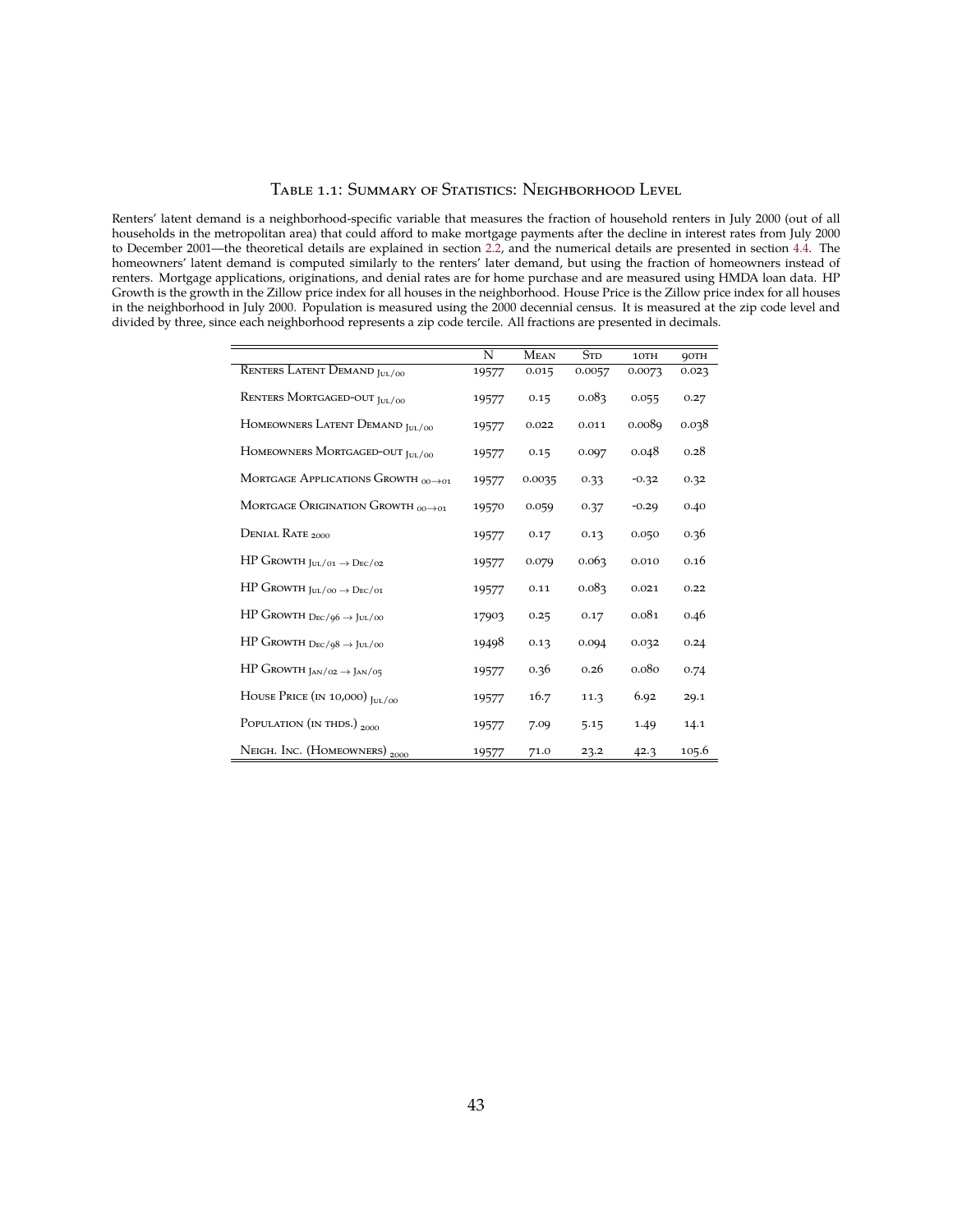# Table 1.2: Summary of Statistics: Zip code Level

<span id="page-44-1"></span>This table reports the summary of statistics of zip code-level variables used in this paper. Given the construction of the dataset (ex-plained in section [4.2\)](#page-25-0), the sample has 7,600 unique zip codes. All variables in this table, except for Income, are obtained from the 2000 decennial census. Fraction of College is the fraction of population that a college degree. Median Age is the median age of the population that lives in the zip code. Immigration Outside County is the fraction of immigration into the zip code from outside the county in the last 5 years. Income is obtained from the Internal Revenue Service (IRS), and is defined as the gross adjusted income divided by the number of returns. All fractions are presented in decimals.

|                                             | Ν     | <b>MEAN</b> | <b>STD</b> | 10TH   | <b>90TH</b> |
|---------------------------------------------|-------|-------------|------------|--------|-------------|
| ZIP MEDIAN AGE $_{2000}$                    | 19577 | 36.7        | 4.97       | 31     | 41.5        |
| ZIP Fraction of Black $_{2000}$             | 19577 | 0.098       | 0.17       | 0.0036 | 0.28        |
| ZIP FRACTION OF COLLEGE 2000                | 19577 | 0.55        | 0.16       | 0.34   | 0.77        |
| ZIP IMMIGRATION OUTSIDE COUNTY 2000         | 19577 | 0.18        | 0.090      | 0.077  | 0.30        |
| ZIP FRACTION OF RENTERS 2000                | 19577 | 0.30        | 0.17       | 0.12   | 0.53        |
| ZIP IRS INCOME GROWTH $_{98\rightarrow 01}$ | 19577 | 0.10        | 0.37       | 0.019  | 0.18        |
| IRS INCOME (IN THOUSANDS) <sub>2000</sub>   | 19577 | 47.4        | 27.4       | 27.8   | 70.7        |

# Table 1.3: Summary of Statistics: MSA Level

<span id="page-44-0"></span>This table reports the summary of statistics of metropolitan-level variables used in this paper. Given the construction of the dataset (explained in section [4.2\)](#page-25-0), the sample has 268 unique metropolitan areas. Except for the Elasticity Saiz, all variables in this table are obtained from the 2000 decennial census. Median Age is the median age of the population that lives in the metropolitan area. Immigration is the fraction of immigration into the metropolitan from outside the metropolitan in the last 5 years. Fraction of College is the fraction of population that a college degree. Elasticity Saiz is the measure of housing supply elasticity from [Saiz \(2010\).](#page-42-1) All fractions are presented in decimals.

|                                        | N     | Mean  | Std.  | 10TH  | <b>90TH</b> |
|----------------------------------------|-------|-------|-------|-------|-------------|
| ELASTICITY SAIZ 2000                   | 19577 | 1.63  | 0.87  | 0.76  | 2.79        |
| MSA MEDIAN AGE 2000                    | 19577 | 35.0  | 4.29  | 32.3  | 38.2        |
| MSA FRACTION OF BLACK 2000             | 19577 | 0.13  | 0.087 | 0.037 | 0.26        |
| MSA FRACTION OF COLLEGE EDUCATION 2000 | 19577 | 0.54  | 0.067 | 0.46  | 0.65        |
| MSA UNEMPLOYMENT RATE 2000             | 19577 | 0.056 | 0.014 | 0.042 | 0.069       |
| MSA IMMIGRATION 2000                   | 19577 | 0.18  | 0.055 | 0.11  | 0.26        |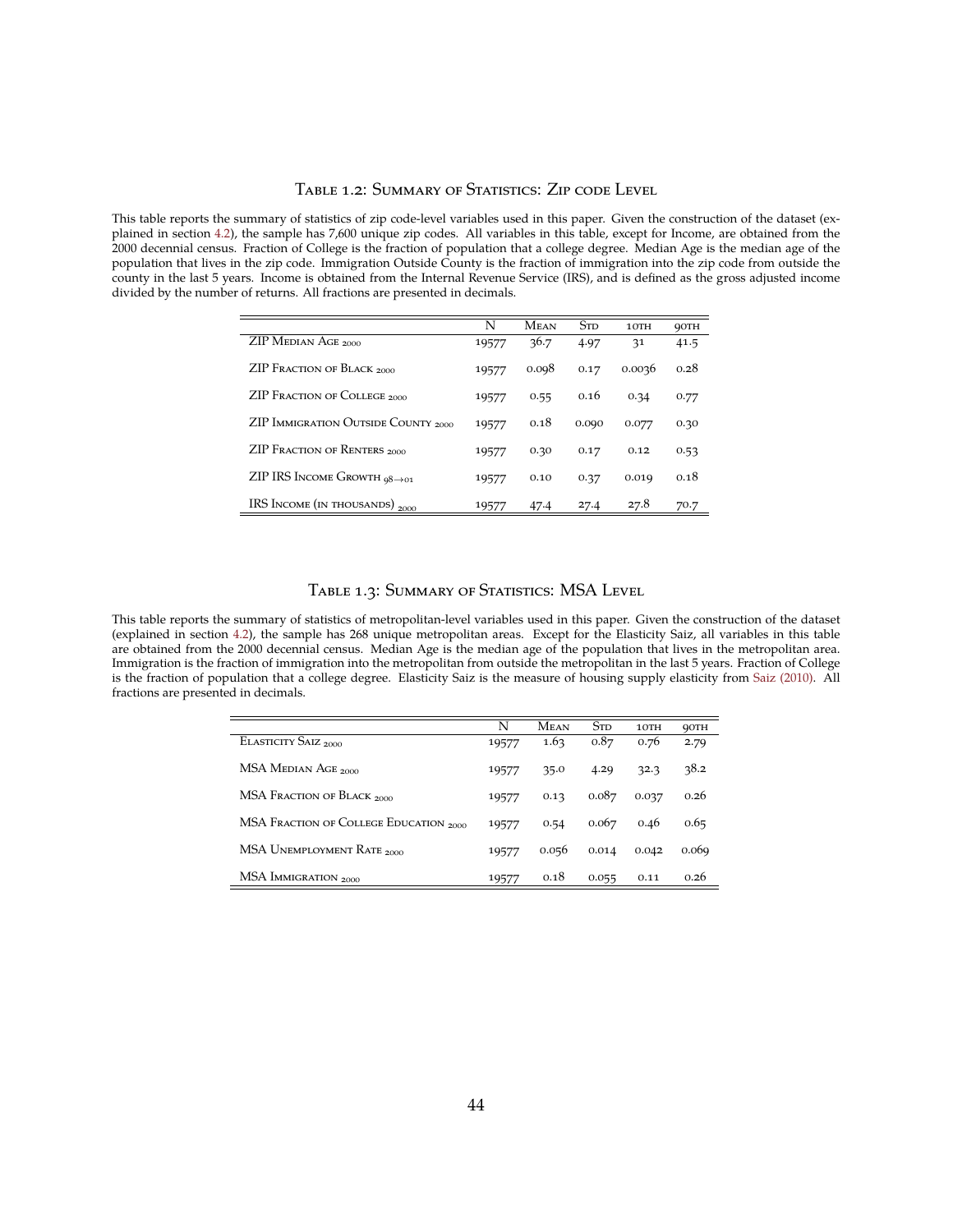## Table 2: Latent Demand and Mortgage Applications

The Table below reports the estimated coefficients for the following regression specification at the neighborhood level:

Mortgage Applications  $_{2000\rightarrow 2001,i}$  =  $\theta_0 + \theta_1 \times$  Renters Latent Demand  $_{Jul/00,i}$ +  $\theta_2 \times$  Renters Mortgaged-out  $_{Jul/00,i} + \Delta \times X_i +$  State-Fixed-Effects +  $\varepsilon_i$ 

Renters' latent demand is a neighborhood-specific variable that measures the fraction of household renters in July 2000 (out of all households in the metropolitan area) that could afford to make mortgage payments after the decline in interest rates from July 2000 to December 2001—the theoretical details are explained in section [2.2,](#page-9-0) and the numerical details are presented in section [4.4.](#page-26-0) The homeowners' latent demand is computed similarly to the renters' later demand, but using the fraction of homeowners instead of renters. A neighborhood is defined by the house price terciles for a zip code, as defined by Zillow. Mortgage applications, originations, and denial rates are for home purchase and are measured using HMDA loan data. HP Growth is the growth in the Zillow price index for all houses in the neighborhood. House Price is the Zillow price index for all houses in the neighborhood in July 2000. Income is obtained from the Internal Revenue Service (IRS), and is defined as the gross adjusted income divided by the number of returns. Elasticity Saiz is the measure of housing supply elasticity from [Saiz \(2010\).](#page-42-1) Zip controls include zip code-level controls for median age, fraction of college educated, fraction of Black, size of the population, fraction of renters, and immigration from outside the county. MSA controls include metropolitan-level controls for immigration from outside the metro area, fraction of college educated, fraction of Black, and size of the population. Standard errors are heteroskedastically robust, and are clustered at the metropolitan level. t-statistics are in parentheses. Statistic significance: \*\*\*=1%; \*\*=5%; and \*=10%.

|                                                  | <b>GROWTH IN MORTGAGE APPLICATIONS: 2000 TO 2001</b> |                           |                                    |                           |                      |                           |                           |
|--------------------------------------------------|------------------------------------------------------|---------------------------|------------------------------------|---------------------------|----------------------|---------------------------|---------------------------|
|                                                  | (1)                                                  | (2)                       | (3)                                | (4)                       | (5)                  | (6)                       | (7)                       |
| RENTERS LATENT DEMAND IUL/00                     | $6.820***$<br>(4.66)                                 | $6.954***$<br>(3.65)      | $5.863***$<br>(2.92)               | $5.634***$<br>(3.01)      |                      |                           | $5.145***$<br>(3.23)      |
| RENTERS MORTGAGED-OUT JUL/00                     |                                                      | $-0.291*$<br>$(-1.70)$    | $-0.389***$<br>$(-2.66)$           | $-0.423***$<br>$(-3.88)$  |                      |                           | $-0.421***$<br>$(-2.88)$  |
| HOMEOWNERS LATENT DEMAND JUL/00                  |                                                      |                           |                                    |                           | $2.679***$<br>(3.48) | 2.487<br>(1.13)           | 0.948<br>(0.43)           |
| HOMEOWNERS MORTGAGED-OUT IUL/00                  |                                                      |                           |                                    |                           |                      | $-0.449*$<br>$(-1.69)$    | $-0.158$<br>$(-0.58)$     |
| HOUSE PRICE (IN 10,000) $_{\text{JUL/00}}$       |                                                      | $-0.000$<br>$(-0.18)$     | 0.000<br>(0.41)                    | 0.000<br>(0.18)           |                      | $-0.000$<br>$(-0.42)$     | 0.001<br>(0.76)           |
| DENIAL RATE 2000                                 |                                                      | $-0.648***$<br>$(-13.98)$ | $-0.650***$<br>$(-14.10)$          | $-0.663***$<br>$(-14.40)$ |                      | $-0.697***$<br>$(-14.41)$ | $-0.664***$<br>$(-13.66)$ |
| NEIGH. INC. (HOMEOWNERS) 2000                    |                                                      | $-0.050***$<br>$(-2.76)$  | 0.023<br>(0.93)                    | $0.050***$<br>(2.14)      |                      | $0.068**$<br>(2.44)       | 0.050<br>(1.55)           |
| HP GROWTH $_{\mathrm{Dec}/99}\rightarrow$ Jul/00 |                                                      | $-0.256**$<br>$(-2.00)$   | $-0.244$ <sup>*</sup><br>$(-1.92)$ | $-0.124$<br>$(-1.25)$     |                      | $-0.090$<br>$(-0.89)$     | $-0.125$<br>$(-1.27)$     |
| ZIP IRS INCOME GROWTH $_{98\rightarrow01}$       |                                                      |                           | 0.021<br>(1.00)                    | 0.023<br>(1.10)           |                      | 0.023<br>(1.14)           | 0.023<br>(1.10)           |
| $INCOME_{1998}$                                  |                                                      |                           | $-0.067***$<br>$(-3.52)$           | $-0.034$<br>$(-1.44)$     |                      | $-0.031$<br>$(-1.09)$     | $-0.033$<br>$(-1.22)$     |
| ELASTICITY SAIZ 2000                             |                                                      |                           |                                    | $-0.014***$<br>$(-2.48)$  |                      | $-0.015***$<br>$(-2.64)$  | $-0.014***$<br>$(-2.40)$  |
| <b>STATE FIXED EFFECTS</b>                       | $\overline{No}$                                      | $Y_{ES}$                  | $\overline{Y_{ES}}$                | $\overline{Y_{ES}}$       | $\overline{No}$      | $\overline{Y_{ES}}$       | <b>YES</b>                |
| <b>ZIP CONTROLS</b>                              | No                                                   | No                        | <b>YES</b>                         | $Y_{ES}$                  | No                   | Yes                       | Yes                       |
| <b>MSA CONTROLS</b>                              | No                                                   | No                        | No                                 | <b>YES</b>                | No                   | <b>YES</b>                | $Y_{ES}$                  |
| #NEIGHBORHOODS<br>R-SQUARED                      | 19577<br>0.014                                       | 19577<br>0.077            | 19577<br>0.082                     | 19577<br>0.088            | 19577<br>0.008       | 19577<br>0.086            | 19577<br>0.088            |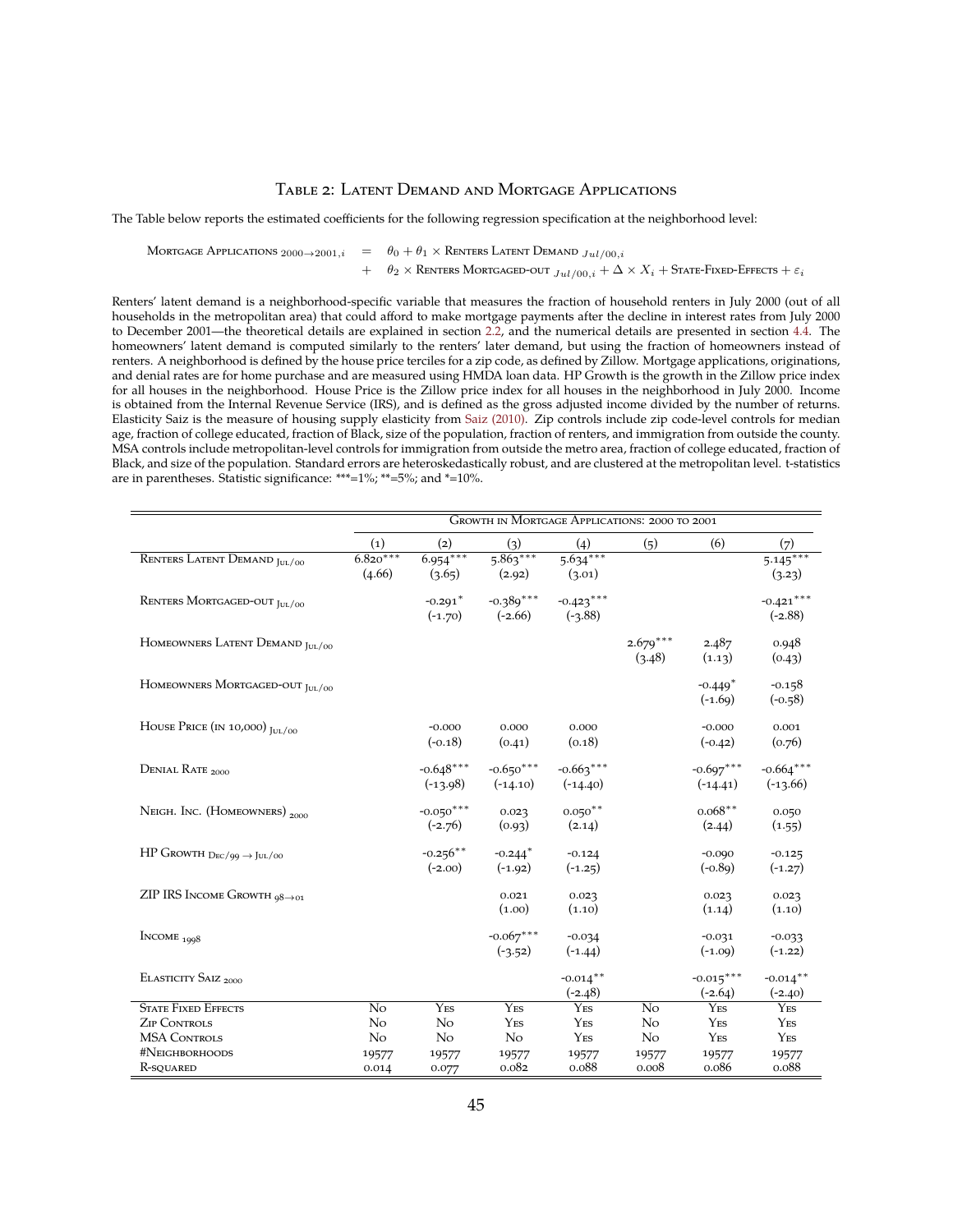#### Table 3: Effect of Interest Rates on Home Prices: Renters Demand

The Table below reports the estimated coefficients for the following regression specification at the neighborhood level:

House Price  $_{Jul/00\rightarrow Dec/01,i}$  =  $\theta_0 + \theta_1 \times$  Renters Latent Demand  $_{Jul/00,i}$  $+$   $\theta_2 \times$  Renters Mortgaged-out  $_{Jul/00,i} + \Delta \times X_i +$  State-Fixed-Effects  $+ \varepsilon_i$ 

Renters' latent demand is a neighborhood-specific variable that measures the fraction of household renters in July 2000 (out of all households in the metropolitan area) that could afford to make mortgage payments after the decline in interest rates from July 2000 to December 2001—the theoretical details are explained in section [2.2,](#page-9-0) and the numerical details are presented in section [4.4.](#page-26-0) A neighborhood is defined by the house price terciles for a zip code, as defined by Zillow. Mortgage applications, originations, and denial rates are for home purchase and are measured using HMDA loan data. HP Growth is the growth in the Zillow price index for all houses in the neighborhood. House Price is the Zillow price index for all houses in the neighborhood in July 2000. Income is obtained from the Internal Revenue Service (IRS), and is defined as the gross adjusted income divided by the number of returns. Elasticity Saiz is the measure of housing supply elasticity from [Saiz \(2010\).](#page-42-1) Zip controls include zip code-level controls for median age, fraction of college educated, fraction of Black, size of the population, and immigration from outside the county. MSA controls include metropolitan-level controls for immigration from outside the metro area, and fraction of college educated. Standard errors are heteroskedastically robust, and are clustered at the metropolitan level. t-statistics are in parentheses. Statistic significance: \*\*\*=1%; \*\*=5%; and \*=10%.

|                                                       | HOUSE PRICE GROWTH FROM JUL-2000 TO DEC-2001 |            |            |                     |             |             |
|-------------------------------------------------------|----------------------------------------------|------------|------------|---------------------|-------------|-------------|
|                                                       | (1)                                          | (2)        | (3)        | (4)                 | (5)         | (6)         |
| RENTERS LATENT DEMAND JUL/00                          | $2.170***$                                   | $2.296***$ | $2.225***$ | $1.912***$          | $2.018***$  | $2.149***$  |
|                                                       | (3.34)                                       | (4.31)     | (4.02)     | (2.80)              | (3.34)      | (3.39)      |
| RENTERS MORTGAGED-OUT JUL/00                          |                                              | $-0.014$   | $-0.005$   | $-0.027$            | $-0.026$    | $-0.092$    |
|                                                       |                                              | $(-0.15)$  | $(-0.07)$  | $(-0.33)$           | $(-0.31)$   | $(-1.28)$   |
| HOUSE PRICE (IN 10,000) $_{\text{JUL/00}}$            |                                              | $-0.000$   | $-0.000$   | $-0.001$            | $-0.001$    | $-0.000$    |
|                                                       |                                              | $(-0.17)$  | $(-0.37)$  | $(-1.28)$           | $(-1.23)$   | $(-0.66)$   |
| $HP$ Growth $_{\mathrm{Dec}/99}$ $\rightarrow$ Jul/00 |                                              |            | 0.047      | 0.008               | $-0.030$    | $-0.015$    |
|                                                       |                                              |            | (0.44)     | (0.07)              | $(-0.29)$   | $(-0.16)$   |
| ZIP IRS INCOME GROWTH $_{98\rightarrow01}$            |                                              |            |            | 0.003               | $0.005*$    | 0.004       |
|                                                       |                                              |            |            | (1.20)              | (1.68)      | (1.64)      |
| NEIGH. INC. (HOMEOWNERS) 2000                         |                                              |            |            | 0.010               | 0.007       | 0.013       |
|                                                       |                                              |            |            | (0.66)              | (0.51)      | (0.93)      |
| INCOME $_{1998}$                                      |                                              |            |            | $0.013***$          | $0.023***$  | $0.024***$  |
|                                                       |                                              |            |            | (2.54)              | (2.89)      | (3.76)      |
| DENIAL RATE 2000                                      |                                              |            |            | 0.015               | 0.014       | 0.018       |
|                                                       |                                              |            |            | (1.19)              | (1.17)      | (1.56)      |
| ELASTICITY SAIZ 2000                                  |                                              |            |            | $-0.019***$         | $-0.018***$ | $-0.017***$ |
|                                                       |                                              |            |            | $(-4.22)$           | $(-4.08)$   | $(-3.11)$   |
| <b>ZIP FRACTION OF RENTERS 2000</b>                   |                                              |            |            |                     | $0.051***$  | $0.051***$  |
|                                                       |                                              |            |            |                     | (4.94)      | (5.25)      |
| MSA FRACTION OF BLACK 2000                            |                                              |            |            |                     |             | $-0.024$    |
|                                                       |                                              |            |            |                     |             | $(-0.41)$   |
| <b>STATE FIXED EFFECTS</b>                            | $Y_{ES}$                                     | <b>YES</b> | $Y_{ES}$   | $\overline{Y_{ES}}$ | $Y_{ES}$    | $Y_{ES}$    |
| <b>ZIP CONTROLS</b>                                   | No                                           | No         | No         | No                  | <b>YES</b>  | Yes         |
| <b>MSA CONTROLS</b>                                   | No                                           | No         | No         | No                  | No          | Yes         |
| #NEIGHBORHOODS                                        | 19577                                        | 19577      | 19577      | 19577               | 19577       | 19577       |
| R-SQUARED                                             | 0.413                                        | 0.414      | 0.414      | 0.436               | 0.445       | 0.453       |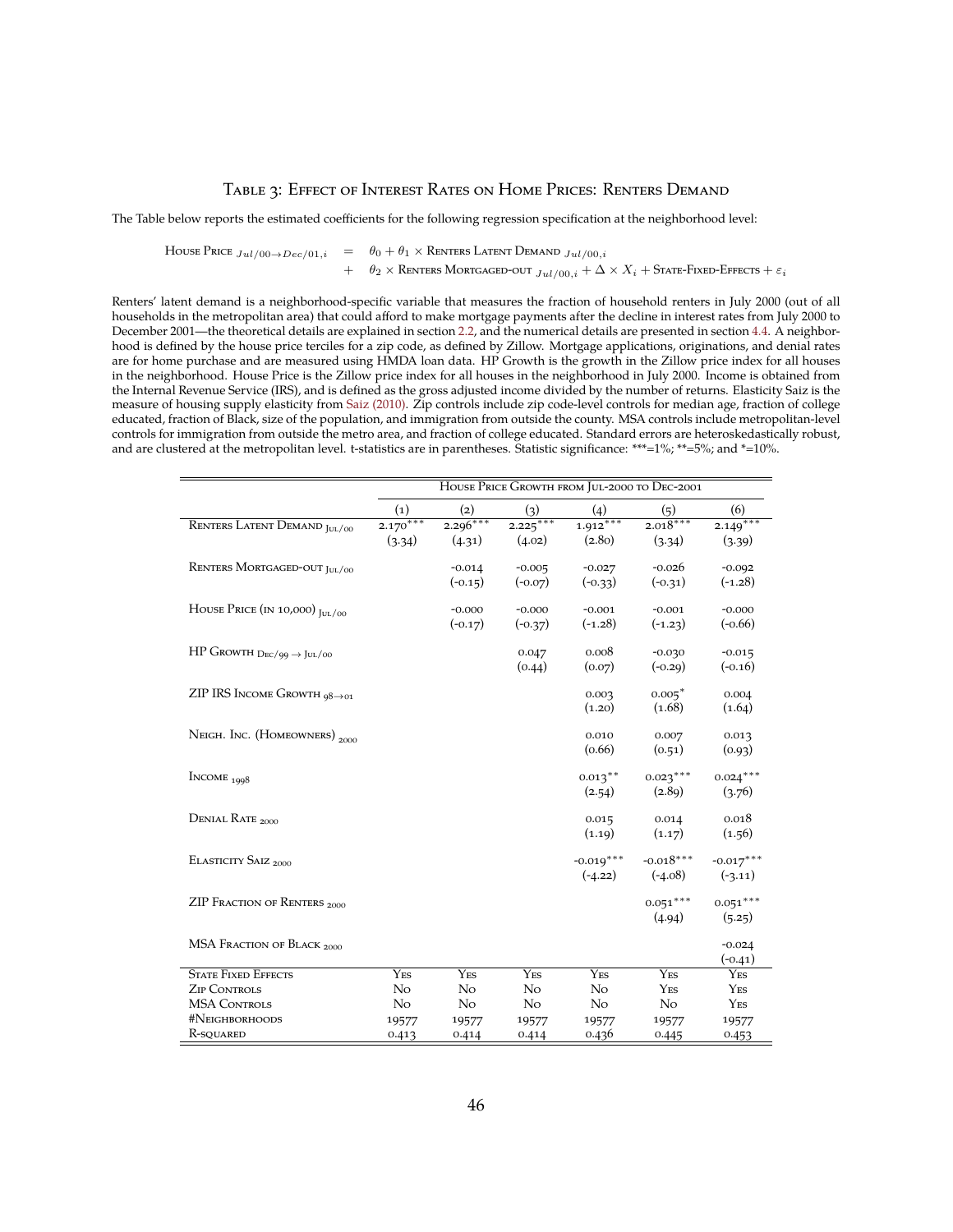#### Table 4: Effect of Interest Rates on Home Prices: Homeowners Demand

<span id="page-47-0"></span>The Table below reports the estimated coefficients for the following regression specification at the neighborhood level:

Mortgage Applications  $_{2000\rightarrow 2001,i}$  =  $\theta_0 + \theta_1 \times$  Homeowners Latent Demand  $_{Jul/00,i}$ 

+  $\theta_2 \times$  Homeowners Mortgaged-out  $_{Jul/00,i} + \Delta \times X_i +$  State-Fixed-Effects +  $\varepsilon_i$ 

Homeowners' latent demand is a neighborhood-specific variable that measures the fraction of household homeowners in July 2000 (out of all households in the metropolitan area) that could afford to make mortgage payments after the decline in interest rates from July 2000 to December 2001—the theoretical details are explained in section [2.2,](#page-9-0) and the numerical details are presented in section [4.4.](#page-26-0) A neighborhood is defined by the house price terciles for a zip code, as defined by Zillow. Mortgage applications, originations, and denial rates are for home purchase and are measured using HMDA loan data. HP Growth is the growth in the Zillow price index for all houses in the neighborhood. House Price is the Zillow price index for all houses in the neighborhood in July 2000. Income is obtained from the Internal Revenue Service (IRS), and is defined as the gross adjusted income divided by the number of returns. Elasticity Saiz is the measure of housing supply elasticity from [Saiz \(2010\).](#page-42-1) Zip controls include zip code-level controls for median age, fraction of college educated, fraction of Black, size of the population, and immigration from outside the county. MSA controls include metropolitan-level controls for immigration from outside the metro area, and fraction of college educated. Standard errors are heteroskedastically robust, and are clustered at the metropolitan level. t-statistics are in parentheses. Statistic significance: \*\*\*=1%; \*\*=5%; and \*=10%.

|                                                | HOUSE PRICE GROWTH FROM JUL-2000 TO DEC-2001 |            |            |             |             |             |
|------------------------------------------------|----------------------------------------------|------------|------------|-------------|-------------|-------------|
|                                                | (1)                                          | (2)        | (3)        | (4)         | (5)         | (6)         |
| HOMEOWNERS LATENT DEMAND JUL/00                | 0.033                                        | 0.585      | 0.542      | $-0.613$    | $-0.438$    | $-0.252$    |
|                                                | (0.13)                                       | (1.17)     | (1.05)     | $(-1.43)$   | $(-1.13)$   | $(-0.57)$   |
| HOMEOWNERS MORTGAGED-OUT JUL/00                |                                              | $-0.087$   | $-0.076$   | 0.024       | 0.012       | $-0.031$    |
|                                                |                                              | $(-0.82)$  | $(-0.74)$  | (0.27)      | (0.13)      | $(-0.32)$   |
| HOUSE PRICE (IN 10,000) $_{\text{IUL/00}}$     |                                              | 0.000      | 0.000      | $-0.001$    | $-0.001$    | $-0.001$    |
|                                                |                                              | (0.18)     | (0.07)     | $(-1.34)$   | $(-1.40)$   | $(-1.08)$   |
| HP GROWTH $_{\rm Dec/99}$ $\rightarrow$ Jul/00 |                                              |            | 0.061      | 0.023       | $-0.009$    | 0.004       |
|                                                |                                              |            | (0.54)     | (0.21)      | $(-0.09)$   | (0.04)      |
| ZIP IRS INCOME GROWTH $98 \rightarrow 01$      |                                              |            |            | 0.001       | 0.003       | 0.003       |
|                                                |                                              |            |            | (0.40)      | (1.46)      | (1.51)      |
| NEIGH. INC. (HOMEOWNERS) 2000                  |                                              |            |            | $0.042***$  | $0.040***$  | $0.042***$  |
|                                                |                                              |            |            | (3.91)      | (3.77)      | (4.65)      |
| INCOME <sub>1998</sub>                         |                                              |            |            | $-0.001$    | $0.014***$  | $0.018***$  |
|                                                |                                              |            |            | $(-0.35)$   | (2.11)      | (2.76)      |
| DENIAL RATE 2000                               |                                              |            |            | $-0.004$    | $-0.006$    | $-0.001$    |
|                                                |                                              |            |            | $(-0.34)$   | $(-0.55)$   | $(-0.12)$   |
| ELASTICITY SAIZ 2000                           |                                              |            |            | $-0.021***$ | $-0.020***$ | $-0.019***$ |
|                                                |                                              |            |            | $(-4.04)$   | $(-3.92)$   | $(-3.10)$   |
| <b>ZIP FRACTION OF RENTERS 2000</b>            |                                              |            |            |             | $0.046***$  | $0.048***$  |
|                                                |                                              |            |            |             | (4.61)      | (5.05)      |
| MSA FRACTION OF BLACK 2000                     |                                              |            |            |             |             | $-0.021$    |
|                                                |                                              |            |            |             |             | $(-0.37)$   |
| <b>STATE FIXED EFFECTS</b>                     | $Y_{ES}$                                     | <b>YES</b> | <b>YES</b> | <b>YES</b>  | <b>YES</b>  | $Y_{ES}$    |
| <b>ZIP CONTROLS</b>                            | No                                           | No         | No         | No          | $Y_{ES}$    | Yes         |
| <b>MSA CONTROLS</b>                            | No                                           | No         | No         | No          | No          | $Y_{ES}$    |
| #NEIGHBORHOODS                                 | 19577                                        | 19577      | 19577      | 19577       | 19577       | 19577       |
| R-SQUARED                                      | 0.398                                        | 0.399      | 0.399      | 0.431       | 0.439       | 0.448       |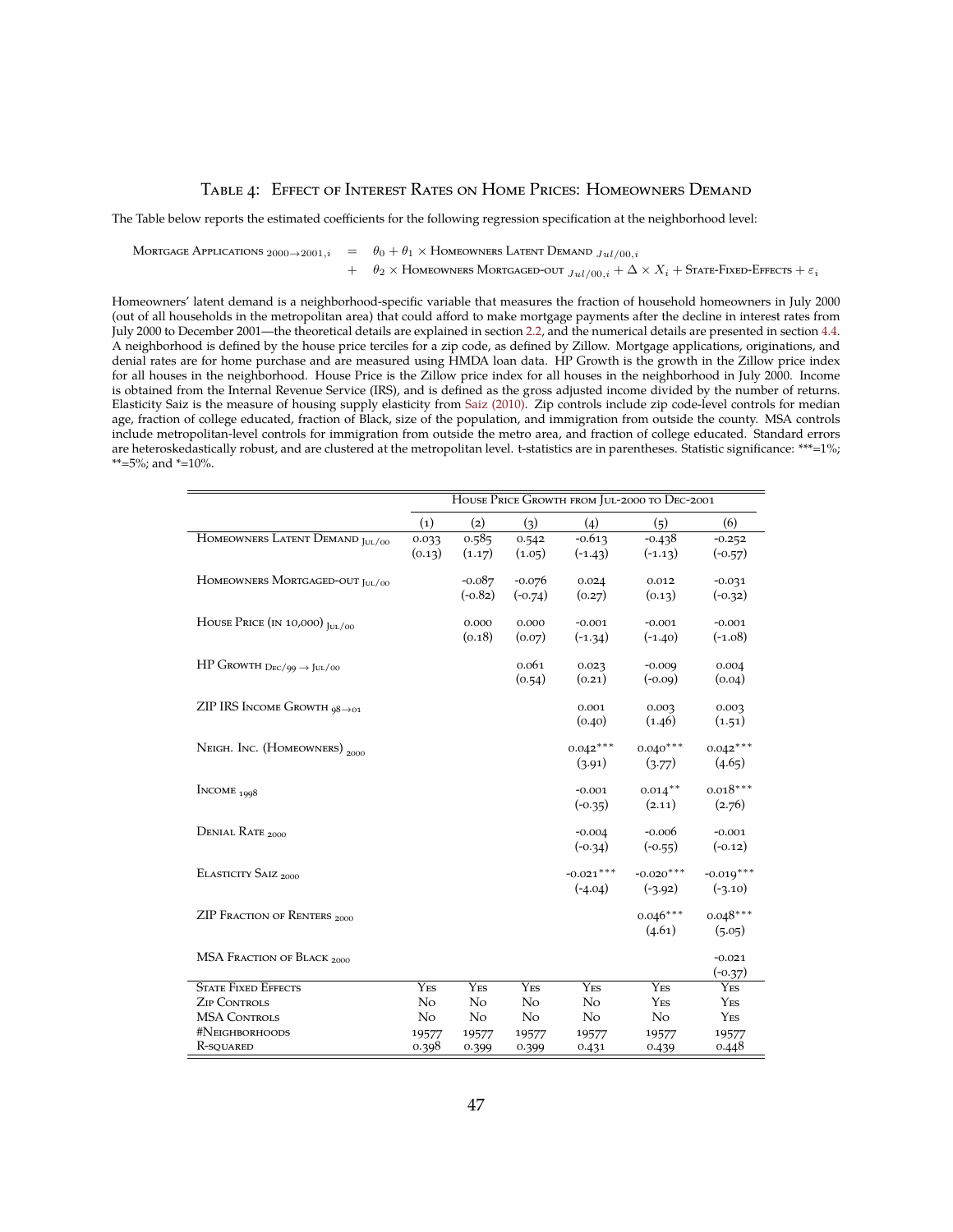## Table 5: Effects on High and Low Housing Supply Elasticity Areas

<span id="page-48-0"></span>The Table below reports the estimated coefficients for the following regression specification at the neighborhood level:

House Price  $_{Jul/00\rightarrow Dec/01,i}$  =  $\theta_0 + \theta_1 \times$  Renters Latent Demand  $_{Jul/00,i}$ 

 $+ \quad \theta_2 \times \text{Renters Morigaged-out}_{Jul/00,i} + \Delta \times X_i + \text{State-Fixed-Effects} + \varepsilon_i$ 

The regression model is estimated for a sub-sample of low housing supply elasticity (Elasticity of (Saiz)<1.5) and for a sub-sample of high housing supply elasticity (Elasticity of (Saiz)>1.5). Elasticity (Saiz) is the measure of housing supply elasticity from [Saiz](#page-42-1) [\(2010\).](#page-42-1) Renters' latent demand is a neighborhood-specific variable that measures the fraction of household renters in July 2000 (out of all households in the metropolitan area) that could afford to make mortgage payments after the decline in interest rates from July 2000 to December 2001—the theoretical details are explained in section [2.2,](#page-9-0) and the numerical details are presented in section [4.4.](#page-26-0) A neighborhood is defined by the house price terciles for a zip code, as defined by Zillow. Mortgage applications, originations, and denial rates are for home purchase and are measured using HMDA loan data. HP Growth is the growth in the Zillow price index for all houses in the neighborhood. House Price is the Zillow price index for all houses in the neighborhood in July 2000. Income is obtained from the Internal Revenue Service (IRS), and is defined as the gross adjusted income divided by the number of returns. Zip controls include zip code-level controls for median age, fraction of college educated, fraction of Black, size of the population, fraction of renters, and immigration from outside the county. MSA controls include metropolitan-level controls for immigration from outside the metro area, fraction of college educated, fraction of Black, and size of the population. Standard errors are heteroskedastically robust, and are clustered at the metropolitan level. t-statistics are in parentheses. Statistic significance: \*\*\*=1%; \*\*=5%; and \*=10%.

|                                                       |             | ELASTICITY SAIZ(2010)<1.5 |            | ELASTICITY SAIZ(2010)>1.5 |            |            |  |
|-------------------------------------------------------|-------------|---------------------------|------------|---------------------------|------------|------------|--|
|                                                       | (1)         | (2)                       | (3)        | (4)                       | (5)        | (6)        |  |
| <b>RENTERS LATENT DEMAND</b> JUL/00                   | $2.034***$  | $2.219**$                 | $2.223***$ | 0.774                     | 0.955      | 0.519      |  |
|                                                       | (3.06)      | (2.02)                    | (2.83)     | (1.33)                    | (1.30)     | (0.65)     |  |
| RENTERS MORTGAGED-OUT JUL/00                          | $-0.155***$ | $-0.001$                  | $-0.169**$ | $-0.267**$                | $-0.171*$  | $-0.278**$ |  |
|                                                       | $(-3.45)$   | $(-0.01)$                 | $(-2.39)$  | $(-2.41)$                 | $(-1.66)$  | $(-2.46)$  |  |
| HOUSE PRICE (IN 10,000) $_{\text{IUL/00}}$            | 0.000       | $-0.001*$                 | 0.000      | $0.003***$                | 0.001      | $0.002*$   |  |
|                                                       | (0.30)      | $(-1.78)$                 | (0.03)     | (2.93)                    | (1.57)     | (1.94)     |  |
| $HP$ Growth $_{\mathrm{Dec}/99}$ $\rightarrow$ Jul/00 |             | $-0.130$                  | $-0.075$   |                           | 0.002      | $-0.013$   |  |
|                                                       |             | $(-0.94)$                 | $(-0.71)$  |                           | (0.02)     | $(-0.14)$  |  |
| ZIP IRS INCOME GROWTH $98 \rightarrow 01$             |             | 0.001                     | 0.001      |                           | 0.004      | 0.003      |  |
|                                                       |             | (0.35)                    | (0.33)     |                           | (0.91)     | (0.77)     |  |
| NEIGH. INC. (HOMEOWNERS) 2000                         |             | $-0.012$                  | 0.007      |                           | 0.013      | 0.029      |  |
|                                                       |             | $(-0.67)$                 | (0.50)     |                           | (0.86)     | (1.61)     |  |
| INCOME $_{1998}$                                      |             | 0.017                     | $0.014*$   |                           | 0.010      | 0.009      |  |
|                                                       |             | (1.45)                    | (1.69)     |                           | (0.76)     | (0.67)     |  |
| DENIAL RATE 2000                                      |             | 0.011                     | 0.017      |                           | $0.022***$ | $0.020**$  |  |
|                                                       |             | (0.53)                    | (1.02)     |                           | (2.21)     | (2.07)     |  |
| <b>STATE FIXED EFFECTS</b>                            | YES         | YES                       | $Y_{ES}$   | <b>YES</b>                | Yes        | <b>YES</b> |  |
| <b>ZIP CONTROLS</b>                                   | No          | YES                       | Yes        | No                        | <b>YES</b> | Yes        |  |
| <b>MSA CONTROLS</b>                                   | <b>YES</b>  | No                        | Yes        | $Y_{ES}$                  | No         | Yes        |  |
| #NEIGHBORHOODS                                        | 9748        | 9748                      | 9748       | 9829                      | 9829       | 9829       |  |
| R-SQUARED                                             | 0.466       | 0.435                     | 0.478      | 0.431                     | 0.429      | 0.444      |  |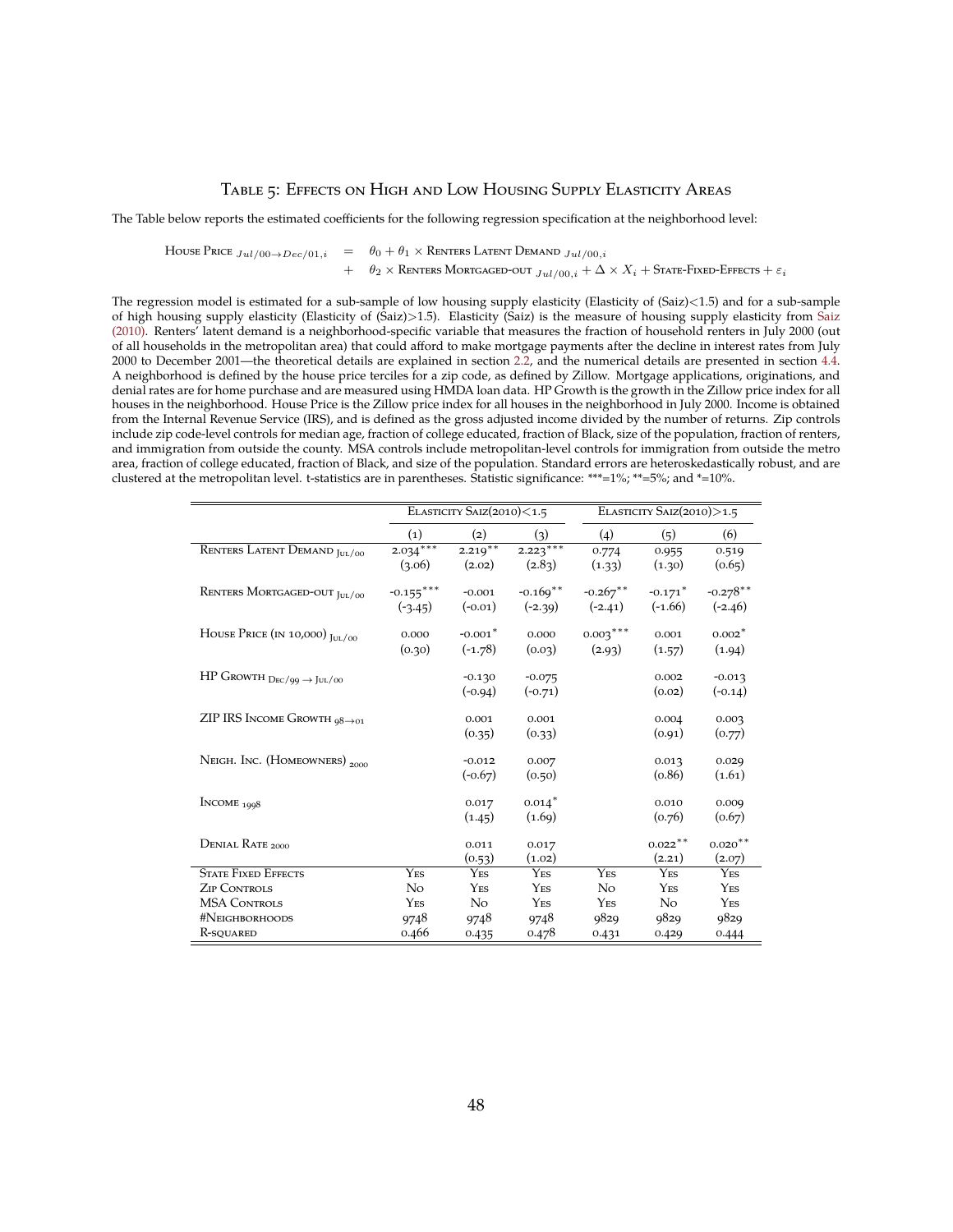## Table 6: Distributional Effects on Home Prices: Renters Demand

<span id="page-49-0"></span>The Table below reports the estimated coefficients for the following regression specification at the neighborhood level:

House Price  $_{Jul/00\rightarrow Dec/01,i}$  =  $\theta_0 + \theta_1 \times$  Renters Latent Demand  $_{Jul/00,i}$  $+ \quad \theta_2 \times \text{Renters Morigaged-out}_{Jul/00,i} + \Delta \times X_i + \text{State-Fixed-Effects} + \varepsilon_i$ 

The regression model is estimated for each sub-sample of house price quartile. The average house price in July 2000 was \$92,484 in the lowest quartile, \$131,363 in the second quartile, \$174,211 in the third quartile, and \$272,880 in the highest quartile. Renters' latent demand is a neighborhood-specific variable that measures the fraction of household renters in July 2000 (out of all households in the metropolitan area) that could afford to make mortgage payments after the decline in interest rates from July 2000 to December 2001—the theoretical details are explained in section [2.2,](#page-9-0) and the numerical details are presented in section [4.4.](#page-26-0) A neighborhood is defined by the house price terciles for a zip code, as defined by Zillow. Mortgage applications, originations, and denial rates are for home purchase and are measured using HMDA loan data. HP Growth is the growth in the Zillow price index for all houses in the neighborhood. House Price is the Zillow price index for all houses in the neighborhood in July 2000. Income is obtained from the Internal Revenue Service (IRS), and is defined as the gross adjusted income divided by the number of returns. Zip controls include zip code-level controls for median age, fraction of college educated, fraction of Black, size of the population, fraction of renters, and immigration from outside the county. MSA controls include metropolitan-level controls for immigration from outside the metro area, fraction of college educated, fraction of Black, and size of the population. Standard errors are heteroskedastically robust, and are clustered at the metropolitan level. t-statistics are in parentheses. Statistic significance: \*\*\*=1%; \*\*=5%; and \*=10%.

|                                                  | HOUSE PRICE GROWTH FROM JUL-2000 TO DEC-2001 |             |            |            |  |  |
|--------------------------------------------------|----------------------------------------------|-------------|------------|------------|--|--|
|                                                  | (1)                                          | (2)         | (3)        | (4)        |  |  |
|                                                  | Q <sub>1</sub>                               | Q2          | Q3         | Q4         |  |  |
| RENTERS LATENT DEMAND JUL/00                     | 0.467                                        | $6.009***$  | $5.110***$ | 1.163      |  |  |
|                                                  | (0.13)                                       | (3.41)      | (3.30)     | (1.26)     |  |  |
| RENTERS MORTGAGED-OUT JUL/00                     | $-0.105$                                     | $-0.181$    | $-0.098$   | $0.196**$  |  |  |
|                                                  | $(-0.22)$                                    | $(-0.73)$   | $(-0.52)$  | (2.09)     |  |  |
| HOUSE PRICE (IN 10,000) $_{\text{JUL/00}}$       | 0.000                                        | 0.001       | 0.001      | $-0.000$   |  |  |
|                                                  | (0.09)                                       | (0.47)      | (0.73)     | $(-0.22)$  |  |  |
| $HP$ Growth $_{\rm Dec/99}$ $\rightarrow$ Jul/00 | 0.029                                        | $-0.076$    | $-0.172**$ | $-0.109$   |  |  |
|                                                  | (0.44)                                       | $(-0.84)$   | $(-2.06)$  | $(-1.05)$  |  |  |
| ZIP IRS INCOME GROWTH $_{98\rightarrow01}$       | 0.001                                        | 0.001       | 0.011      | $0.046**$  |  |  |
|                                                  | (0.31)                                       | (0.47)      | (0.73)     | (2.02)     |  |  |
| $INCOME_{1998}$                                  | 0.014                                        | 0.003       | $-0.007$   | 0.014      |  |  |
|                                                  | (1.33)                                       | (0.31)      | $(-0.67)$  | (1.55)     |  |  |
| DENIAL RATE 2000                                 | $-0.027$                                     | $-0.013$    | 0.017      | 0.031      |  |  |
|                                                  | $(-1.57)$                                    | $(-1.07)$   | (1.09)     | (1.62)     |  |  |
| NEIGH. INC. (HOMEOWNERS) 2000                    | $0.072***$                                   | $0.044***$  | $0.036***$ | $0.026*$   |  |  |
|                                                  | (3.88)                                       | (2.76)      | (2.75)     | (1.73)     |  |  |
| ELASTICITY SAIZ 2000                             | $-0.014***$                                  | $-0.013***$ | $-0.010**$ | $-0.010*$  |  |  |
|                                                  | $(-2.54)$                                    | $(-2.58)$   | $(-2.21)$  | $(-1.85)$  |  |  |
| <b>STATE FIXED EFFECTS</b>                       | <b>YES</b>                                   | $Y_{ES}$    | $Y_{ES}$   | YES        |  |  |
| <b>ZIP CONTROLS</b>                              | <b>YES</b>                                   | <b>YES</b>  | YES        | $Y_{ES}$   |  |  |
| <b>MSA CONTROLS</b>                              | $Y_{ES}$                                     | <b>YES</b>  | <b>YES</b> | <b>YES</b> |  |  |
| #NEIGHBORHOODS                                   | 4978                                         | 4876        | 4912       | 4811       |  |  |
| R-squared                                        | 0.489                                        | 0.533       | 0.507      | 0.492      |  |  |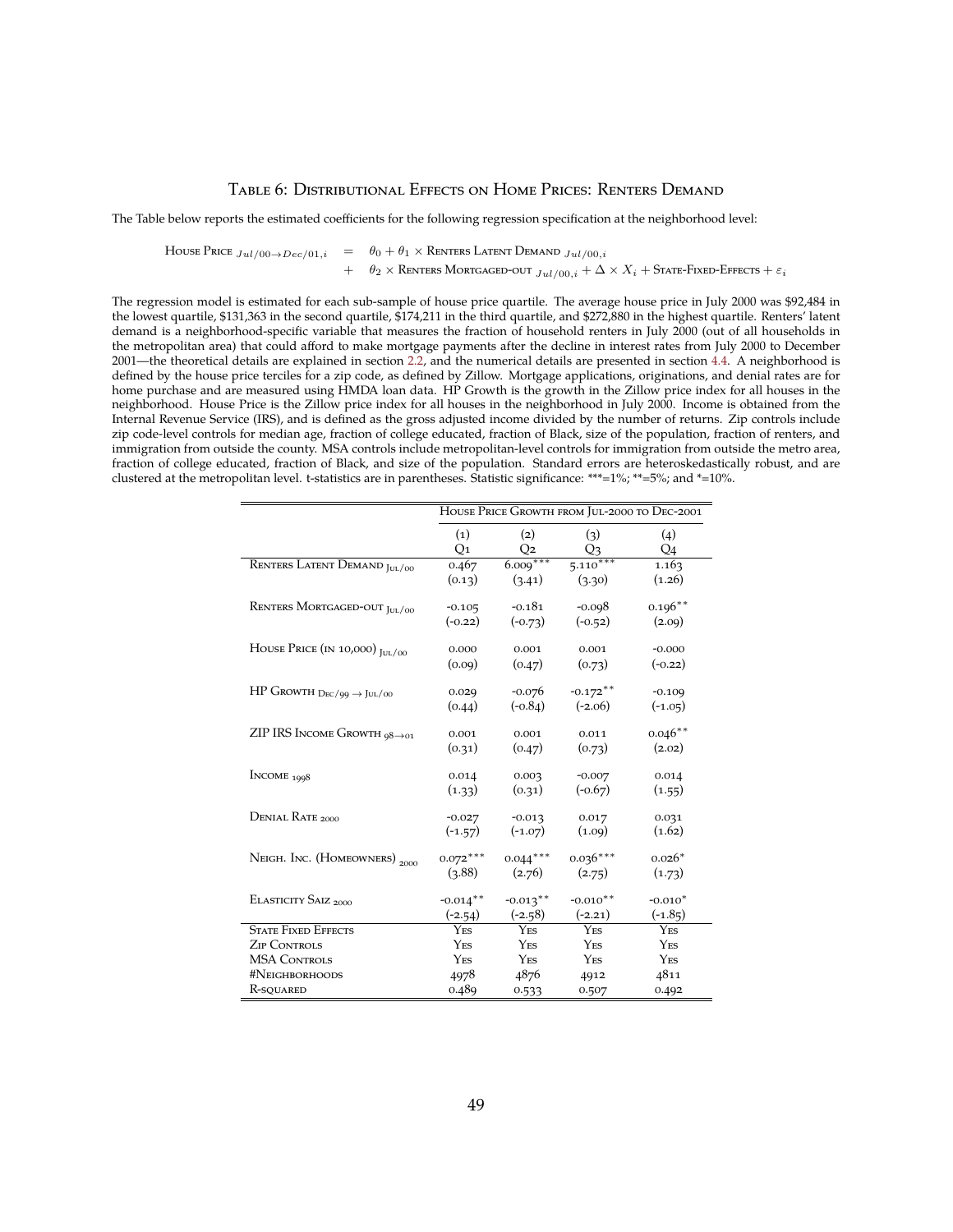## Table 7: Distributional Effects on Home Prices: Homeowners Demand

<span id="page-50-0"></span>The Table below reports the estimated coefficients for the following regression specification at the neighborhood level:

House Price  $J_{ul/00\to Dec/01,i}$  =  $\theta_0 + \theta_1 \times$  Homeowners Latent Demand  $J_{ul/00,i}$ 

 $+$   $\theta_2 \times$  Homeowners Mortgaged-out  $_{Jul/00,i} + \Delta \times X_i +$  State-Fixed-Effects  $+ \varepsilon_i$ 

The regression model is estimated for each sub-sample of house price quartile. The average house price in July 2000 was \$92,484 in the lowest quartile, \$131,363 in the second quartile, \$174,211 in the third quartile, and \$272,880 in the highest quartile. Homeowners' latent demand is a neighborhood-specific variable that measures the fraction of household homeonwners in July 2000 (out of all households in the metropolitan area) that could afford to make mortgage payments after the decline in interest rates from July 2000 to December 2001—the theoretical details are explained in section [2.2,](#page-9-0) and the numerical details are presented in section [4.4.](#page-26-0) A neighborhood is defined by the house price terciles for a zip code, as defined by Zillow. Mortgage applications, originations, and denial rates are for home purchase and are measured using HMDA loan data. HP Growth is the growth in the Zillow price index for all houses in the neighborhood. House Price is the Zillow price index for all houses in the neighborhood in July 2000. Income is obtained from the Internal Revenue Service (IRS), and is defined as the gross adjusted income divided by the number of returns. Zip controls include zip code-level controls for median age, fraction of college educated, fraction of Black, size of the population, fraction of renters, and immigration from outside the county. MSA controls include metropolitan-level controls for immigration from outside the metro area, fraction of college educated, fraction of Black, and size of the population. Standard errors are heteroskedastically robust, and are clustered at the metropolitan level. t-statistics are in parentheses. Statistic significance: \*\*\*=1%; \*\*=5%; and \*=10%.

|                                                           | HOUSE PRICE GROWTH FROM JUL-2000 TO DEC-2001 |             |             |            |  |
|-----------------------------------------------------------|----------------------------------------------|-------------|-------------|------------|--|
|                                                           | (1)                                          | (2)         | (3)         | (4)        |  |
|                                                           | $Q_1$                                        | Q2          | Q3          | Q4         |  |
| HOMEOWNERS LATENT DEMAND IUL/00                           | $-3.462$                                     | 0.764       | $3.368**$   | 0.817      |  |
|                                                           | $(-1.43)$                                    | (0.43)      | (1.98)      | (1.54)     |  |
| HOMEOWNERS MORTGAGED-OUT JUL/00                           | 0.239                                        | $-0.407$    | $-0.336$    | 0.062      |  |
|                                                           | (0.43)                                       | $(-1.10)$   | $(-1.25)$   | (1.05)     |  |
| HOUSE PRICE (IN 10,000) $_{\text{JUL/00}}$                | 0.002                                        | $0.004*$    | 0.001       | $-0.000$   |  |
|                                                           | (0.55)                                       | (1.67)      | (0.62)      | $(-0.21)$  |  |
| HP GROWTH $_{\mathrm{Dec}/99}\rightarrow \mathrm{Jut/60}$ | 0.025                                        | $-0.106$    | $-0.186*$   | $-0.125$   |  |
|                                                           | (0.34)                                       | $(-1.11)$   | $(-1.94)$   | $(-1.12)$  |  |
| ZIP IRS INCOME GROWTH $_{98\rightarrow01}$                | 0.000                                        | 0.000       | 0.015       | $0.046**$  |  |
|                                                           | (0.13)                                       | (0.10)      | (0.92)      | (1.98)     |  |
| INCOME 1998                                               | 0.012                                        | $-0.001$    | $-0.002$    | 0.012      |  |
|                                                           | (1.14)                                       | $(-0.12)$   | $(-0.23)$   | (1.44)     |  |
| DENIAL RATE 2000                                          | $-0.025$                                     | $-0.032**$  | 0.008       | 0.033      |  |
|                                                           | $(-1.62)$                                    | $(-2.28)$   | (0.51)      | (1.46)     |  |
| NEIGH. INC. (HOMEOWNERS) 2000                             | $0.072***$                                   | $0.069***$  | $0.048***$  | $0.027*$   |  |
|                                                           | (3.83)                                       | (3.59)      | (3.78)      | (1.90)     |  |
| ELASTICITY SAIZ 2000                                      | $-0.015***$                                  | $-0.019***$ | $-0.015***$ | $-0.010*$  |  |
|                                                           | $(-2.71)$                                    | $(-2.84)$   | $(-2.55)$   | $(-1.77)$  |  |
| <b>STATE FIXED EFFECTS</b>                                | <b>YES</b>                                   | <b>YES</b>  | <b>YES</b>  | <b>YES</b> |  |
| <b>ZIP CONTROLS</b>                                       | <b>YES</b>                                   | <b>YES</b>  | <b>YES</b>  | <b>YES</b> |  |
| <b>MSA CONTROLS</b>                                       | <b>YES</b>                                   | <b>YES</b>  | <b>YES</b>  | <b>YES</b> |  |
| #NEIGHBORHOODS                                            | 4978                                         | 4876        | 4912        | 4811       |  |
| R-SQUARED                                                 | 0.493                                        | 0.514       | 0.487       | 0.489      |  |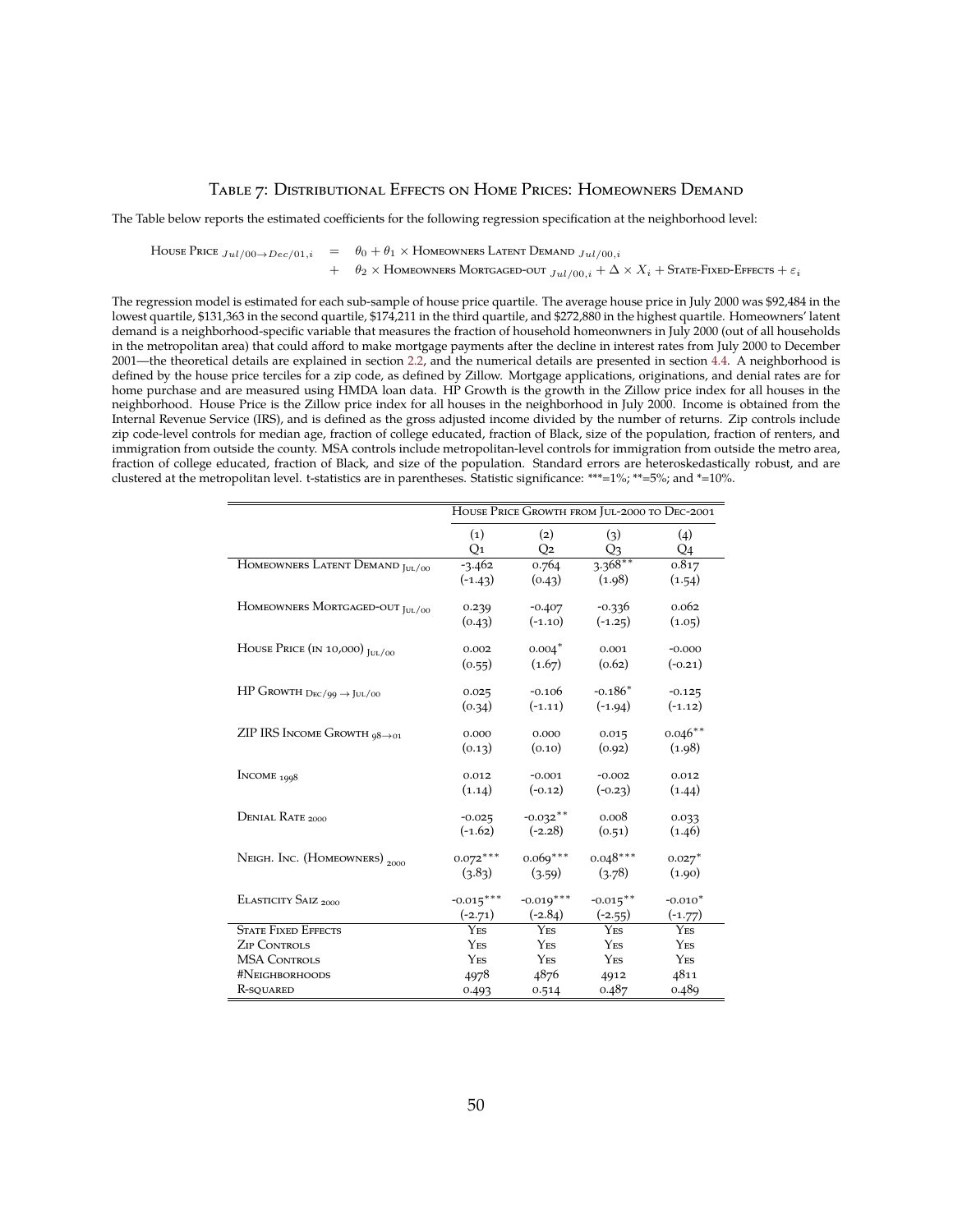## Table 8: Effect of Interest Rates on Home Prices During the Boom

<span id="page-51-0"></span>The Table below reports the estimated coefficients for the following regression specification at the neighborhood level:

House Price  $J_{an}/02 \rightarrow Jan/05,i = \theta_0 + \theta_1 \times$  Renters Latent Demand  $_{Jul/00,i}$ 

 $+ \quad \theta_2 \times \text{Renters Morigaged-out} \; j_{ul/00,i} + \Delta \times X_i + \text{State-Fixed-Effects} + \varepsilon_i$ 

Renters' latent demand is a neighborhood-specific variable that measures the fraction of household renters in July 2000 (out of all households in the metropolitan area) that could afford to make mortgage payments after the decline in interest rates from July 2000 to December 2001—the theoretical details are explained in section [2.2,](#page-9-0) and the numerical details are presented in section [4.4.](#page-26-0) A neighborhood is defined by the house price terciles for a zip code, as defined by Zillow. Mortgage applications, originations, and denial rates are for home purchase and are measured using HMDA loan data. HP Growth is the growth in the Zillow price index for all houses in the neighborhood. House Price is the Zillow price index for all houses in the neighborhood in July 2000. Income is obtained from the Internal Revenue Service (IRS), and is defined as the gross adjusted income divided by the number of returns. Elasticity Saiz is the measure of housing supply elasticity from [Saiz \(2010\).](#page-42-1) Zip controls include zip code-level controls for median age, fraction of college educated, fraction of Black, size of the population, and immigration from outside the county. MSA controls include metropolitan-level controls for immigration from outside the metro area, and fraction of college educated. Standard errors are heteroskedastically robust, and are clustered at the metropolitan level. t-statistics are in parentheses. Statistic significance: \*\*\*=1%; \*\*=5%; and \*=10%.

|                                                       | HOUSE PRICE GROWTH FROM JAN-2002 TO JAN-2005 |                          |                                  |                                 |  |
|-------------------------------------------------------|----------------------------------------------|--------------------------|----------------------------------|---------------------------------|--|
|                                                       | (1)                                          | (2)                      |                                  |                                 |  |
| <b>RENTERS LATENT DEMAND JUL/00</b>                   | $4.986***$<br>(2.80)                         | $4.968***$<br>(2.78)     | $\frac{(3)}{5.067***}$<br>(3.12) | $\frac{(4)}{4.052**}$<br>(2.46) |  |
| RENTERS MORTGAGED-OUT JUL/00                          |                                              | 0.148<br>(0.49)          | 0.136<br>(0.53)                  | $-0.193$<br>$(-1.19)$           |  |
| HOUSE PRICE (IN 10,000) $_{\text{IUL/00}}$            |                                              | $-0.005***$<br>$(-1.98)$ | $-0.004***$<br>$(-2.69)$         | $-0.004***$<br>$(-3.99)$        |  |
| $HP$ Growth $_{\mathrm{Dec}/99}$ $\rightarrow$ Jul/00 |                                              |                          | $-0.065$<br>$(-0.20)$            | $-0.055$<br>$(-0.24)$           |  |
| ZIP IRS INCOME GROWTH $_{98\rightarrow01}$            |                                              |                          |                                  | $-0.000$<br>$(-0.01)$           |  |
| NEIGH. INC. (HOMEOWNERS) 2000                         |                                              |                          |                                  | $0.054*$<br>(1.67)              |  |
| INCOME <sub>1998</sub>                                |                                              |                          |                                  | 0.026<br>(1.22)                 |  |
| DENIAL RATE 2000                                      |                                              |                          |                                  | $-0.076***$<br>$(-2.47)$        |  |
| ELASTICITY SAIZ 2000                                  |                                              |                          |                                  | $-0.040***$<br>$(-3.18)$        |  |
| <b>ZIP FRACTION OF RENTERS 2000</b>                   |                                              |                          |                                  | $0.097***$<br>(5.97)            |  |
| MSA FRACTION OF BLACK 2000                            |                                              |                          |                                  | 0.157<br>(0.63)                 |  |
| <b>STATE FIXED EFFECTS</b>                            | YES                                          | YES                      | $\rm \bar{Y}$ es                 | YES                             |  |
| <b>ZIP CONTROLS</b>                                   | No                                           | No                       | No                               | <b>YES</b>                      |  |
| <b>MSA CONTROLS</b>                                   | No                                           | No                       | No                               | Yes                             |  |
| #NEIGHBORHOODS                                        | 19577                                        | 19577                    | 19577                            | 19577                           |  |
| R-SQUARED                                             | 0.700                                        | 0.720                    | 0.721                            | 0.746                           |  |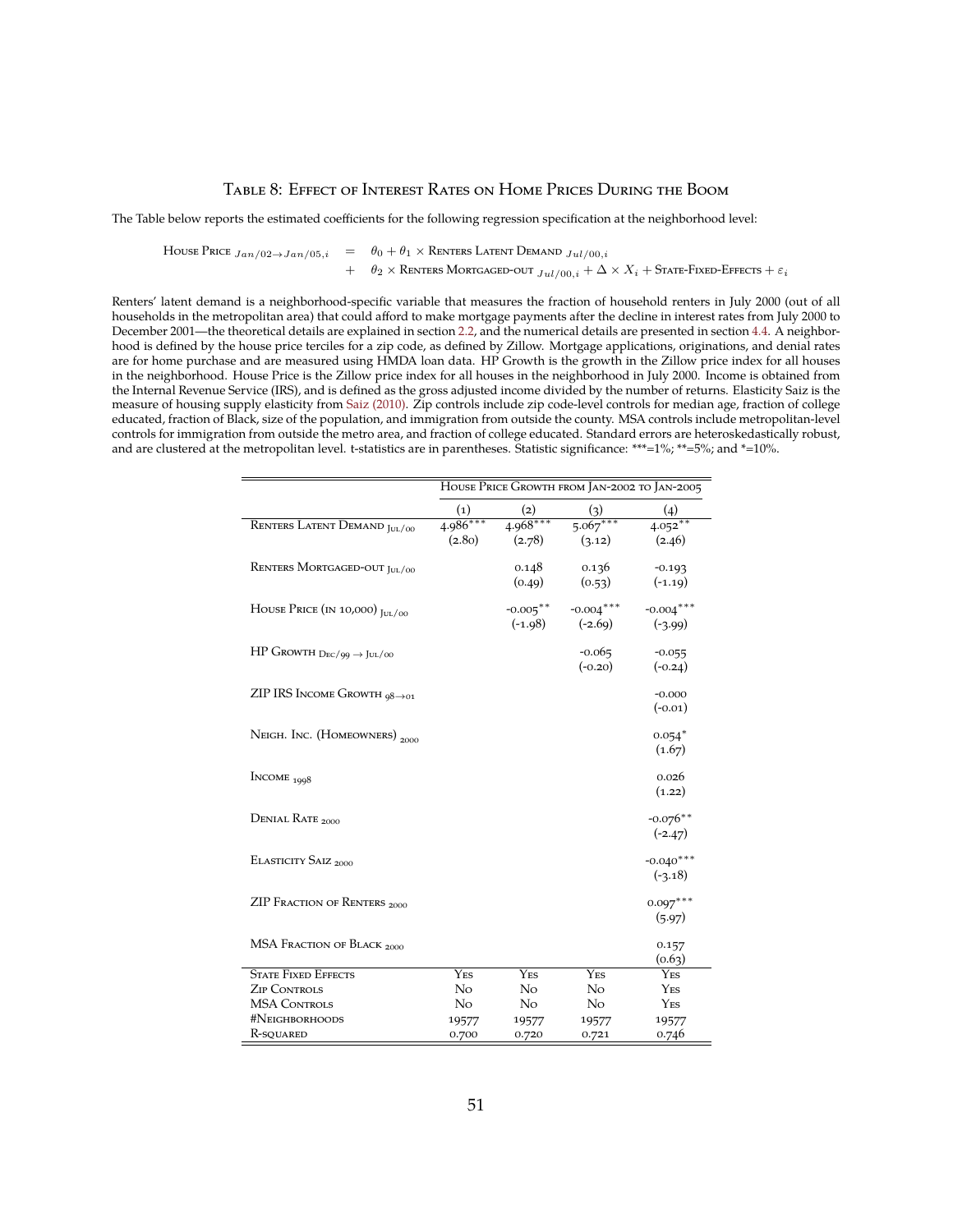## Table 9: Effect on Applications Kept in the Balance Sheet versus Loans Sold

<span id="page-52-0"></span>The Table below reports the estimated coefficients for the following regression specification at the neighborhood level:

Mortgage Applications  $_{2000\rightarrow 2001,i}$  =  $\theta_0 + \theta_1 \times$  Renters Latent Demand  $_{Jul/00,i}$ 

+  $\theta_2 \times$  Renters Mortgaged-out  $_{Jul/00,i} + \Delta \times X_i +$  State-Fixed-Effects +  $\varepsilon_i$ 

Renters' latent demand is a neighborhood-specific variable that measures the fraction of household renters in July 2000 (out of all households in the metropolitan area) that could afford to make mortgage payments after the decline in interest rates from July 2000 to December 2001—the theoretical details are explained in section [2.2,](#page-9-0) and the numerical details are presented in section [4.4.](#page-26-0) A neighborhood is defined by the house price terciles for a zip code, as defined by Zillow. Mortgage applications, originations, and denial rates are for home purchase and are measured using HMDA loan data. House Price is the Zillow price index for all houses in the neighborhood in July 2000. Standard errors are heteroskedastically robust, and are clustered at the metropolitan level. t-statistics are in parentheses. Statistic significance: \*\*\*=1%; \*\*=5%; and \*=10%.

|                                            | MORTGAGE APPLICATIONS FROM 2000 TO 2001 |                          |                        |  |  |
|--------------------------------------------|-----------------------------------------|--------------------------|------------------------|--|--|
|                                            | (1)<br>All                              | (2)<br><b>KEPT</b>       | (3)<br><b>Not-Kept</b> |  |  |
| <b>RENTERS LATENT DEMAND JUL/00</b>        | $12.039***$<br>(4.85)                   | $13.284***$<br>(4.95)    | $7.875***$<br>(2.85)   |  |  |
| RENTERS MORTGAGED-OUT JUL/00               | $-0.384$<br>$(-1.50)$                   | $-0.924***$<br>$(-3.13)$ | $0.531*$<br>(1.76)     |  |  |
| HOUSE PRICE (IN 10,000) $_{\text{JUL/00}}$ | 0.001<br>(1.08)                         | 0.002<br>(1.65)          | $-0.003$<br>$(-1.61)$  |  |  |
| <b>STATE FIXED EFFECTS</b>                 | Yes.                                    | Yes                      | Yes                    |  |  |
| <b>ZIP CONTROLS</b>                        | No                                      | No                       | No                     |  |  |
| <b>MSA CONTROLS</b>                        | No                                      | No                       | No                     |  |  |
| $#ZIP$ CODES                               | 19577                                   | 19544                    | 19411                  |  |  |
| R-SOUARED                                  | 0.038                                   | 0.037                    | 0.034                  |  |  |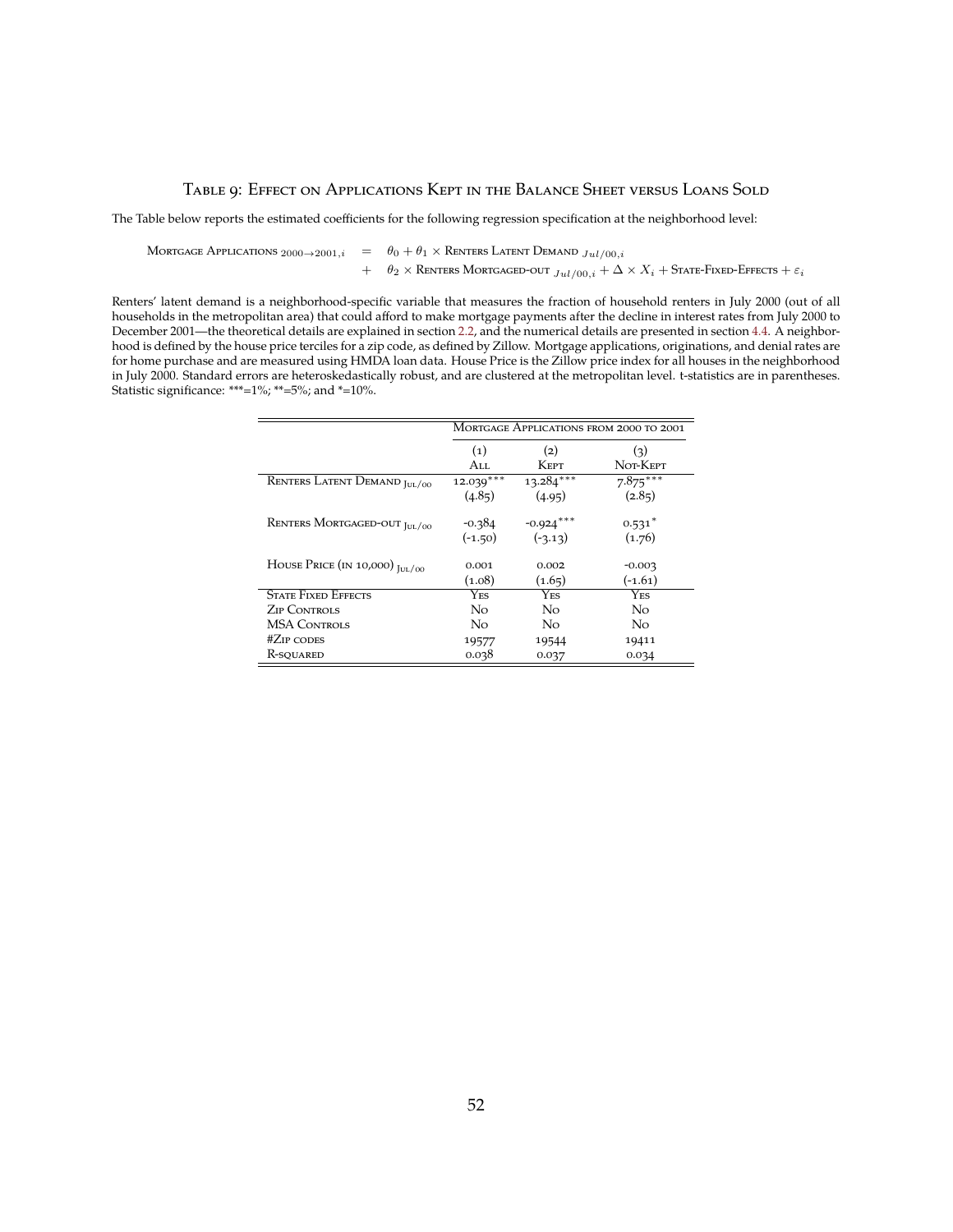## Table 10: Placebo Test between December 1999 and July 2000

<span id="page-53-0"></span>The Table below reports the estimated coefficients for the following regression specification at the neighborhood level:

House Price  $Dec/99 \rightarrow Jul/00,i = \theta_0 + \theta_1 \times$  Renters Latent Demand  $Dec/99,i$  $+$   $\theta_2 \times$  Renters Mortgaged-out  $\theta_1 e^{(99)}$ ,  $+ \Delta \times X_i +$  State-Fixed-Effects  $+ \varepsilon_i$ 

The regression model is estimated for each sub-sample of house price quartile. The average house price in December 1999 was \$87,666 in the lowest quartile, \$123,996 in the second quartile, \$164,532 in the third quartile, and \$256,107 in the highest quartile. Renters' latent demand is a neighborhood-specific variable that measures the fraction of household renters in December 1999 (out of all households in the metropolitan area) that could afford to make mortgage payments after the decline in interest rates from December 1999 to July 2000—the theoretical details are explained in section [2.2,](#page-9-0) and the numerical details are presented in section [4.4.](#page-26-0) A neighborhood is defined by the house price terciles for a zip code, as defined by Zillow. Mortgage applications, originations, and denial rates are for home purchase and are measured using HMDA loan data. HP Growth is the growth in the Zillow price index for all houses in the neighborhood. House Price is the Zillow price index for all houses in the neighborhood in December 1999. Income is obtained from the Internal Revenue Service (IRS), and is defined as the gross adjusted income divided by the number of returns. Zip controls include zip code-level controls for median age, fraction of college educated, fraction of Black, size of the population, fraction of renters, and immigration from outside the county. MSA controls include metropolitan-level controls for immigration from outside the metro area, fraction of college educated, fraction of Black, and size of the population. Standard errors are heteroskedastically robust, and are clustered at the metropolitan level. t-statistics are in parentheses. Statistic significance: \*\*\*=1%; \*\*=5%; and \*=10%.

|                                                              | HOUSE PRICE GROWTH FROM DEC-1999 TO JUL-2000 |                |            |            |  |
|--------------------------------------------------------------|----------------------------------------------|----------------|------------|------------|--|
|                                                              | (1)                                          | (2)            | (3)        | (4)        |  |
|                                                              | Q <sub>1</sub>                               | Q <sub>2</sub> | Qз         | Q4         |  |
| <b>RENTERS LATENT DEMAND JUL/00</b>                          | $-2.904*$                                    | $-1.253$ *     | 0.216      | 0.820      |  |
|                                                              | $(-1.69)$                                    | $(-1.84)$      | (0.45)     | (1.40)     |  |
| RENTERS MORTGAGED-OUT JUL/00                                 | $-0.122$                                     | $-0.068$       | $-0.180**$ | $-0.036$   |  |
|                                                              | $(-0.50)$                                    | $(-0.79)$      | $(-2.35)$  | $(-0.57)$  |  |
| HOUSE PRICE (IN TENS OF THOUSANDS) $_{\text{Dec}/\text{99}}$ | $0.008***$                                   | $0.006***$     | $0.005***$ | $0.001***$ |  |
|                                                              | (4.87)                                       | (8.16)         | (7.38)     | (3.79)     |  |
| HP GROWTH ${\rm Dec}/98 \rightarrow {\rm Dec}/99$            | $-0.027$                                     | $-0.000$       | $-0.023$   | $0.046**$  |  |
|                                                              | $(-1.01)$                                    | $(-0.00)$      | $(-1.00)$  | (2.11)     |  |
| INCOME <sub>1998</sub>                                       | $0.011***$                                   | $0.009*$       | 0.004      | 0.005      |  |
|                                                              | (2.56)                                       | (1.80)         | (0.93)     | (0.81)     |  |
| ZIP IRS INCOME GROWTH $98 \rightarrow 01$                    | $0.002***$                                   | $0.003*$       | $0.016*$   | $0.054***$ |  |
|                                                              | (2.40)                                       | (1.69)         | (1.75)     | (3.13)     |  |
| DENIAL RATE 2000                                             | $-0.003$                                     | $0.011*$       | $0.018***$ | 0.006      |  |
|                                                              | $(-0.32)$                                    | (1.86)         | (2.30)     | (0.58)     |  |
| ELASTICITY SAIZ 2000                                         | $-0.003$                                     | 0.000          | $-0.001$   | $-0.004$   |  |
|                                                              | $(-1.45)$                                    | (0.07)         | $(-0.46)$  | $(-1.55)$  |  |
| <b>STATE FIXED EFFECTS</b>                                   | YES                                          | YES            | <b>YES</b> | YES        |  |
| <b>ZIP CONTROLS</b>                                          | <b>YES</b>                                   | Yes            | <b>YES</b> | <b>YES</b> |  |
| <b>MSA CONTROLS</b>                                          | <b>YES</b>                                   | <b>YES</b>     | <b>YES</b> | <b>YES</b> |  |
| #ZIP CODES                                                   | 4957                                         | 4853           | 4893       | 4795       |  |
| R-SOUARED                                                    | 0.415                                        | 0.505          | 0.503      | 0.473      |  |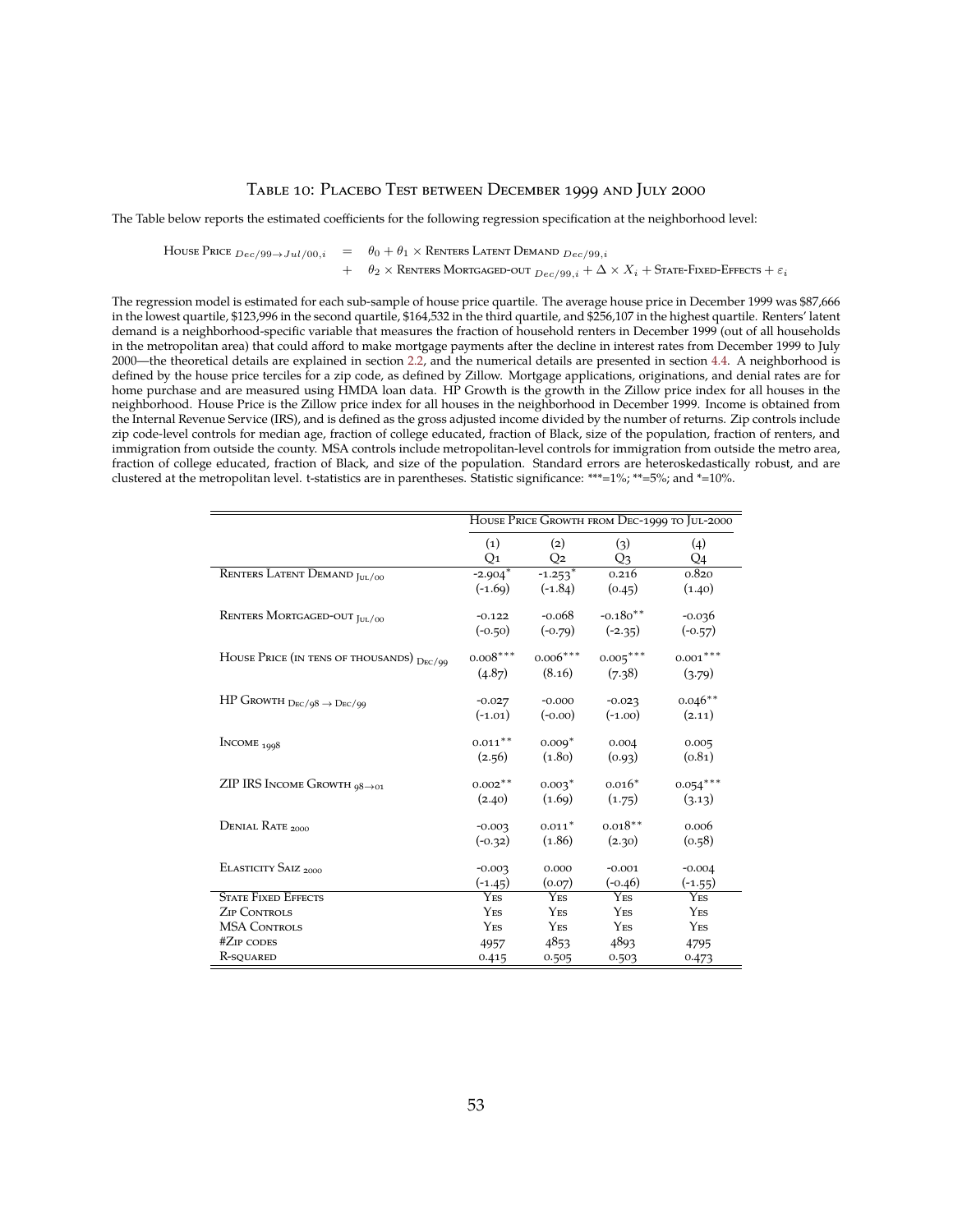# ONLINE APPENDIX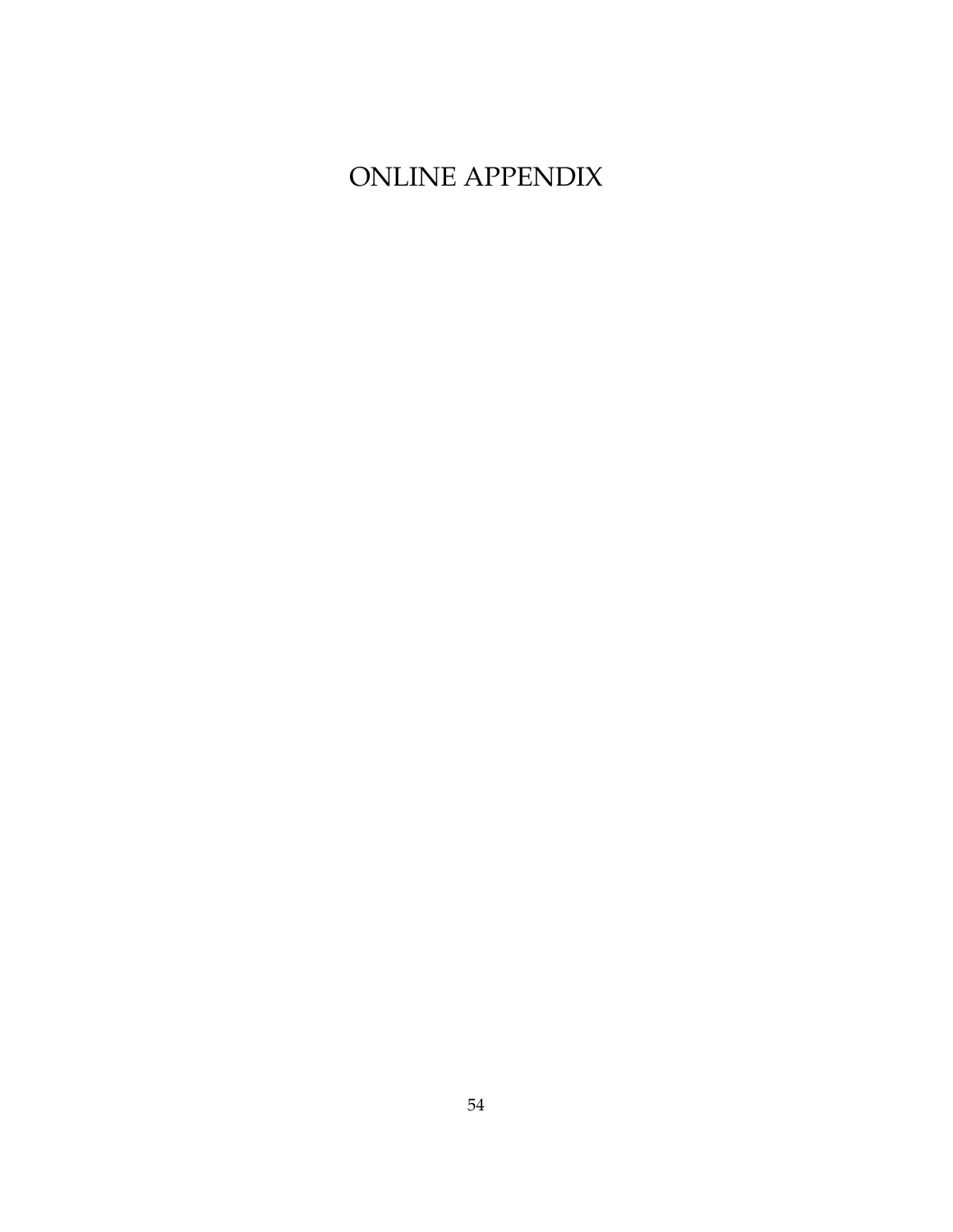## Table A.1: Complete version of Table [3](#page-44-0)

The Table below reports the estimated coefficients for the following regression specification at the neighborhood level:

House Price  $_{Jul/00\rightarrow Dec/01,i}$  =  $\theta_0 + \theta_1 \times$  Renters Latent Demand  $_{Jul/00,i}$ +  $\theta_2 \times$  Renters Mortgaged-out  $_{Jul/00,i} + \Delta \times X_i +$  State-Fixed-Effects +  $\varepsilon_i$ 

Renters' latent demand is a neighborhood-specific variable that measures the fraction of household renters in July 2000 (out of all households in the metropolitan area) that could afford to make mortgage payments after the decline in interest rates from July 2000 to December 2001—the theoretical details are explained in section [2.2,](#page-9-0) and the numerical details are presented in section [4.4.](#page-26-0) A neighborhood is defined by the house price terciles for a zip code, as defined by Zillow. Mortgage applications, originations, and denial rates are for home purchase and are measured using HMDA loan data. HP Growth is the growth in the Zillow price index for all houses in the neighborhood. House Price is the Zillow price index for all houses in the neighborhood in July 2000. Income is obtained from the Internal Revenue Service (IRS), and is defined as the gross adjusted income divided by the number of returns. Elasticity Saiz is the measure of housing supply elasticity from [Saiz \(2010\).](#page-42-1) Zip controls include zip code-level controls for median age, fraction of college educated, fraction of Black, size of the population, and immigration from outside the county. MSA controls include metropolitan-level controls for immigration from outside the metro area, and fraction of college educated. Standard errors are heteroskedastically robust, and are clustered at the metropolitan level. t-statistics are in parentheses. Statistic significance: \*\*\*=1%; \*\*=5%; and \*=10%.

|                                                |                   | HOUSE PRICE GROWTH FROM JUL-2000 TO DEC-2001 |                   |                   |                       |                       |  |
|------------------------------------------------|-------------------|----------------------------------------------|-------------------|-------------------|-----------------------|-----------------------|--|
|                                                | (1)<br><b>OLS</b> | (2)<br><b>OLS</b>                            | (3)<br><b>OLS</b> | (4)<br><b>OLS</b> | (5)<br><b>OLS</b>     | (6)<br><b>OLS</b>     |  |
| RENTERS LATENT DEMAND JUL/00                   | $2.170**$         | $2.296***$                                   | $2.225***$        | $1.912***$        | $2.018***$            | $2.149**$             |  |
|                                                | (3.34)            | (4.31)                                       | (4.02)            | (2.80)            | (3.34)                | (3.39)                |  |
| RENTERS MORTGAGED-OUT JUL/00                   |                   | $-0.014$                                     | $-0.005$          | $-0.027$          | $-0.026$              | $-0.092$              |  |
|                                                |                   | $(-0.15)$                                    | $(-0.07)$         | $(-0.33)$         | $(-0.31)$             | $(-1.28)$             |  |
| HP GROWTH $Dec/99 \rightarrow JUL/00$          |                   |                                              | 0.047             | 0.008             | $-0.030$              | $-0.015$              |  |
|                                                |                   |                                              | (0.44)            | (0.07)            | $(-0.29)$             | $(-0.16)$             |  |
| ZIP IRS INCOME GROWTH $_{98}\rightarrow \!$ 01 |                   |                                              |                   | 0.003             | $0.005*$              | 0.004                 |  |
|                                                |                   |                                              |                   | (1.20)            | (1.68)                | (1.64)                |  |
| NEIGH. INC. (HOMEOWNERS) 2000                  |                   |                                              |                   | 0.010             | 0.007                 | 0.013                 |  |
|                                                |                   |                                              |                   | (0.66)            | (0.51)                | (0.93)                |  |
| INCOME 1998                                    |                   |                                              |                   | $0.013***$        | $0.023***$            | $0.024***$            |  |
|                                                |                   |                                              |                   | (2.54)            | (2.89)                | (3.76)                |  |
| DENIAL RATE 2000                               |                   |                                              |                   | 0.015             | 0.014                 | 0.018                 |  |
|                                                |                   |                                              |                   | (1.19)            | (1.17)                | (1.56)                |  |
| ELASTICITY SAIZ 2000                           |                   |                                              |                   | $-0.019***$       | $-0.018***$           | $-0.017***$           |  |
|                                                |                   |                                              |                   | $(-4.22)$         | $(-4.08)$             | $(-3.11)$             |  |
| HOUSE PRICE (IN 10,000) JUL/00                 |                   | $-0.000$                                     | $-0.000$          | $-0.001$          | $-0.001$              | $-0.000$              |  |
|                                                |                   | $(-0.17)$                                    | $(-0.37)$         | $(-1.28)$         | $(-1.23)$             | $(-0.66)$             |  |
| ZIP FRACTION OF RENTERS 2000                   |                   |                                              |                   |                   | $0.051***$            | $0.051***$            |  |
|                                                |                   |                                              |                   |                   | (4.94)                | (5.25)                |  |
| MSA FRACTION OF BLACK 2000                     |                   |                                              |                   |                   |                       | $-0.024$              |  |
|                                                |                   |                                              |                   |                   |                       | $(-0.41)$             |  |
| ZIP MEDIAN AGE 2000                            |                   |                                              |                   |                   | 0.000                 | 0.001                 |  |
|                                                |                   |                                              |                   |                   | (1.27)                | (1.55)                |  |
| ZIP IMMIGRATION OUTSIDE COUNTY 2000            |                   |                                              |                   |                   | 0.022                 | 0.021                 |  |
|                                                |                   |                                              |                   |                   | (0.86)                | (0.91)                |  |
| ZIP FRACTION OF BLACK 2000                     |                   |                                              |                   |                   | 0.002<br>(0.12)       | $-0.001$              |  |
|                                                |                   |                                              |                   |                   |                       | $(-0.09)$             |  |
| ZIP FRACTION OF COLLEGE 2000                   |                   |                                              |                   |                   | $-0.012$<br>$(-0.58)$ | $-0.026$<br>$(-1.51)$ |  |
|                                                |                   |                                              |                   |                   |                       |                       |  |
| ZIP POPULATION 2000                            |                   |                                              |                   |                   | $0.000*$<br>(1.68)    | $0.000$ **<br>(2.02)  |  |
| MSA MEDIAN AGE 2000                            |                   |                                              |                   |                   |                       |                       |  |
|                                                |                   |                                              |                   |                   |                       | 0.000<br>(1.46)       |  |
| MSA FRACTION OF COLLEGE EDUCATION 2000         |                   |                                              |                   |                   |                       | 0.139                 |  |
|                                                |                   |                                              |                   |                   |                       | (1.46)                |  |
| MSA UNEMPLOYMENT RATE 2000                     |                   |                                              |                   |                   |                       | $0.933***$            |  |
|                                                |                   |                                              |                   |                   |                       | (2.24)                |  |
| MSA IMMIGRATION 2000                           |                   |                                              |                   |                   |                       | 0.010                 |  |
|                                                |                   |                                              |                   |                   |                       | (0.06)                |  |
| <b>STATE FIXED EFFECTS</b><br>#NEIGHBORHOODS   | YES               | YES                                          | YES               | YES               | YES                   | <b>YES</b>            |  |
| R-SQUARED                                      | 19577<br>0.413    | 19577<br>0.414                               | 19577<br>0.414    | 19577<br>0.436    | 19577<br>0.445        | 19577<br>0.453        |  |
|                                                |                   |                                              |                   |                   |                       |                       |  |

 $\equiv$